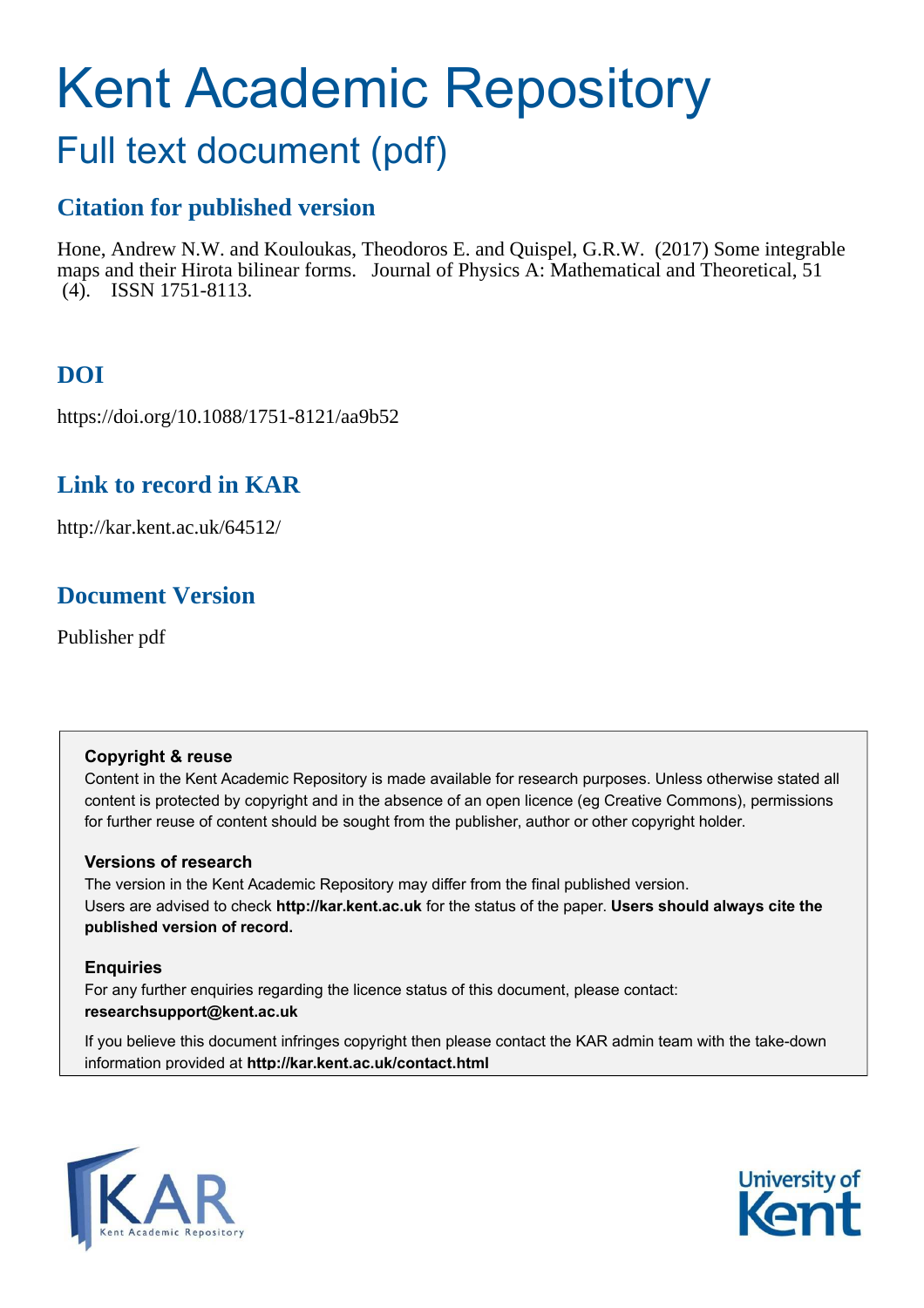#### **PAPER • OPEN ACCESS**

## Some integrable maps and their Hirota bilinear forms

To cite this article: A N W Hone et al 2018 J. Phys. A: Math. Theor. **51** 044004

<span id="page-1-3"></span><span id="page-1-2"></span><span id="page-1-1"></span><span id="page-1-0"></span>View the [article online](https://doi.org/10.1088/1751-8121/aa9b52) for updates and enhancements.

#### Related content

- [Discrete Painlevé equations from Y](http://iopscience.iop.org/article/10.1088/1751-8113/47/47/474007)**[systems](http://iopscience.iop.org/article/10.1088/1751-8113/47/47/474007)** Andrew N W Hone and Rei Inoue
- [Periodic cluster mutations and related](http://iopscience.iop.org/article/10.1088/1751-8113/47/47/474003) [integrable maps](http://iopscience.iop.org/article/10.1088/1751-8113/47/47/474003) Allan P Fordy
- [Poisson structures for lifts and periodic](http://iopscience.iop.org/article/10.1088/1751-8113/48/7/075202) [reductions of integrable lattice equations](http://iopscience.iop.org/article/10.1088/1751-8113/48/7/075202) Theodoros E Kouloukas and Dinh T Tran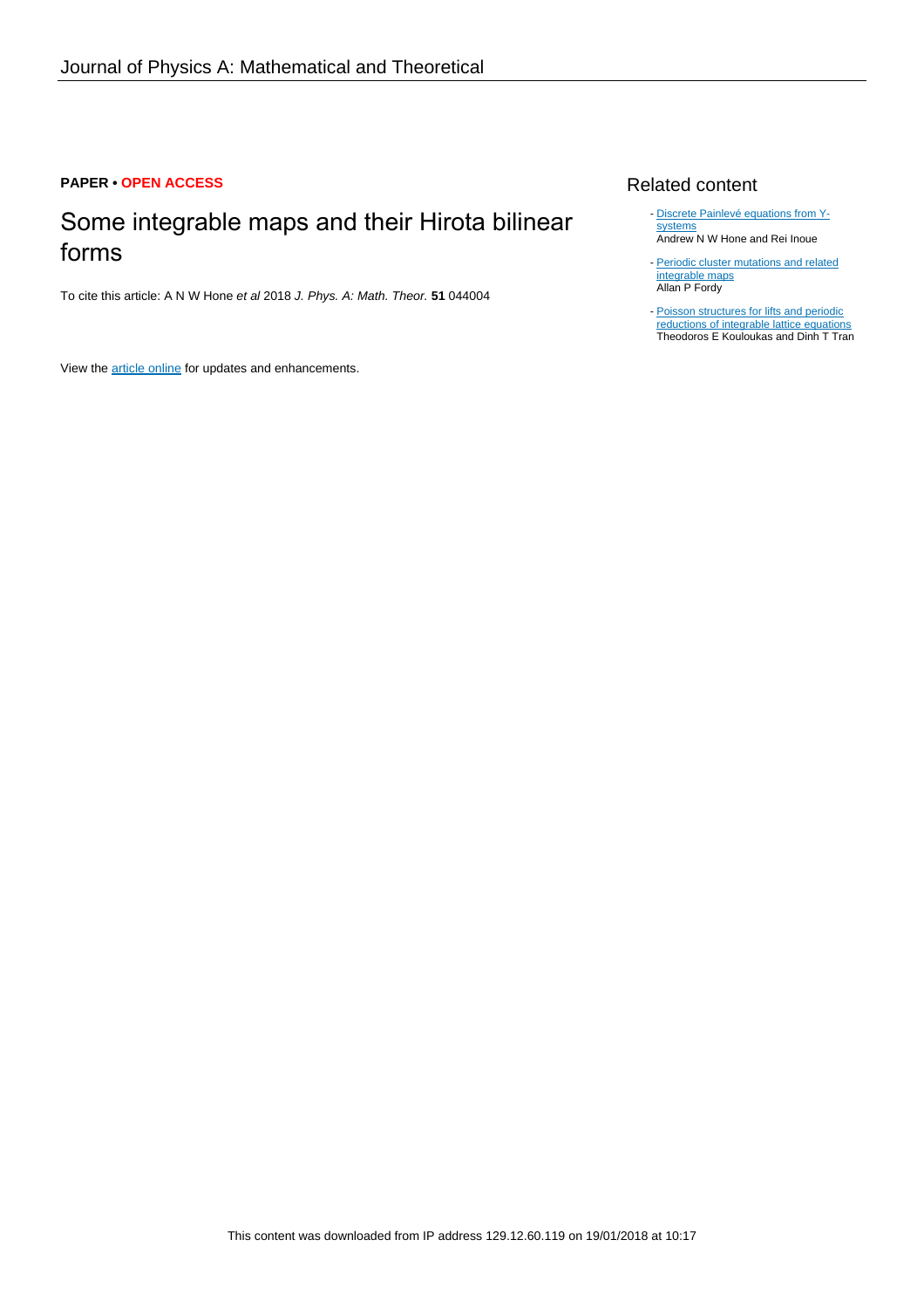J. Phys. A: Math. Theor. **51** (2018) 044004 [\(30p](#page-30-0)p) <https://doi.org/10.1088/1751-8121/aa9b52>

## **Some integrable maps and their Hirota bilinear forms**

#### <span id="page-2-0"></span>**A N W Hone**[1](#page-1-0)**,**[3](#page-1-1)**,**[4](#page-1-2) **[,](https://orcid.org/0000-0001-9780-7369) T E Kouloukas**[1](#page-1-0)  **and G R W Quispel**[2](#page-1-3)

<sup>1</sup> School of Mathematics, Statistics & Actuarial Science, University of Kent, Canterbury CT2 7FS, United Kingdom

<sup>2</sup> Department of Mathematics and Statistics, La Trobe University, Bundoora VIC 3086, Australia

E-mail: [A.N.W.Hone@kent.ac.uk](mailto:A.N.W.Hone@kent.ac.uk)

Received 31 August 2017, revised 25 October 2017 Accepted for publication 17 November 2017 Published 20 December 2017



#### **Abstract**

<span id="page-2-1"></span>We introduce a two-parameter family of birational maps, which reduces to a family previously found by Demskoi, Tran, van der Kamp and Quispel (DTKQ) when one of the parameters is set to zero. The study of the singularity confinement pattern for these maps leads to the introduction of a tau function satisfying a homogeneous recurrence which has the Laurent property, and the tropical (or ultradiscrete) analogue of this homogeneous recurrence conirms the quadratic degree growth found empirically by Demskoi *et al*. We prove that the tau function also satisies two different bilinear equations, each of which is a reduction of the Hirota–Miwa equation (also known as the discrete KP equation, or the octahedron recurrence). Furthermore, these bilinear equations are related to reductions of particular two-dimensional integrable lattice equations, of discrete KdV or discrete Toda type. These connections, as well as the cluster algebra structure of the bilinear equations, allow a direct construction of Poisson brackets, Lax pairs and irst integrals for the birational maps. As a consequence of the latter results, we show how each member of the family can be lifted to a system that is integrable in the Liouville sense, clarifying observations made previously in the original DTKQ case.

Keywords: Hirota bilinear form, Liouville integrability, discrete KdV, discrete Toda lattice, tropical



<span id="page-2-2"></span>Original content from this work may be used under the terms of the [Creative Commons](http://creativecommons.org/licenses/by/3.0)  [Attribution 3.0 licence](http://creativecommons.org/licenses/by/3.0). Any further distribution of this work must maintain attribution to the author(s) and the title of the work, journal citation and DOI.

<sup>3</sup> Currently on leave in the School of Mathematics and Statistics, University of New South Wales, Sydney NSW 2052, Australia

<sup>4</sup> Author to whom any correspondence should be addressed.

1751-8121/18/044004+[30](#page-30-0)\$33.00 © 2017 IOP Publishing Ltd Printed in the UK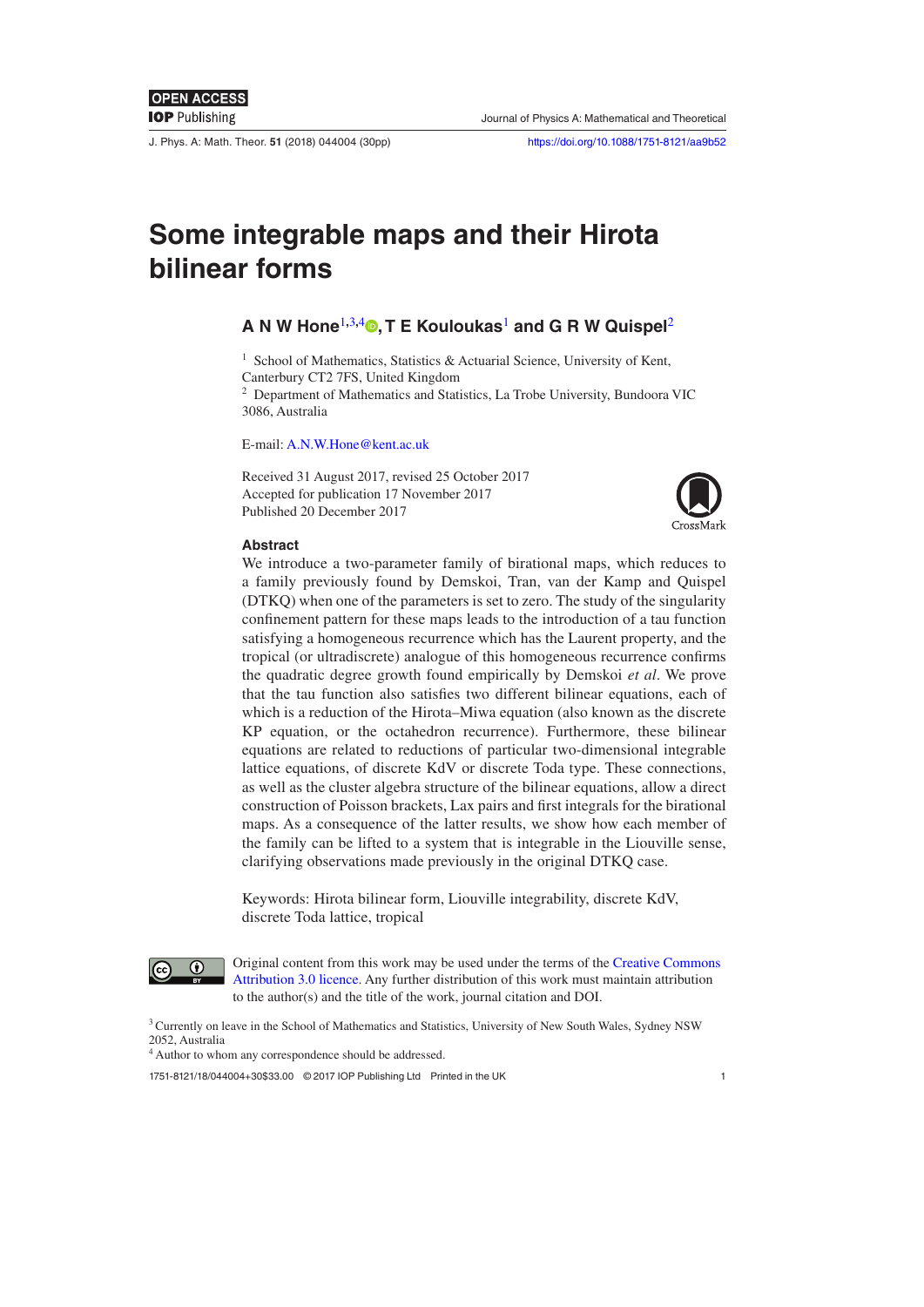#### **1. Introduction**

In recent work [\[4](#page-29-0)], Demskoi, Tran, van der Kamp and Quispel (DTKQ) introduced a oneparameter family of birational maps, given by the *N*th-order difference equation

$$
(u_n + u_{n+1} + \ldots + u_{n+N}) u_{n+1} u_{n+2} \cdots u_{n+N-1} = \alpha,
$$
 (1)

for each integer  $N \ge 2$ . It was shown that the equation [\(1](#page-2-0)) admits  $\left\lfloor \frac{N+1}{2} \right\rfloor$  independent first integrals, explicitly derived in terms of multi-sums of products, and from a conjectured formula for the degrees  $d_n$  of the iterates (quadratic in the index *n*) it was inferred that lim<sub>*n*→∞</sub>  $n^{-1}$  log  $d_n = 0$  for each *N*, so that the corresponding map should have vanishing algebraic entropy in the sense of  $[15]$  $[15]$ . These results suggested that  $(1)$  $(1)$  should correspond to a finite-dimensional system that is integrable in the Liouville sense  $[27, 41]$  $[27, 41]$  $[27, 41]$  $[27, 41]$ .

For all *N* it was noted in [\[4](#page-29-0)] that, up to orientation, the map

<span id="page-3-4"></span>
$$
\sigma: (u_0,\ldots,u_{N-1})\mapsto (u_1,\ldots,u_N)
$$

defined by  $(1)$  $(1)$  preserves the canonical volume form

<span id="page-3-1"></span><span id="page-3-0"></span>
$$
\Omega = du_0 \wedge \cdots \wedge du_{N-1},
$$

so that  $\sigma^* \Omega = (-1)^N \Omega$  for each *N*. This means that for  $N = 2$  the map  $\sigma$  is symplectic, while for  $N = 3$  it can be reduced to an anti-symplectic (orientation-reversing) map by restricting to a level set of one of the irst integrals; so this is enough to imply Liouville integrability for  $N = 2, 3$ . However, in the absence of a suitable symplectic or Poisson structure, it is not possible to assert that the maps are Liouville integrable for  $N \geq 4$ .

In this paper we consider a generalization of  $(1)$  $(1)$  with two parameters, given by

<span id="page-3-3"></span><span id="page-3-2"></span>
$$
\left(\sum_{j=0}^{N} u_{n+j} + \beta\right) \prod_{k=1}^{N-1} u_{n+k} = \alpha, \tag{2}
$$

and show that this slight extension allows a natural interpretation of the observations made in [[4\]](#page-29-0), in terms of a Liouville integrable system with  $\left\lfloor \frac{N}{2} \right\rfloor$  degrees of freedom. In fact, for even *N* we shall show that the solutions of [\(2](#page-2-1)) are related to the (*N*, −1) periodic reduction of Hirota's discrete KdV equation, for which Liouville integrability was proved in [[20\]](#page-29-2), while for odd *N* they are connected to reductions of a discrete Toda lattice, considered recently in [\[22](#page-29-3)]. Furthermore, for all *N* these maps are linked to reductions of the Hirota–Miwa equation (also known as the discrete KP equation, or the octahedron recurrence), which connects them to certain cluster algebras [\[8](#page-29-4)] and leads to some associated symplectic maps, referred to as U-systems [[21\]](#page-29-5).

The original derivation of the equation [\(1](#page-2-0)) was based on the fact that it is dual to a linear difference equation of order *N*, in the sense introduced in [[34\]](#page-30-3): the pair of dual equations have a first integral in common, and each equation appears as an integrating factor for the other one in the total difference of this irst integral. The same observation applies to the more general version [\(2](#page-2-1)), by introducing

$$
\zeta = \left(\sum_{j=0}^{N-1} u_{n+j} + \beta\right) \left(\alpha - \prod_{k=0}^{N-1} u_{n+k}\right).
$$
\n(3)

The latter quantity is seen to be a first integral of  $(2)$  $(2)$  by noting the identity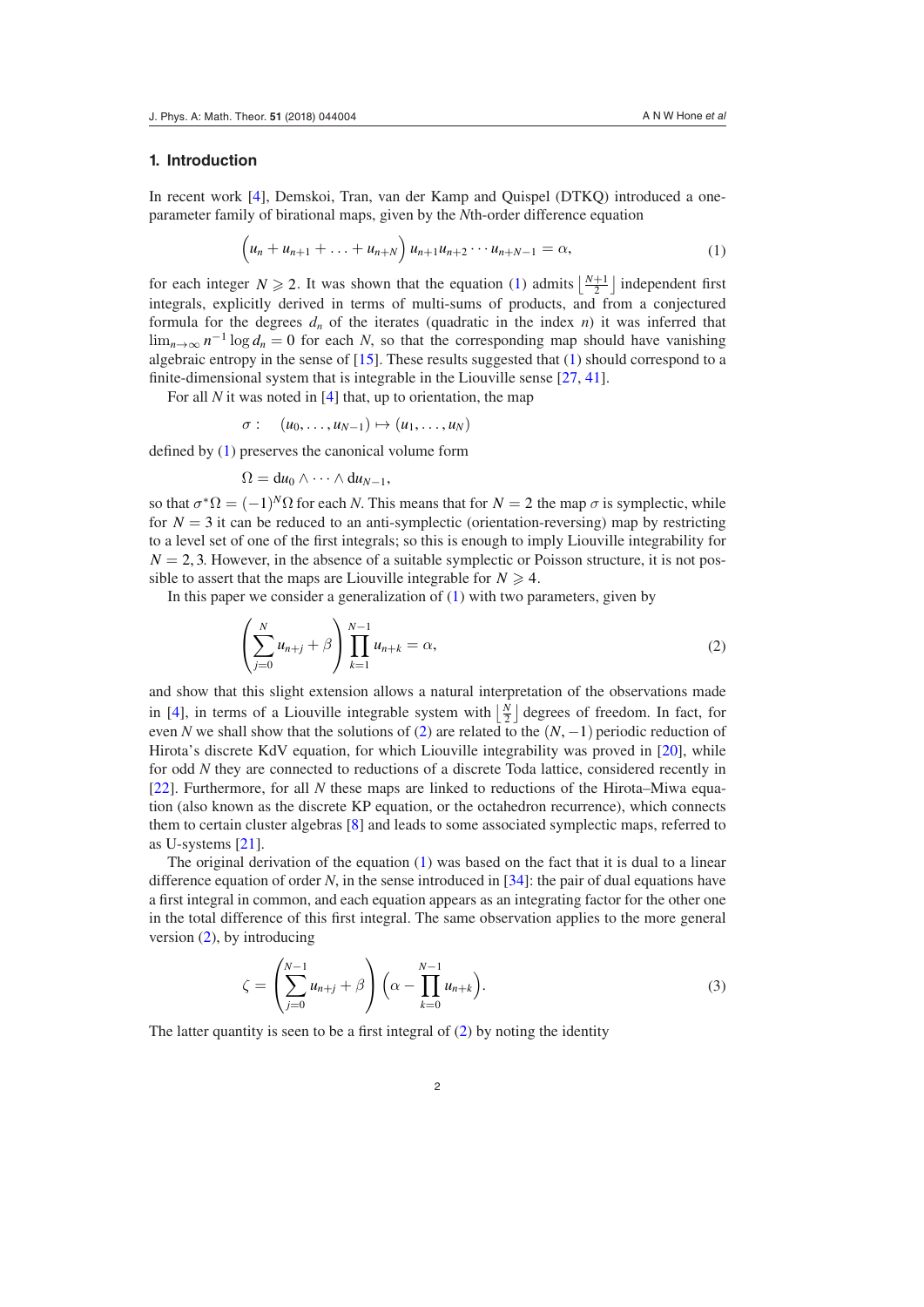$$
\Delta \zeta = (u_{n+N} - u_n) \left( \alpha - \left( \sum_{j=0}^N u_{n+j} + \beta \right) \prod_{k=1}^{N-1} u_{n+k} \right),
$$

in terms of the total difference  $\Delta = S - 1$ , with S being the shift operator such that  $SF_n = F_{n+1}$ (where  $F_n$  is any function of *n*). The linear factor above shows that ([2\)](#page-2-1) is dual to the linear equation  $u_{n+N} - u_n = 0$ , in the same sense that [\(1](#page-2-0)) is, and for  $\beta = 0$  the quantity  $\zeta$  reduces to the first integral that is denoted by the same letter in  $[4]$  $[4]$ .

The key to our results is the use of the singularity confinement pattern of ([2\)](#page-2-1) to obtain its 'Laurentiication' [\[12](#page-29-6)], i.e. a lift to a higher-dimensional system which has the Laurent property in the sense of  $[5]$  $[5]$ . (A formal definition of Laurentification will be given in the next section.) The solution of the higher-dimensional system can then be shown to satisfy a Hirota bilinear equation (in fact, two bilinear equations for each *N*). Our main result, from which all the rest can be derived, is the following.

**Theorem 1.1.** *Suppose that*

$$
u_n = \frac{\tau_{n+3}\tau_n}{\tau_{n+2}\tau_{n+1}}
$$
\n<sup>(4)</sup>

*is a solution of [\(2](#page-2-1)). Then*  $\tau_n$  *satisfies the bilinear equation* 

$$
\tau_{n+N+2}\tau_n = \gamma_n \,\tau_{n+N+1}\tau_{n+1} + \alpha \,\tau_{n+N}\tau_{n+2},\tag{5}
$$

*where the quantity*  $\gamma_n$  *is 2-periodic, that is* 

$$
\gamma_{n+2}=\gamma_n\qquad\forall n;
$$

*and conversely, the equation [\(5](#page-3-0)) for*  $\tau_n$ *, with the 2-periodic coefficient*  $\gamma_n$ *, has a first integral*  $\beta$ *such that u<sub>n</sub>* given by ([4\)](#page-3-1) satisfies [\(2](#page-2-1)). Moreover, if  $u_n$  is given by [\(4](#page-3-1)), then when N is even ([2\)](#page-2-1) *has a irst integral K such that* τ*n satisies*

$$
\tau_{n+2N+1}\tau_n = -\alpha \tau_{n+2N}\tau_{n+1} + K \tau_{n+N+1}\tau_{n+N},\tag{6}
$$

<span id="page-4-0"></span>*while for N* odd [\(2](#page-2-1)) has a first integral  $\bar{K}$  such that

<span id="page-4-1"></span>
$$
\tau_{n+2N+2}\tau_n = \alpha^2 \tau_{n+2N}\tau_{n+2} + \bar{K}\tau_{n+N+1}^2.
$$
\n(7)

An outline of the paper is as follows. In the next section, we explain how we originally obtained the above result, using the singularity coninement method (or an arithmetical analogue of it) to find a Laurentification of  $(2)$  $(2)$ , given by a multilinear equation for a tau function (equation [\(10](#page-6-0)) in section [2](#page-4-0)). We also present a tropical (ultradiscrete) version of the multilinear equation, as well as a corresponding tropical version of [\(2](#page-2-1)), and show how this can be used to obtain an explicit formula for degree growth (quadratic in *n*). For any ixed *N*, it is then possible to derive the bilinear equation  $(5)$  $(5)$ , as well as  $(6)$  $(6)$  or  $(7)$  $(7)$ , either numerically (with specific initial data) or symbolically (working with rational functions of initial data). The complete proof of theorem [1.1,](#page-3-4) for arbitrary *N*, is reserved until section [3](#page-10-0), where we begin by deriving ([5\)](#page-3-0) via a modified version of [\(2](#page-2-1)) (see equation ([22\)](#page-11-0) below), before treating the rest of the result and its detailed consequences for even/odd *N* separately. The interpretation in terms of Liouville integrability is naturally achieved by considering a lift of [\(2](#page-2-1)) to dimension  $N + 1$ , obtained by eliminating the parameter  $\beta$ : this yields equation ([19\)](#page-10-1) in section [3.](#page-10-0) A schematic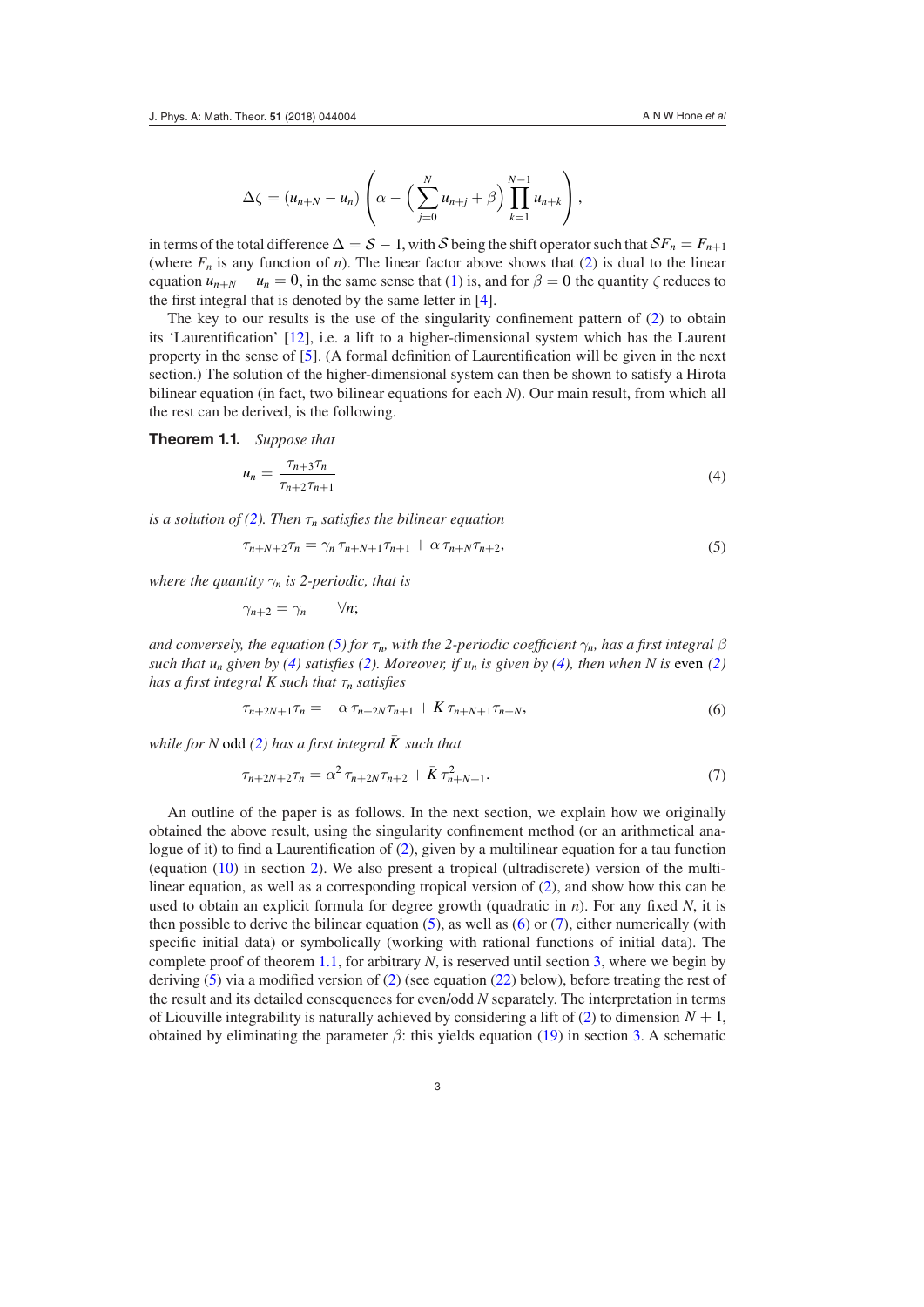picture of the connections between the main equations involved, valid for arbitrary *N*, is provided by the following diagram:



<span id="page-5-0"></span>The vertical arrows above denote maps between solutions of an equation and the one below it. The other results in section [3](#page-10-0) are based on the connection between bilinear equations and cluster algebras, as explained in [\[8](#page-29-4)], which leads to a Poisson structure for the lifted DTKQ equation $(19)$  $(19)$ . For *N* even, both bilinear equations  $(5)$  and  $(6)$  $(6)$  reveal the connection with reductions of Hirota's discrete KdV equation; while for *N* odd, the second bilinear equation ([7\)](#page-3-3) leads to a link with reductions of a discrete time Toda equation, as well as an associated Bäcklund transformation (or BT, in the sense of [\[25](#page-29-8)]). In order to illustrate these results, we provide full details for the particular even case  $N = 4$  in section [4,](#page-22-0) and for the odd case  $N = 5$  in section [5,](#page-24-0) before finishing with some conclusions.

Shortly after completing this work, we were made aware of recent results by Svinin [[39,](#page-30-4) [40](#page-30-5)], who has constructed a large class of difference equations admitting a Lax pair, and described the irst integrals for some of them. In particular, the generalized DTKQ equa-tion ([2\)](#page-2-1) arises as the case  $k = 1$  of a first integral for one of the systems presented by Svinin; see the unnumbered equation appearing before  $(66)$  in  $[40]$  $[40]$ . We make a further comment on the connection with Svinin's work in our conclusions.

#### **2. Singularity coninement and Laurentiication**

In this section we describe the experimental approach which led us to theorem [1.1](#page-3-4).

The first relevant tool here is the singularity confinement test, which was introduced in [[9\]](#page-29-9) as a heuristic method for identifying discrete systems that may be integrable. In its original form, this method has the drawback that many systems with conined singularities have positive algebraic entropy [\[15](#page-29-1)], but recently singularity coninement has been reined to include information about deautonomization, which renders it a more effective tool [[10,](#page-29-10) [31,](#page-30-6) [35](#page-30-7)]. If we apply the basic singularity confinement test to  $(2)$  $(2)$  for a few small values of *N*, then in all cases we find that the singularity pattern is

$$
\ldots, \epsilon, \epsilon^{-1}, \epsilon^{-1}, \epsilon, \ldots,\tag{8}
$$

where the latter is the leading power of  $\epsilon$  when the singularity is approached as  $\epsilon \to 0$ .

In fact, in order to see the singularity pattern, we do not really need to apply the singularity confinement test per se, but rather an arithmetical version of it, by considering orbits of  $(2)$  $(2)$ defined over  $\mathbb Q$ , for rational values of the parameters  $\alpha, \beta$ . This can be turned into a seminumerical method for measuring the growth of complexity [[1\]](#page-29-11), with the rate of growth of the logarithmic heights of the iterates being taken as a measure of entropy [\[11](#page-29-12)]. Furthermore,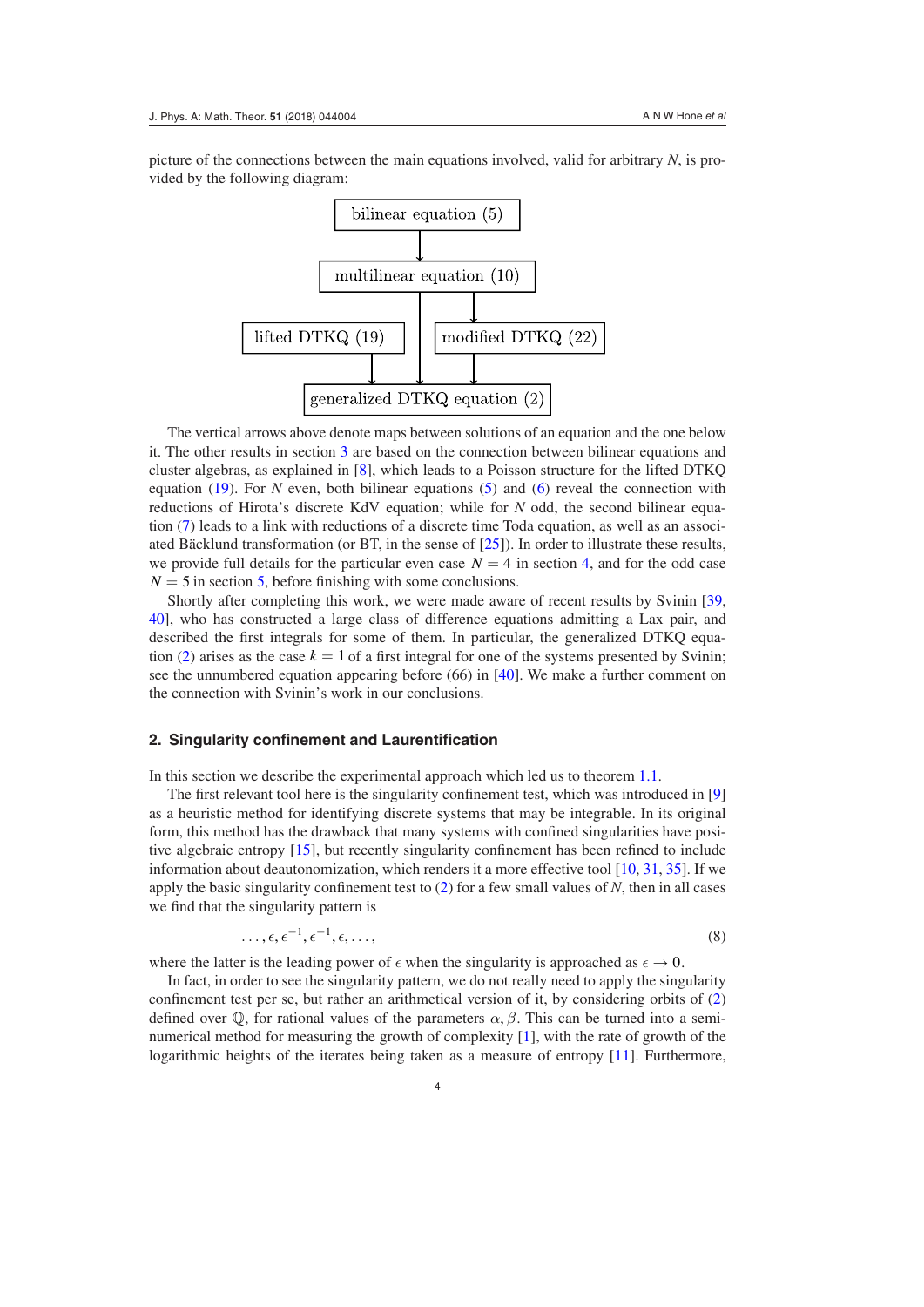if the map is defined over  $\mathbb{Q}$ , then one can consider reduction modulo a prime p, in which case the appearance of a singularity at some iterate  $u_n \in \mathbb{Q}$  means that the *p*-adic norm  $|u_n|_p > 1$ , and the *p*-adic expansion of the iterates (expanding in powers of *p*) is analogous to the expansion in powers of  $\epsilon$  in the usual singularity confinement test (see [[23,](#page-29-13) [24](#page-29-14)] for an application of this idea).

To see this method in practice, consider [\(2](#page-2-1)) for  $N = 5$  with  $\alpha = 3$ ,  $\beta = -10$ , which gives the recurrence

$$
u_{n+5} = 10 - (u_n + u_{n+1} + u_{n+2} + u_{n+3} + u_{n+4}) + \frac{3}{u_{n+1}u_{n+2}u_{n+3}u_{n+4}},
$$

defined over  $\mathbb{Q}$ , and choose the five rational initial data  $u_0 = u_1 = u_2 = u_3 = 1$ ,  $u_4 = 4$ . The sequence continues as

$$
\frac{11}{4}, \frac{23}{44}, \frac{316}{253}, \frac{1628}{1817}, \frac{7153}{2923}, \frac{194735}{46028}, \frac{2800493}{3066460}, \frac{115286767}{186573385}, \dots,
$$
(9)

and if we factorize each of the above terms then we find

<span id="page-6-0"></span>
$$
\frac{11}{2^2}, \frac{23}{2^2 \cdot 11}, \frac{2^2 \cdot 79}{11 \cdot 23}, \frac{2^2 \cdot 11 \cdot 37}{23 \cdot 79}, \frac{23 \cdot 311}{37 \cdot 79}, \frac{5 \cdot 17 \cdot 29 \cdot 79}{2^2 \cdot 37 \cdot 311}, \frac{37 \cdot 75689}{2^2 \cdot 5 \cdot 17 \cdot 29 \cdot 311}, \frac{59 \cdot 61 \cdot 103 \cdot 311}{5 \cdot 17 \cdot 29 \cdot 75689}, \ldots,
$$

which can be taken mod *p* for  $p = 11, 23, 37, 79, 311$  etc to reveal the singularity pattern  $p^{-1}$ , *p*, *p*,  $p^{-1}$  at leading order, in accordance with ([8\)](#page-4-1) (while the choice  $p = 2$  is special here because the coefficient  $\beta$  vanishes mod 2 in this example).

There is a close link between singularity coninement for discrete systems and the Laurent property [[18,](#page-29-15) [29](#page-30-8)]. In the context of integrability, the Laurent property appears at the level of Hirota bilinear equations: the Hirota–Miwa (discrete KP) equation can be derived from mutations in a cluster algebra [[32\]](#page-30-9), which means that it has the Laurent property, and this property is inherited by its reductions to recurrences of Somos (or Gale-Robinson) type [\[5,](#page-29-7) [30\]](#page-30-10). Furthermore, it seems likely that any birational map with conined singularities can be lifted to a higher-dimensional 'Laurentified' system, i.e. one that has the Laurent property. In specific examples, Laurentification in this sense has been obtained by passing to homogeneous coordinates [\[42](#page-30-11)], or by using recursive factorization [\[12](#page-29-6), [13](#page-29-16)].

For completeness, here we provide a general definition of what it means to 'Laurentify' a birational map, which includes the case of recurrences or difference equations considered in the sequel.

**Definition 2.1.** Let  $\psi$  be a birational map of *M*-dimensional affine space  $\mathbb{A}^M$ , defined by rational functions with coefficients belonging to an integral domain K, where  $A = A(F)$  for some field  $F$  containing the field of fractions of  $K$ . Suppose that a fixed set of coordinates  $\tau = (\tau_0, \tau_1, \dots, \tau_{M-1})$  is chosen for A<sup>M</sup>; these coordinates are regarded as initial data for  $\psi$ . Then, in terms of these coordinates,  $\psi$  is said to have the Laurent property if for all  $n \in \mathbb{Z}$ , each component of the iterates  $\psi^n \tau$  belongs to the ring  $\mathcal R$  of Laurent polynomials in the initial data, that is

$$
\mathcal{R}:=\mathbb{K}[\tau_0^{\pm 1},\ldots,\tau_{M-1}^{\pm 1}].
$$

**Definition 2.2.** Let  $\varphi$  be a birational map of *N*-dimensional affine space. A birational map  $\psi$  in dimension  $M \ge N$  is said to be a Laurentification of  $\varphi$  whenever there is a rational map  $\pi$  such that the diagram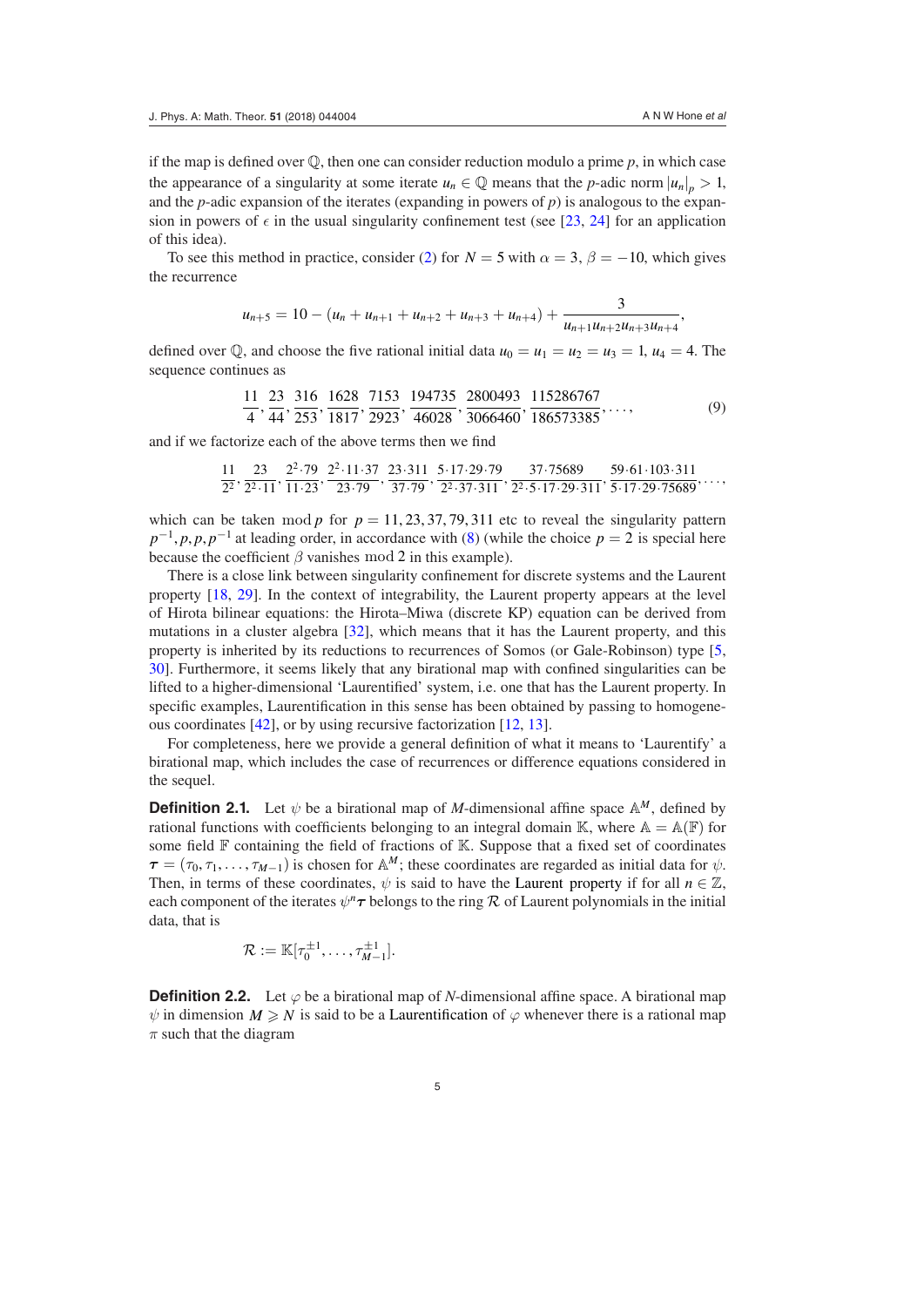<span id="page-7-1"></span>
$$
\begin{array}{ccc}\n\mathbb{A}^M & \xrightarrow{\psi} & \mathbb{A}^M \\
\downarrow \pi & & \downarrow \pi \\
\mathbb{A}^N & \xrightarrow{\varphi} & \mathbb{A}^N\n\end{array}
$$

is commutative, and *ψ* has the Laurent property.

For the equation ([2\)](#page-2-1), regardless of the means by which we obtain the singularity pattern, the form of ([8\)](#page-4-1) immediately suggests that we should try the substitution [\(4](#page-3-1)) in order to obtain the Laurentification.

**Proposition 2.3.** *Given the substitution ([4\)](#page-3-1),*  $u_n$  *is a solution of [\(2](#page-2-1)) whenever the tau function* τ*n satisies the multilinear relation*

<span id="page-7-2"></span>
$$
\tau_{n+N+3}\tau_{n+N}^2 \prod_{j=1}^{N-1} \tau_{n+j} = \alpha \tau_{n+3}\tau_{n+N} \prod_{j=2}^{N+1} \tau_{n+j} - \beta \prod_{j=1}^{N+2} \tau_{n+j}
$$
\n
$$
-\tau_n \tau_{n+3} \prod_{j=3}^{N+2} \tau_{n+j} - \sum_{k=1}^{N-1} \tau_{n+k}\tau_{n+k+3} \prod_{j=1}^{N+2} \tau_{n+j},
$$
\n(10)

*which is of order*  $N + 3$  *and homogeneous of degree*  $N + 2$ *. For each*  $N \ge 2$  *the recurrence [\(10](#page-6-0)) has the Laurent property, i.e. the iterates are Laurent polynomials in the initial data*   $\tau = (\tau_0, \tau_1, \ldots, \tau_{N+2})$ *. More precisely,* 

<span id="page-7-0"></span>
$$
\tau_n \in \mathbb{Z}[\alpha, \beta, \tau_0^{\pm 1}, \ldots, \tau_{N+2}^{\pm 1}] \qquad \forall n \in \mathbb{Z}.
$$

**Proof.** To prove the Laurent property for the equation ([10\)](#page-6-0), we make use of the bilinear relation [\(5](#page-3-0)) in theorem [1.1](#page-3-4), of which an independent proof is given in the next section. Let  $\mathcal{R} := \mathbb{Z}[\alpha, \beta, \tau_0^{\pm 1}, \dots, \tau_{N+2}^{\pm 1}]$ . The period 2 coefficient appearing in [\(5](#page-3-0)) takes two distinct values, given by

$$
\gamma_0 = (\tau_{N+1}\tau_1)^{-1} \Big(\tau_{N+2}\tau_0 - \alpha \tau_N \tau_2\Big), \quad \gamma_1 = (\tau_{N+2}\tau_2)^{-1} \Big(\tau_{N+3}\tau_1 - \alpha \tau_{N+1}\tau_3\Big) \in \mathcal{R},
$$

using the fact that  $\tau_{N+3} \in \mathcal{R}$ , which follows directly from [\(10](#page-6-0)). So the iterates of ([10\)](#page-6-0) coincide with those of [\(5](#page-3-0)), subject to fixing  $\gamma_0$ ,  $\gamma_1$  as above. Now we can make use of proposition 5.4 in [\[30](#page-30-10)], which implies that the nonautonomous Somos recurrence ([5\)](#page-3-0) has the Laurent property, meaning that

$$
\tau_n \in \mathbb{Z}[\alpha, \gamma_0, \gamma_1, \tau_0^{\pm 1}, \ldots, \tau_{N+1}^{\pm 1}]
$$

for all *n*. Upon substituting  $\gamma_0, \gamma_1 \in \mathcal{R}$  into the Laurent polynomials obtained from ([5\)](#page-3-0), the result follows. □

For  $\beta = 0$ , corresponding to ([1\)](#page-2-0), particular cases of the preceding result have been proved before. The case  $N = 2$  of the recurrence [\(10](#page-6-0)) with  $\beta = 0$  was found previously by the recursive factorization method: this is theorem 8 in [[12\]](#page-29-6), while theorem 10 in the same paper corresponds to the case  $N = 3$ , but with the inclusion of certain periodic coefficients; and some results for general *N* are found in [[14\]](#page-29-17). For any particular *N* it can be veriied directly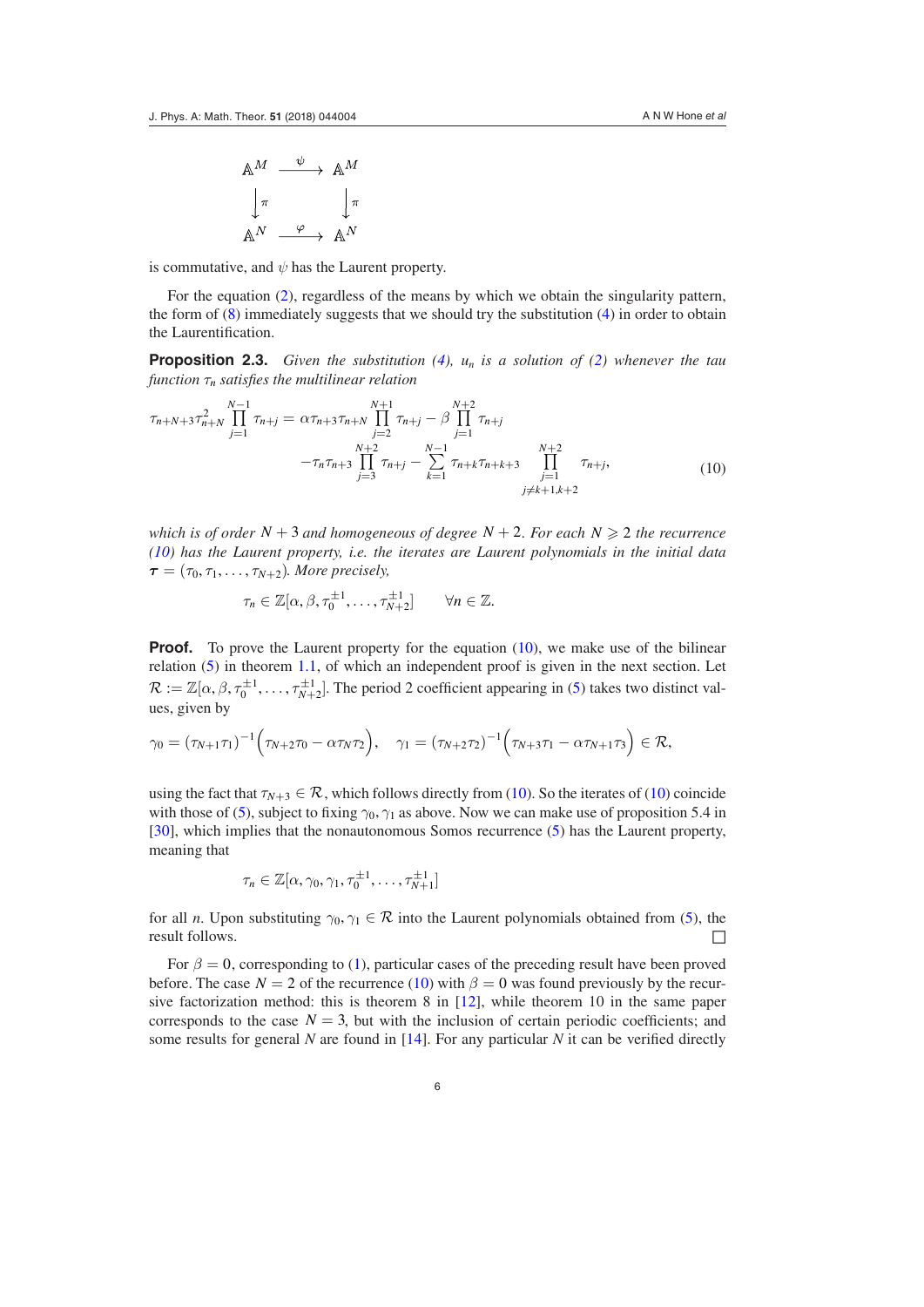<span id="page-8-1"></span>with computer algebra that the Laurent property holds, by applying a method attributed to Hickerson, that is described in [[36\]](#page-30-12); but a direct proof along these lines for all *N* is not so straightforward.

**Example 2.4.** When  $N = 5$ , the recurrence [\(10](#page-6-0)) becomes

$$
\tau_{8}\tau_{5}^{2}\tau_{4}\tau_{3}\tau_{2}\tau_{1} = \alpha\tau_{6}\tau_{5}^{2}\tau_{4}\tau_{3}^{2}\tau_{2} - \beta\tau_{7}\tau_{6}\tau_{5}\tau_{4}\tau_{3}\tau_{2}\tau_{1} - \tau_{7}\tau_{6}\tau_{5}\tau_{4}\tau_{3}^{2}\tau_{0} - \tau_{7}\tau_{6}\tau_{5}\tau_{4}^{2}\tau_{1}^{2} - \tau_{7}\tau_{6}\tau_{5}^{2}\tau_{2}^{2}\tau_{1} - \tau_{7}\tau_{6}^{2}\tau_{3}^{2}\tau_{2}\tau_{1} - \tau_{7}^{2}\tau_{4}^{2}\tau_{3}\tau_{2}\tau_{1}, \qquad (11)
$$

where we have set the index  $n \to 0$  for brevity.

The Laurent property means that the iterates of  $(10)$  $(10)$  can be written as

<span id="page-8-3"></span><span id="page-8-2"></span><span id="page-8-0"></span>
$$
\tau_n = \frac{N_n(\tau)}{\tau^{d_n}},\tag{12}
$$

where the numerator  $N_n$  is a polynomial in the initial data that is not divisible by any of the variables  $\tau_0, \tau_1, \ldots, \tau_{N+2}$ , while  $\tau^{d_n}$  denotes the Laurent monomial in these variables specified by the denominator vector  $\mathbf{d}_n$ , an integer vector whose components give the exponents for each variable. Due to the homogeneity of ([10\)](#page-6-0), the degree growth of the iterates can be determined from that of the denominators. If we further assume that there are no cancellations between numerators and denominators on the right-hand side, then (as is well known in the context of cluster algebras  $[6, 7]$  $[6, 7]$  $[6, 7]$  $[6, 7]$  $[6, 7]$ ), the denominator vector  $\mathbf{d}_n$  satisfies the max-plus tropical (or ultradiscrete) analogue of  $(10)$  $(10)$ , which takes the form

$$
\mathbf{d}_{n+N+3} + 2\mathbf{d}_{n+N} + \sum_{j=1}^{N-1} \mathbf{d}_{n+j} = \max \left( \mathbf{d}_{n+3} + \mathbf{d}_{n+N} + \sum_{j=2}^{N+1} \mathbf{d}_{n+j}, \sum_{j=1}^{N+2} \mathbf{d}_{n+j}, \dots \right), \tag{13}
$$

where each of the omitted terms in the max corresponds to one of the terms on the right-hand side of  $(10)$  $(10)$ . The vector form of  $(13)$  $(13)$  means that each component of  $\mathbf{d}_n$  satisfies the same tropical equation.

**Example 2.5.** When  $N = 5$ , the tropical version of [\(11](#page-7-1)) can be written as

$$
d_8+2d_5+d_4+d_3+d_2+d_1=\max\Big(d_6+2d_5+d_4+2d_3+d_2, \sum_{j=1}^7d_j, \sum_{j=4}^7d_j+2d_3+d_0, \hat{M}\Big),
$$

where

$$
\hat{M} = \mathbf{d}_7 + \mathbf{d}_1 + \max\left(\mathbf{d}_6 + \mathbf{d}_5 + 2\mathbf{d}_4 + \mathbf{d}_1, \mathbf{d}_6 + 2\mathbf{d}_5 + 2\mathbf{d}_2, 2\mathbf{d}_6 + 2\mathbf{d}_3 + \mathbf{d}_2, \mathbf{d}_7 + 2\mathbf{d}_4 + \mathbf{d}_3 + \mathbf{d}_2\right);
$$

once again we have set  $n \to 0$  for brevity.

From the explicit form of the above equation, the task of solving ([13](#page-7-0)) for general *N* looks like it might be a formidable one, but in fact there is an enormous simplification that can be made. The point is that the substitution  $(4)$  that lifts  $(2)$  to  $(10)$  also has a tropical analogue, which allows [\(13\)](#page-7-0) to be reduced to a max-plus version of ([2](#page-2-1)), and the latter turns out to have a very simple behaviour: all solutions reach a fixed point after finitely many steps.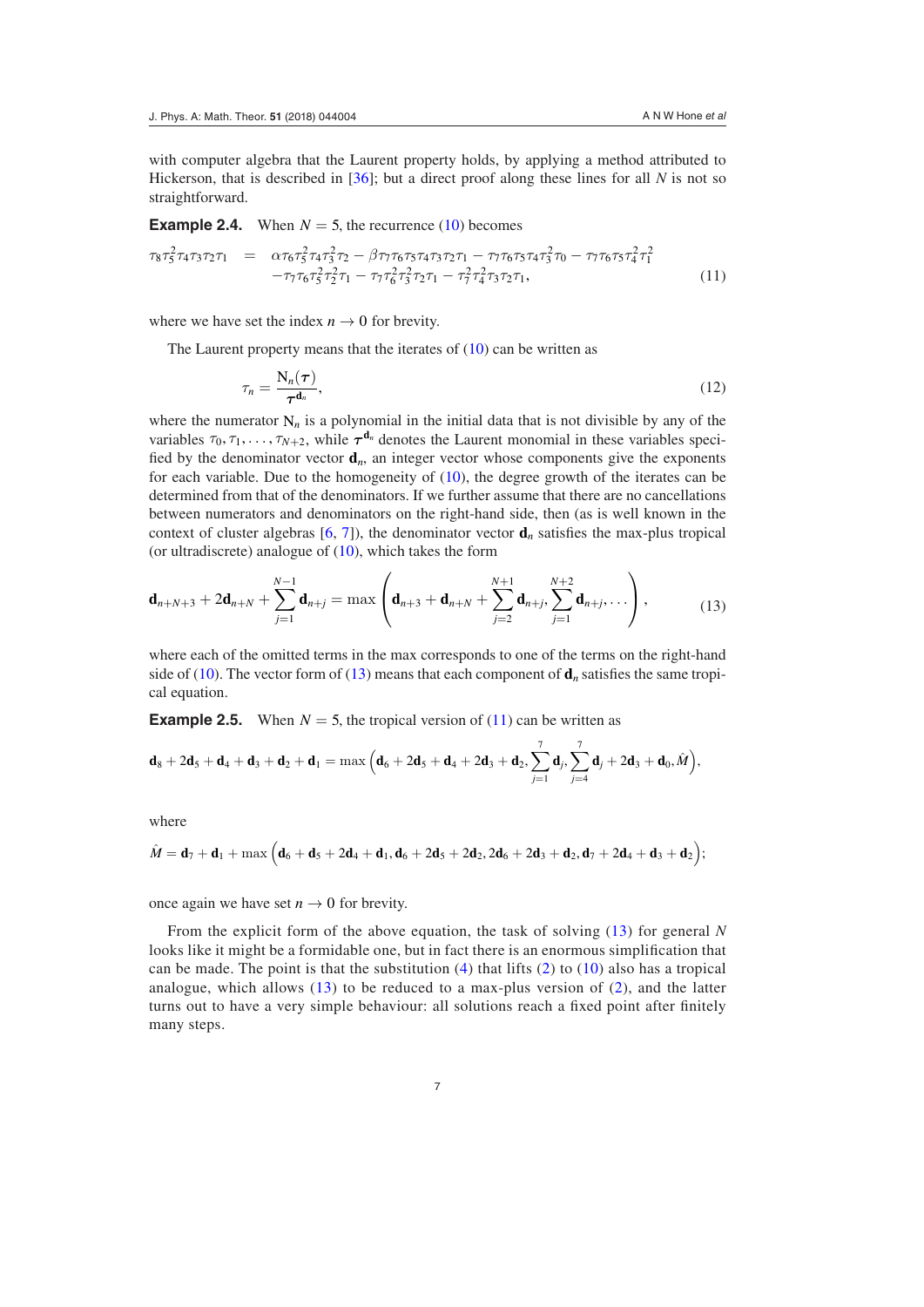**Proposition 2.6.** *Given the substitution*

$$
U_n = d_{n+3} - d_{n+2} - d_{n+1} + d_n, \tag{14}
$$

*the quantity U<sub>n</sub> is a solution of a tropical version of ([2\)](#page-2-1), given by* 

<span id="page-9-0"></span>
$$
U_{n+N} = \left[ \max(-S_n, U_n, U_{n+1}, \dots, U_{n+N-1}) \right]_+, \qquad S_n = \sum_{j=1}^{N-1} U_{n+j} \qquad (15)
$$

*(with*  $[x]_+$  *denoting*  $\max(x, 0)$  *for*  $x \in \mathbb{R}$ *), whenever d<sub>n</sub> is a scalar solution of [\(13](#page-7-0)). Moreover, for any choice of real initial data for [\(15](#page-8-0)) there exists*  $C \ge 0$  *and an integer*  $m \ge 0$  *such that* 

$$
U_n = C \qquad \forall n \geqslant m. \tag{16}
$$

**Proof.** The max-plus equation ([15\)](#page-8-0) is obtained from ([2\)](#page-2-1) by solving for the highest iterate  $u_{n+N}$  and replacing  $(+, \times)$  with  $(\text{max}, +)$  in the usual way (setting all coefficients to 1), while a direct calculation verifies that if  $d_n$  satisfies the scalar version of [\(13](#page-7-0)) then  $U_n$  given by ([14\)](#page-8-1) is a solution of [\(15](#page-8-0)). Now given an *N*-tuple of real initial values  $(U_0, \ldots, U_{N-1})$ , we consider the iteration of the equivalent map in  $\mathbb{R}^N$  given by

$$
(U_0, \ldots, U_{N-1}) \mapsto (U'_0, \ldots, U'_{N-1})
$$
\n(17)

where

$$
U'_{j} = U_{j+1} \text{ for } 0 \leqslant j \leqslant N-2, \qquad U'_{N-1} = [\max(-S, U_0, \ldots, U_{N-1})]_{+}, \quad S = \sum_{j=1}^{N-1} U_j.
$$

The initial data can be divided into four disjoint subsets of  $\mathbb{R}^N$ , defined by

(i) *S* ≥ 0, max<sub>*j*∈{1,...,*N*−1}(*U<sub>j</sub>*) ≥ *U*<sub>0</sub>;</sub> (ii)  $S \ge 0$ ,  $U_j < U_0$   $\forall j \in \{1, ..., N-1\};$ (iii)  $S < 0$ ,  $U_j < -S$   $\forall j \in \{0, ..., N-1\};$ (iv) *S* < 0, max<sub>*j*∈{0,...,*N*−1}</sub>(*U<sub>j</sub>*) ≥ −*S*.

By examining each of these regions, it follows that the quantity *S* is non-decreasing under the action of the map ([17\)](#page-8-2), and after finitely many iterations it attains a maximum value  $S = NC$  at a fixed point  $U_i = C \ge 0$  for  $0 \le j \le N - 1$ . To see this, begin by considering initial data lying in region (i). In that case, the maximum of the  $U_j$  is attained at some  $k \in \{1, ..., N-1\}$ , and  $U'_{N-1} = U_k = C \ge 0$ , with  $S' = \sum_{j=1}^{N-1} U'_j = S + U'_{N-1} - U_1 \Longrightarrow S' - S = U_k - U_1 \ge 0$ . All subsequent iterations stay in this region, *C* remains the maximum value, and all components take this same value after a finite number of steps. Next, take initial data in region (ii), to find  $U'_{N-1} = U_0$ and  $S' - S = U_0 - U_1 > 0$ . In that case, the maximum value is  $C = U'_{N-1} > U'_0 = U_1$ , and so region (i) is reached after a single step. For case (iii), one step of [\(17](#page-8-2)) gives  $U'_{N-1} = -S > 0$ , so  $S' - S = -S - U_1 > 0$ , and hence  $\max_{j \in \{0, ..., N-1\}} (U'_j) = U'_{N-1} > -S'$  which means that either region (iv) is attained when  $S' < 0$ , or otherwise  $S' \ge 0$  and region (i) has been reached instead. Finally, starting off in region (iv) gives  $U'_{N-1} = U_k = C \ge -S > 0$  for some *k*, and  $S' - S = U_k - U_1 \geq 0$ . If the sum  $S' < 0$ , a finite number of subsequent steps remain in region (iv), with *C* as the maximum value, until this sum changes sign, so that eventually region (i) is reached, and the proof is complete.  $\Box$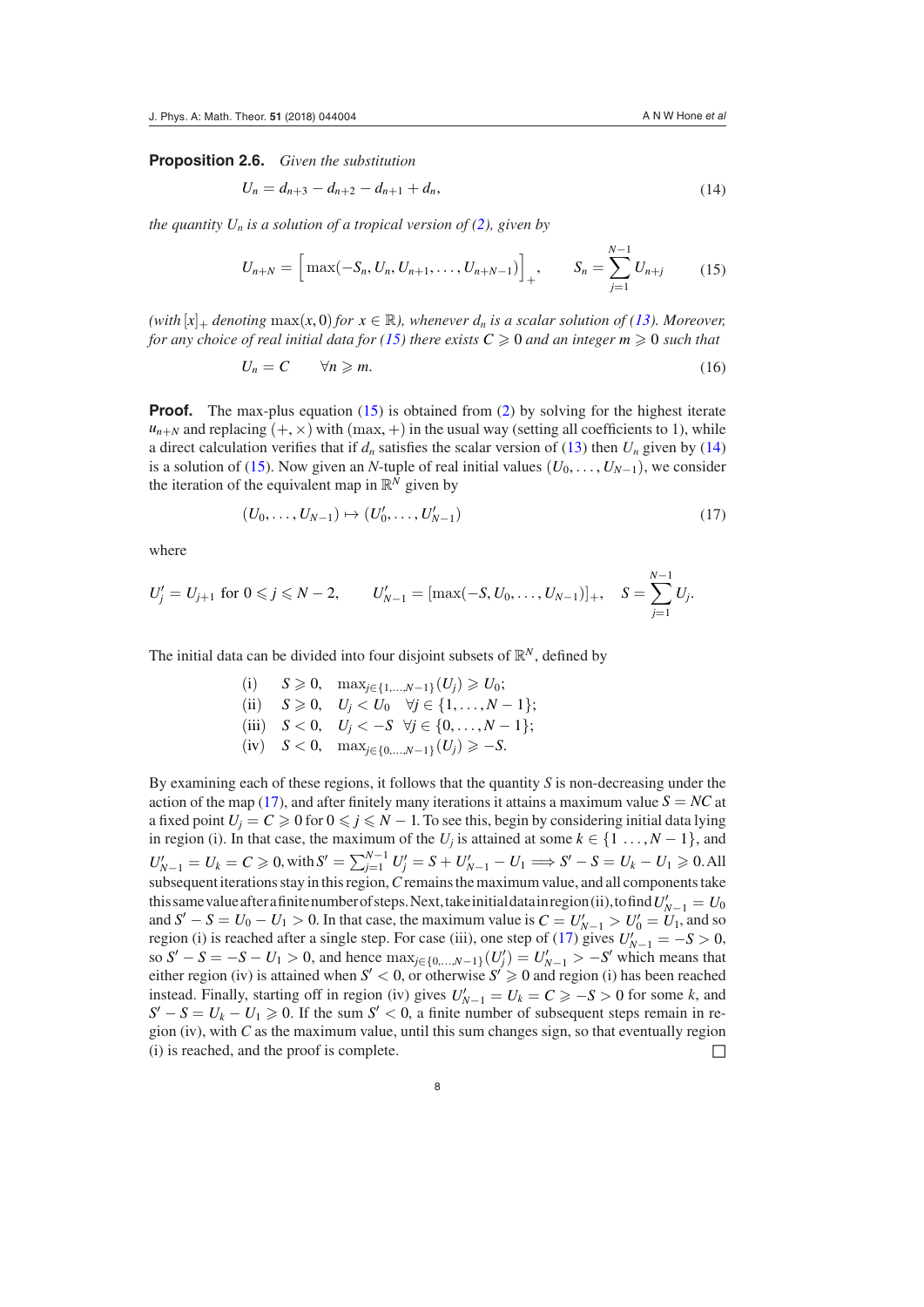Upon comparing the substitution  $(14)$  $(14)$  with  $(16)$  $(16)$ , the explicit form of the scalar solution of [\(13](#page-7-0)) is obtained immediately, for suficiently large *n*.

**Corollary 2.7.** *For any real*  $(N + 3)$  – *tuple of initial values*  $(d_0, d_1, \ldots, d_{N+2})$ *, there exist real parameters A*,  $\overline{A}$ ,  $\overline{B}$ ,  $C$  *with*  $C \ge 0$  *and an integer m*  $\ge 0$  *such that the solution of the scalar version of ([13\)](#page-7-0) is given by*

$$
d_n = \frac{1}{4}Cn^2 + Bn + A + \bar{A}(-1)^n \qquad \forall n \geq m.
$$
 (18)

**Remark 2.8.** The iterates of ([10\)](#page-6-0) are given by [\(12](#page-7-2)), where the vector  $\mathbf{d}_n$  has components  $d_n^{(j)}$ , giving the degree of the exponent of  $\tau_j$ , for  $0 \leq j \leq N+2$ . For each *j* in this range, this gives the initial data  $d_k^{(j)} = -\delta_{jk}$ ,  $0 \le k \le N + 2$ , for a scalar solution of ([13\)](#page-7-0). Hence the degrees of the denominators of the iterates of  $(10)$  $(10)$  can be calculated exactly, while (by homogeneity) the degree of each numerator is one more than the degree of the denominator. In particular,  $C = 0$  in the solution for  $j = 0$ , and in fact  $d_n^{(0)} = 0 \ \forall n \ge 1$ , since there is no division by  $\tau_0$  when [\(10](#page-6-0)) is iterated forwards, and  $C = 1$  in the solution for  $d_n^{(j)}$ ,  $1 \leq j \leq N - 1$ . With more detailed analysis, the precise degree growth of ([2\)](#page-2-1) can also be derived, but it follows from [\(18](#page-9-0)) that it must be quadratic, which is consistent with the empirical results found in [[4\]](#page-29-0) for the case  $\beta = 0$ . More detailed results for symmetric ORT maps, which include the case  $N = 2$  of ([2\)](#page-2-1), are given in [[13\]](#page-29-16).

<span id="page-10-0"></span>The Laurent property, combined with the quadratic degree growth of the iterates of [\(10](#page-6-0)), suggests that there should also be bilinear relations satisied by the terms. Thus we can apply the method described in [\[19](#page-29-20)], starting with particular numerical values of the initial conditions and looking for the smallest integer q such that a matrix M of size  $\frac{q}{2}$  $\frac{q}{2}$  + 1, with entries  $M_{ij} = \tau_{q+i-j}\tau_{i+j-2}$ , has vanishing determinant: this corresponds to a bilinear relation of minimal order, with constant coeficients. By considering matrix entries of the form  $M_{ij} = \tau_{q+\ell i-j+k} \tau_{\ell i+j+k-2}$ , for different choices of offset *k*, one can also obtain minimal order relations whose coefficients have period  $\ell > 1$ .

To illustrate the method, we pick  $N = 5$  with  $\alpha = 3$ ,  $\beta = -10$ , and use [\(11](#page-7-1)) to generate the particular sequence that starts from  $\tau_0 = \tau_1 = \ldots = \tau_6 = 1, \tau_7 = 4$ , beginning

<span id="page-10-1"></span> $1, 1, 1, 1, 1, 1, 1, 4, 11, 23, 79, 148, 1244, 9860, 75689, 370697, \ldots$ 

whose ratios  $\tau_{n+3} \tau_n/(\tau_{n+2} \tau_{n+1})$  produce [\(9](#page-5-0)). By considering bilinear relations with constant coefficients, the minimal relation is found to be of order  $q = 12$ , corresponding to the matrix M with entries  $M_{ij} = \tau_{12+i-j}\tau_{i+j-2}$ . However, all but three of the entries in a vector spanning the one-dimensional kernel of M are zero, and it is sufficient to take the  $3 \times 3$  minor

<span id="page-10-3"></span><span id="page-10-2"></span>
$$
M' = \begin{pmatrix} \tau_{12}\tau_0 & \tau_{10}\tau_2 & \tau_6^2 \\ \tau_{13}\tau_1 & \tau_{11}\tau_3 & \tau_7^2 \\ \tau_{14}\tau_2 & \tau_{12}\tau_4 & \tau_8^2 \end{pmatrix} = \begin{pmatrix} 1244 & 79 & 1 \\ 9860 & 148 & 16 \\ 75689 & 1244 & 121 \end{pmatrix}, \text{ det } M' = 0,
$$

whose kernel is spanned by the vector  $(1, -9, -533)^T$ , corresponding to the bilinear relation [\(7](#page-3-3)) with  $N = 5$ ,  $\alpha = 3$  and the particular value  $\bar{K} = 533$  for the first integral. With this same numerical sequence, one can also obtain relations with periodic coeficients, starting from period  $\ell = 2$ , by taking the matrix with entries of the form  $M_{ij} = \tau_{q+2i-j+k} \tau_{2i+j+k-2}$ , so that the minimum order relation has  $q = 7$ , and for  $k = -1, 0$  one has  $3 \times 3$  minors with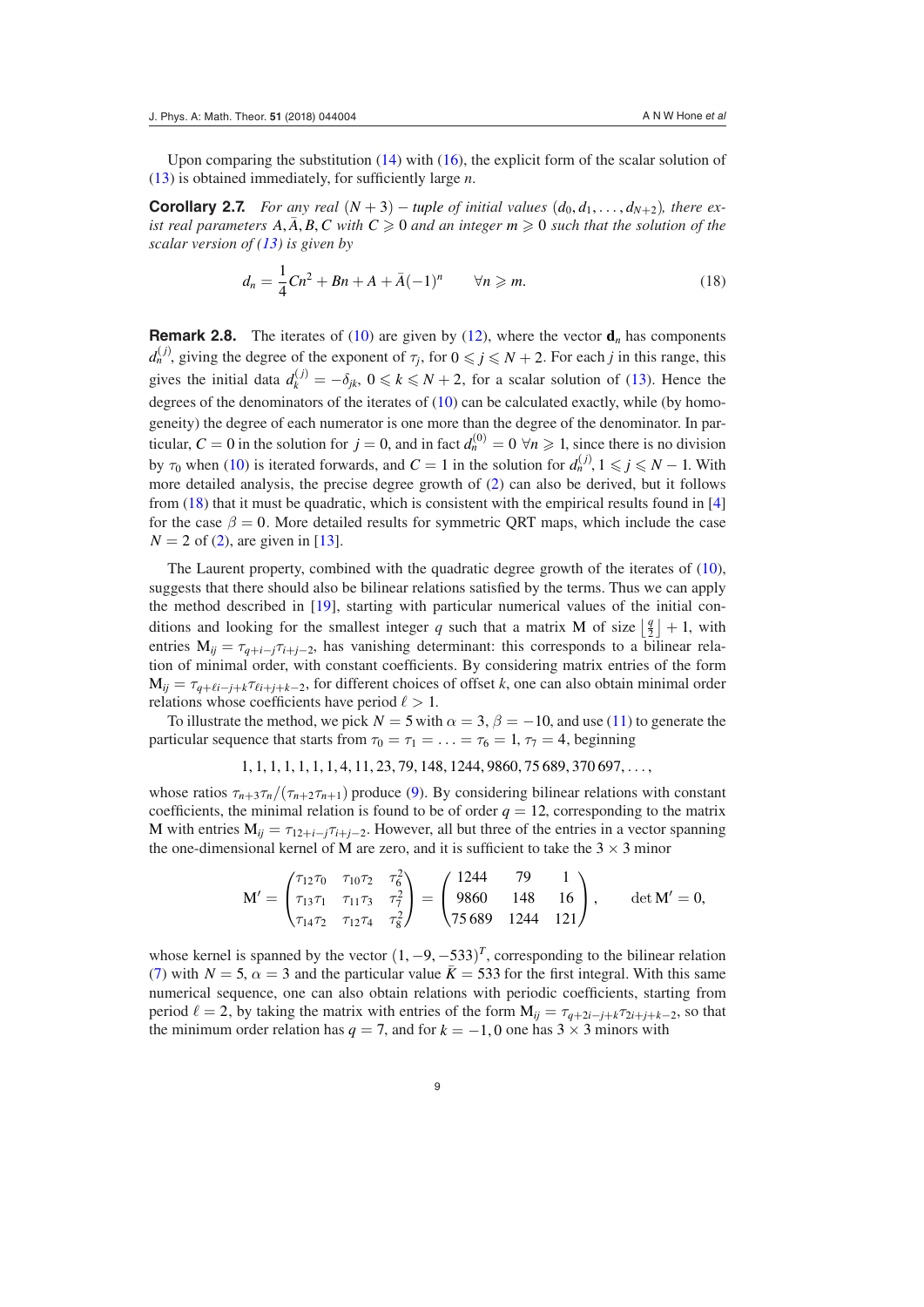<span id="page-11-0"></span>
$$
\det\begin{pmatrix} 4 & 1 & 1 \\ 23 & 11 & 4 \\ 148 & 79 & 23 \end{pmatrix} = 0 = \det\begin{pmatrix} 11 & 4 & 7 \\ 79 & 23 & 11 \\ 1244 & 148 & 316 \end{pmatrix}.
$$

Each of the two matrices above has a one-dimensional kernel, spanned by  $(1, -1, -3)^T$ ,  $(1, -2, -3)^T$  respectively, corresponding to the three-term bilinear relation ([5\)](#page-3-0) with  $N = 5$ ,  $\alpha = 3, \gamma_0 = 1, \gamma_1 = 2.$ 

For fixed *N*, once bilinear relations have been obtained for one or more particular numerical sequences of values of  $\tau_n$ , these relations can then be checked for arbitrary initial data and coeficients by symbolic computations with a computer algebra package. Such computations provide a computer-assisted proof of theorem [1.1,](#page-3-4) for any speciic choice of *N*, but to prove it for all *N* requires some general arguments, presented in the next section.

<span id="page-11-2"></span>Sequences generated by certain bilinear recurrences of Somos type also admit further bilin-ear relations of higher order (see [\[33](#page-30-13)], for example), with the coefficients being first integrals, and this has been used to obtain irst integrals for four-term Somos-6 and Somos-7 recurrences, in [\[19](#page-29-20)] and [\[8](#page-29-4)], respectively. Another approach to finding first integrals, based on reduction of conservation laws for the discrete KP or BKP equations, was used in [[28\]](#page-30-14). However, in what follows we will apply the method in [\[22](#page-29-3)], obtaining irst integrals from Lax pairs arising by reduction of lattice equations (discrete KdV, discrete Toda, and/or discrete KP).

#### **3. Proof and consequences of the main theorem**

In order to understand how the solutions of [\(2](#page-2-1)) are related to certain Liouville integrable systems, it is helpful to consider the equation of order  $N + 1$  obtained by eliminating  $\beta$ :

 $\overline{ }$ 

$$
E_n[u] := u_{n+N+1} - u_n + \alpha \left( \frac{1}{\prod_{j=1}^{N-1} u_{n+j}} - \frac{1}{\prod_{j=2}^N u_{n+j}} \right) = 0.
$$
 (19)

To see how this arises, one can solve [\(2](#page-2-1)) for  $\beta$ , which gives

<span id="page-11-1"></span>*N*

$$
\beta = \frac{\alpha}{\prod\limits_{j=1}^{N-1}u_{n+j}} - \sum\limits_{j=0}^N u_{n+j},
$$

and then apply the total difference operator  $\Delta$  to both sides; from this it follows that  $\beta$  defined as above is a first integral for  $(19)$  $(19)$ . For all *N*, it can also be checked that  $(19)$  has the first integral

<span id="page-11-4"></span>
$$
\hat{\zeta} = \prod_{j=0}^{N} u_{n+j} + \alpha \sum_{k=1}^{N-1} u_{n+k},
$$
\n(20)

which is related to the first integral [\(3](#page-2-2)) of [\(2](#page-2-1)) by  $\hat{\zeta} = \zeta - \alpha \beta$ .

For the proof of the first part of theorem [1.1,](#page-3-4) it is convenient to introduce another lift of  $(2)$  $(2)$ to dimension  $N + 1$ , defined via [\(4](#page-3-1)) by setting

<span id="page-11-3"></span>
$$
\pi_1: \quad u_n = w_n w_{n+1} \quad \text{where} \quad w_n = \frac{\tau_n \tau_{n+2}}{\tau_{n+1}^2}.
$$
\n(21)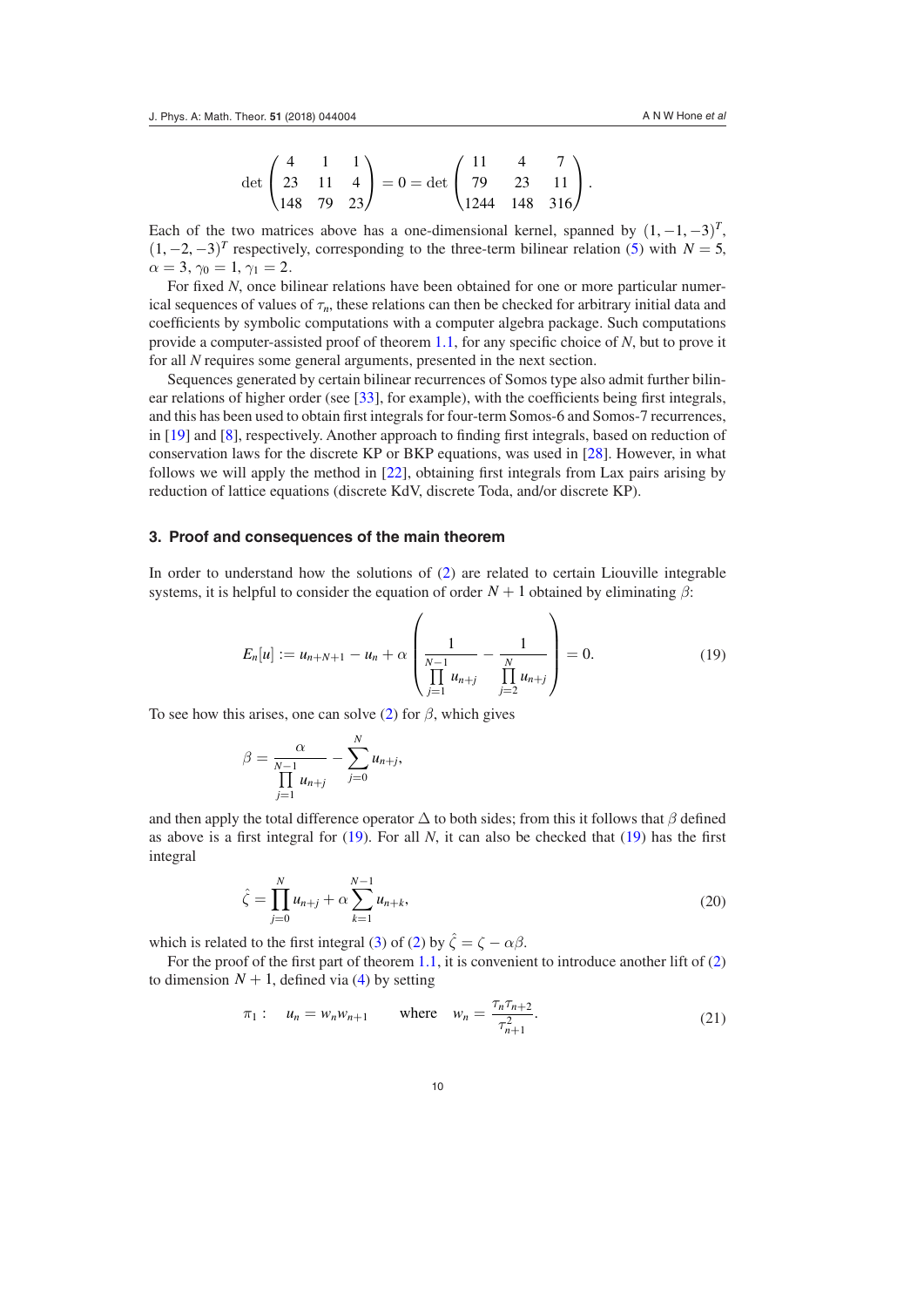This can be regarded as an intermediate step between [\(2](#page-2-1)) and [\(10](#page-6-0)). Upon making the substitution  $(21)$  $(21)$ , we find that  $(2)$  $(2)$  produces the equation

<span id="page-12-2"></span>
$$
\mathcal{E}_n[w] := \sum_{j=0}^N w_{n+j} w_{n+j+1} + \beta - \frac{\alpha}{\prod_{j=1}^{N-1} w_{n+j} w_{n+j+1}} = 0.
$$
\n(22)

If the substitution  $(21)$  $(21)$  is interpreted as a Miura map, then  $(22)$  $(22)$  can be regarded as a modified version of the generalized DTKQ equation [\(2](#page-2-1))

**Lemma 3.1.** *The quantity given in terms of*  $w_n$  *and shifts by* 

<span id="page-12-0"></span>
$$
\gamma_n[w] = \prod_{j=0}^N w_{n+j} - \frac{\alpha}{\prod_{j=1}^{N-1} w_{n+j}}
$$
\n(23)

*provides a 2-integral of the modiied generalized DTKQ equation ([22\)](#page-11-0).*

**Proof.** A direct calculation shows that

<span id="page-12-1"></span>
$$
(\mathcal{S}^2 - 1) \gamma_n[w] = \prod_{j=2}^N w_{n+j} \Delta \mathcal{E}_n[w] = E_n[w] \prod_{j=2}^N w_{n+j},
$$

where

$$
E_n[w] := w_{n+N+2}w_{n+N+1} - w_{n+1}w_n + \frac{\alpha}{\prod_{j=2}^N w_{n+j}} \left( \frac{1}{\prod_{k=1}^{N-1} w_{n+k}} - \frac{1}{\prod_{k=3}^{N+1} w_{n+k}} \right)
$$
(24)

denotes the lift of ([19\)](#page-10-1) to  $N + 2$  dimensions obtained from the first substitution in [\(21](#page-10-2)). Hence the quantity  $\gamma_n[w]$  gives a 2-integral of both ([22\)](#page-11-0) and [\(24](#page-11-1)), where in the first case ([23\)](#page-11-2) can be rewritten as a function of  $w_n$ , ...,  $w_{n+N-1}$  using ([22\)](#page-11-0).

If we substitute for  $w_n$  with the ratio of tau functions given in [\(21](#page-10-2)), then we see that ([23\)](#page-11-2) is equivalent to the bilinear equation  $(5)$  $(5)$ . Thus the following result is an immediate consequence of the preceding lemma, and proves the irst part of theorem [1.1.](#page-3-4)

**Corollary 3.2.** *The quantity given in terms of*  $\tau_n$  *and shifts by* 

<span id="page-12-4"></span><span id="page-12-3"></span>
$$
\gamma_n = \frac{\tau_{n+N+2}\tau_n - \alpha \tau_{n+N}\tau_{n+2}}{\tau_{n+N+1}\tau_{n+1}}
$$
\n(25)

*is a 2-integral of the multilinear equation [\(10](#page-6-0)).*

**Remark 3.3.** In general,  $\gamma_n$  can be considered as a 2-integral for ([22\)](#page-11-0), ([24\)](#page-11-1) or ([10\)](#page-6-0), but it can only be considered as a 2-integral for ([2\)](#page-2-1) or ([19\)](#page-10-1) when *N* is odd, because only then can it be written purely in terms of  $u_n$  and shifts.

As the above remark indicates, there are considerable differences between the cases of even/odd *N*, so henceforth we consider these two cases separately.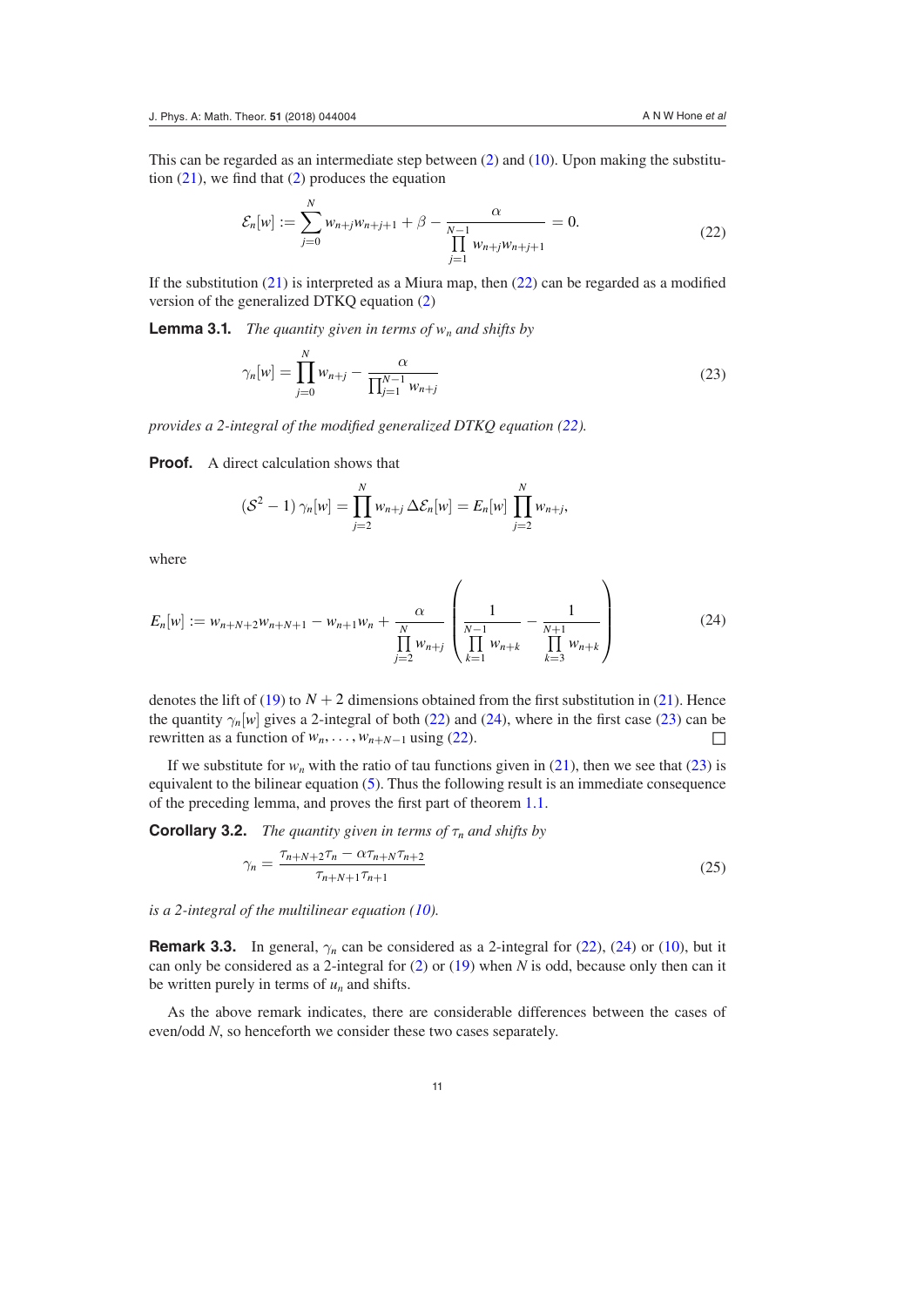#### 3.1. The case of even N

In the case of even *N*, we introduce another dependent variable  $v_n$ , which is defined by

$$
\pi_2: \quad v_n = \prod_{j=0}^{\frac{n-2}{2}} u_{n+2j} = \prod_{k=0}^{N-1} w_{n+k} = \frac{\tau_n \tau_{n+N+1}}{\tau_{n+1} \tau_{n+N}}.
$$
\n(26)

It turns out that  $v_n$  satisfies a travelling wave reduction of Hirota's lattice KdV equation,

<span id="page-13-0"></span>
$$
V_{k+1,l} - V_{k,l+1} = \alpha \left( \frac{1}{V_{k,l}} - \frac{1}{V_{k+1,l+1}} \right),\tag{27}
$$

obtained by imposing the periodicity condition

*N*−2

<span id="page-13-3"></span>
$$
V_{k+N,l+1} = V_{k,l} \Longrightarrow V_{k,l} = v_n, \qquad n = lN - k,
$$

which is called the  $(N, 1)$ -reduction of  $(27)$  $(27)$ . By taking the reciprocal of the dependent variable and rescaling, this is equivalent to the  $(N, -1)$ -reduction considered in [[20\]](#page-29-2).

**Proposition 3.4.** *If N is even and u<sub>n</sub> is a solution of ([2\)](#page-2-1), then*  $v_n = u_n u_{n+2} \cdots u_{n+N-2}$  *is a solution of*

<span id="page-13-1"></span>
$$
v_{n+N+1} - v_n = \alpha \left( \frac{1}{v_{n+N}} - \frac{1}{v_{n+1}} \right),
$$
\n(28)

*which is the* (*N*, 1) *periodic reduction of the lattice KdV equation ([27\)](#page-12-0).*

**Proof.** For *N* even, [\(5](#page-3-0)) is a special case of the second bilinear equation in the statement of proposition 4.2 in [[22\]](#page-29-3). Upon solving ([5\)](#page-3-0) for  $\gamma_n$  and noting that (since  $\gamma_n$  has period 2)  $(S<sup>N</sup> - 1)\gamma_n = 0$ , the equation [\(28](#page-12-1)) follows immediately by taking  $v_n$  to be the ratio of tau functions given in ([26\)](#page-12-2).  $\Box$ 

The result of proposition 4.2 in [[22\]](#page-29-3) shows that the  $(L, M)$  periodic reduction of ([27\)](#page-12-0) is actually associated with two different bilinear equations, so applying this result to the case  $(L, M) = (N, 1)$  considered here, for even *N* we immediately obtain the second relation [\(6](#page-3-2)) in theorem [1.1,](#page-3-4) in the following form.

**Corollary 3.5.** *For even N, the quantity given in terms of*  $\tau_n$  *and shifts by* 

<span id="page-13-4"></span><span id="page-13-2"></span>
$$
K = \frac{\tau_n \tau_{n+2N+1} + \alpha \tau_{n+1} \tau_{n+2N}}{\tau_{n+N} \tau_{n+N+1}}
$$
(29)

*is a first integral of ([10\)](#page-6-0), which via [\(4](#page-3-1)) produces a first integral of ([2\)](#page-2-1) or [\(19](#page-10-1)) defined by* 

<span id="page-13-5"></span>
$$
K[u] := \left(\prod_{j=0}^{N-1} u_{n+2j} + \alpha\right) u_{n+N-1}^{\frac{N}{2}} \prod_{k=1}^{N-2} (u_{n+k}u_{n+2N-2-k})^{\left\lfloor \frac{k+1}{2} \right\rfloor}.
$$
 (30)

**Remark 3.6.** Observe that, as it is written, the expression ([30\)](#page-12-3) is a polynomial in  $u_{n+j}$  for  $j = 0, \ldots, 2N - 2$ , which can be rewritten as a rational function of any *N* adjacent iterates by using the recurrence [\(2](#page-2-1)) to eliminate higher shifts. The corresponding irst integral ([29\)](#page-12-4) in terms of tau functions satisfying equation  $(10)$  $(10)$  is regarded in a similar way. By setting  $u_n = w_n w_{n+1}$ ,  $K[u]$  also provides a first integral for [\(22](#page-11-0)) or [\(24](#page-11-1)).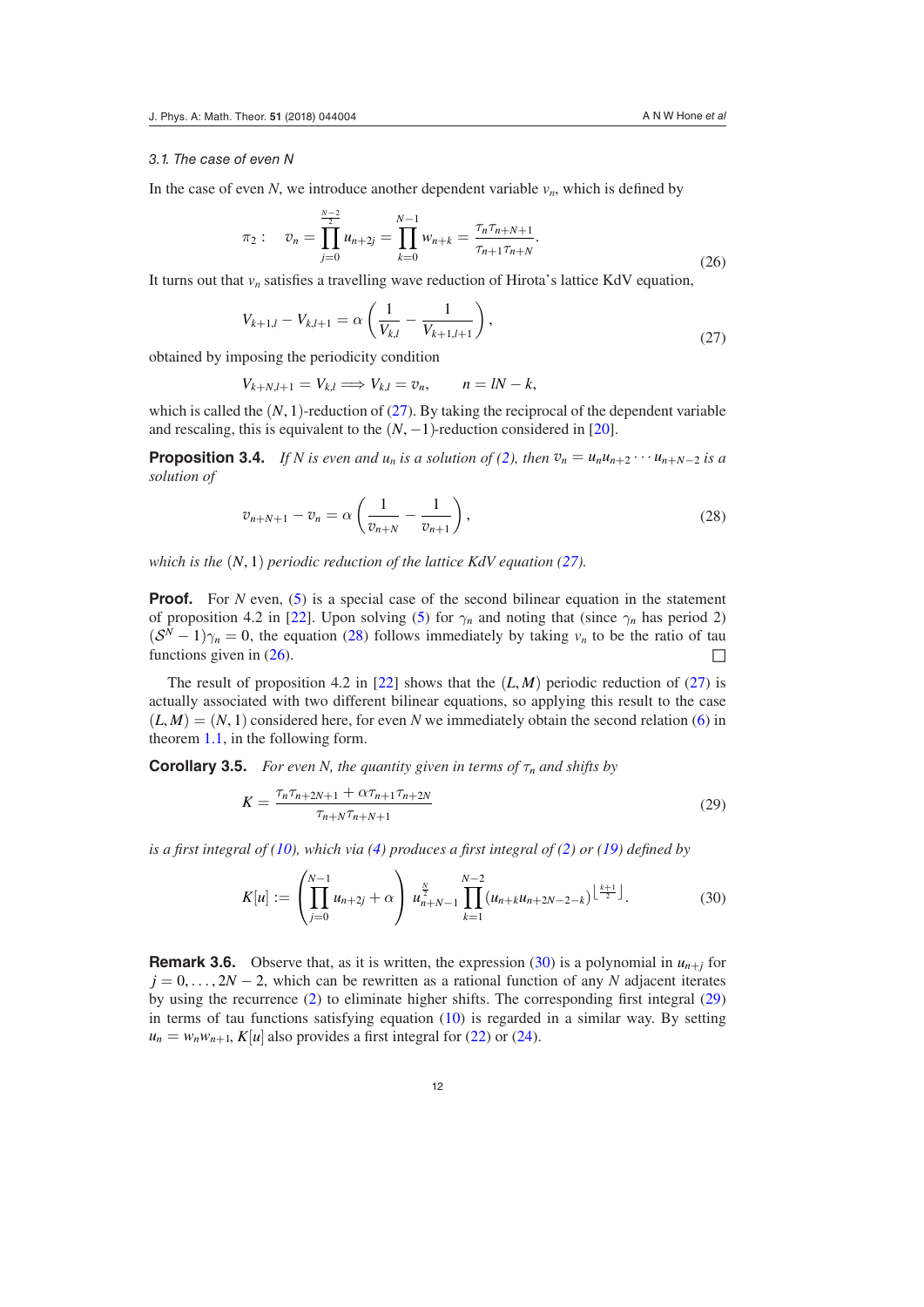3.1.1. U-systems and other Liouville integrable maps. We can now discuss Liouville integrability of various maps associated with ([2\)](#page-2-1) for *N* even.

Using the presymplectic form which comes from the cluster algebra associated with the bilinear recurrence [\(5](#page-3-0)) (see [\[8](#page-29-4)] and references), the variables  $w<sub>n</sub>$  defined in terms of tau functions by ([21\)](#page-10-2) provide a set of symplectic coordinates. The corresponding symplectic map in dimension  $N$  is defined by

$$
w_{n+N}w_n \prod_{j=1}^{N-1} w_{n+j}^2 = \gamma_n \prod_{j=1}^{N-1} w_{n+j} + \alpha,
$$
\n(31)

which is an example of a U-system [\[21](#page-29-5)], and (up to overall scaling) the nondegenerate Poisson bracket preserved by ([31\)](#page-13-0) is the one given by equation (3.21) in lemma 3.13 of [\[20](#page-29-2)], that is

<span id="page-14-1"></span><span id="page-14-0"></span>
$$
\{w_m, w_n\} = (-1)^{m-n+1} w_m w_n \quad \text{for} \quad 0 \leq m < n \leq N-1. \tag{32}
$$

(For a specific example of this bracket, see equation  $(81)$  $(81)$  in section [4](#page-22-0) below.)

As is shown in [[20\]](#page-29-2), theorem 3.14, the nondegenerate bracket for [\(31](#page-13-0)) lifts to a bracket for [\(28](#page-12-1)) in dimension  $N + 1$ , which has rank N and one Casimir. There is another Poisson bracket for [\(28](#page-12-1)), coming from a discrete Lagrangian formulation, and the two different brackets are compatible with one another.

There is another cluster algebra that arises, namely the one associated with the bilinear recurrence [\(6](#page-3-2)). The variables  $v_n$  defined by ([26\)](#page-12-2) provide symplectic coordinates for the corresponding U-system, which is the map in dimension *N* given by

$$
\prod_{j=0}^{N} v_{n+j} = -\alpha \prod_{k=1}^{N-1} v_{n+k} + K,
$$
\n(33)

preserving a nondegenerate bracket that has the same form in these coordinates as the one for  $w_n$  above, i.e.

$$
\{v_m, v_n\} = (-1)^{m-n+1} v_m v_n \quad \text{for} \quad 0 \le m < n \le N-1. \tag{34}
$$

This lifts to another Poisson bracket for the reduced KdV map  $(28)$  $(28)$  in dimension  $N + 1$ , which also has rank *N* and one Casimir; in fact, it is a linear combination of the two compatible brackets found in [[20\]](#page-29-2), so they all belong to the same Poisson pencil, consisting of the brackets

$$
\lambda_1 \{ \, , \, \}_{1} + \lambda_2 \{ \, , \, \}_{2}, \tag{35}
$$

for arbitrary  $(\lambda_1 : \lambda_2)$ , where  $\{\, ,\, \}_{1,2}$  are any two fixed independent brackets in this family.

According to corollary 2.2 in [[22\]](#page-29-3), each of the bilinear equations ([5\)](#page-3-0) and [\(6](#page-3-2)) has a matrix Lax representation  $(2 \times 2$  and  $N \times N$ , respectively), and this yields Lax pairs for the corre-sponding U-systems [\(31](#page-13-0)) and ([33\)](#page-13-1). However, it is more convenient to make use of the  $2 \times 2$ Lax pair for the discrete KdV reduction, as obtained in [\[20](#page-29-2)]. This produces a complete set of first integrals for the map  $(28)$  $(28)$ , which Poisson commute with respect to any bracket in the pencil [\(35](#page-13-2)). Hence the Liouville integrability of the map [\(19](#page-10-1)) follows from that of [\(28](#page-12-1)), as described by the following result.

**Theorem 3.7.** *For N even, let*  $\varphi$  *and*  $\chi$  *denote the birational maps in dimension*  $N + 1$ *defined by [\(19](#page-10-1)) and [\(28](#page-12-1)) respectively, and let*  $\psi$  *denote the lift of [\(31](#page-13-0)) to*  $N + 2$  *dimensions given by*

$$
\psi
$$
:  $(w_0, w_1, \ldots, w_{N-1}, \gamma_0, \gamma_1) \mapsto (w_1, w_2, \ldots, w_N, \gamma_1, \gamma_0).$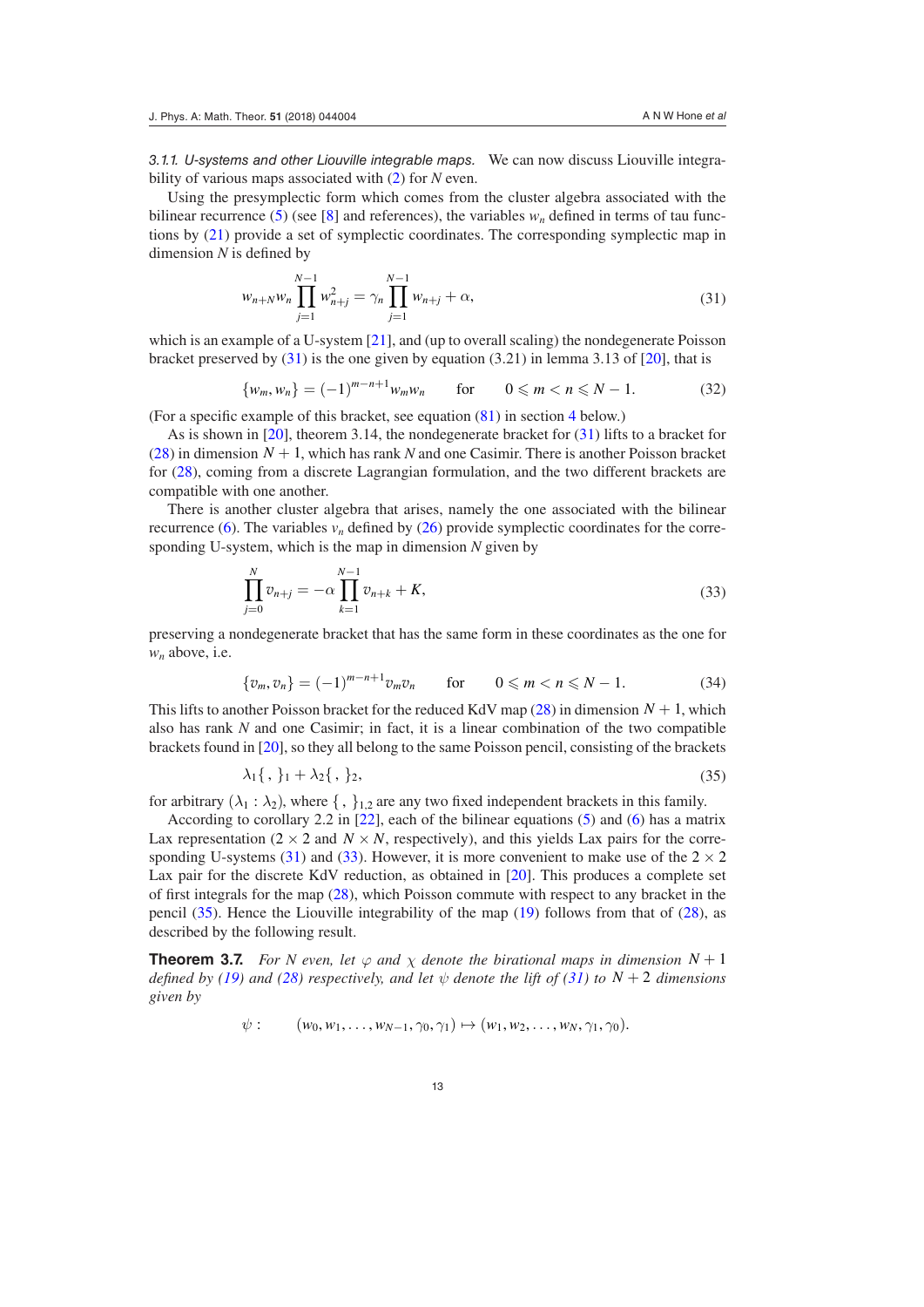*Then with*  $\pi_j$  *for*  $j = 1, 2$  *defined by [\(21](#page-10-2)) and [\(26](#page-12-2)), each of the birational maps*  $\psi, \varphi, \chi$  *preserves a Poisson bracket such that the diagram*

<span id="page-15-1"></span><span id="page-15-0"></span>
$$
\begin{array}{ccc}\n\mathbb{C}^{N+2} & \xrightarrow{\psi} & \mathbb{C}^{N+2} \\
\downarrow \pi_1 & & \downarrow \pi_1 \\
\mathbb{C}^{N+1} & \xrightarrow{\varphi} & \mathbb{C}^{N+1} \\
\downarrow \pi_2 & & \downarrow \pi_2 \\
\mathbb{C}^{N+1} & \xrightarrow{\chi} & \mathbb{C}^{N+1}\n\end{array} \tag{36}
$$

*of rational Poisson maps is commutative. In particular, the bracket preserved by*  $\varphi$  *is of rank N, being speciied by*

$$
\{u_0, u_1\} = u_0 u_1, \quad \{u_0, u_{N-1}\} = -\frac{\alpha}{\prod_{j=1}^{N-2} u_j}, \quad \{u_0, u_N\} = -u_0 u_N + \frac{\alpha^2}{\left(\prod_{j=1}^{N-1} u_j\right)^2},\tag{37}
$$

*with*  $\{u_0, u_i\} = 0$  *for*  $j = 2, \ldots, N-2$ *. Moreover, each of the three horizontal maps is integrable in the Liouville sense.*

<span id="page-15-3"></span>**Proof.** As already mentioned, theorem 3.14 in [\[20](#page-29-2)] says that the bracket [\(32](#page-13-3)) lifts to a bracket for [\(28](#page-12-1)). This can be made more explicit by first extending [\(31](#page-13-0)) to the map  $\psi$  in dimension  $N + 2$ , which preserves a Poisson bracket of rank *N*, defined by extending [\(32](#page-13-3)) to include the extra coordinates  $\gamma_0$ ,  $\gamma_1$  as a pair of Casimirs. Then the formula  $v_n = w_n w_{n+1} \cdots w_{n+N-1}$  from ([26\)](#page-12-2) defines a Poisson map  $\pi$  :  $\mathbb{C}^{N+2} \to \mathbb{C}^{N+1}$ , with a corresponding Poisson bracket for the variables  $v_n$ ,  $n = 0, ..., N$ , denoted by  $\{ , \}_2$  say (as in [\[20](#page-29-2)]), so that  $\pi^* \{ v_m, v_n \}_2 = \{ \pi^* v_m, \pi^* v_n \}.$ This rational Poisson map factors as  $\pi = \pi_2 \circ \pi_1$ , where  $\pi_1$  is defined by  $u_n = w_n w_{n+1}$ , as in [\(21](#page-10-2)), and  $\pi_2$  by  $v_n = u_n u_{n+2} \cdots u_{n+N-2}$ . A direct calculation shows that the pushforward of the bracket [\(32](#page-13-3)) by  $\pi_1$  yields [\(37](#page-14-0)), and the product  $\gamma_0 \gamma_1$  pushes forward to a Casimir of the latter bracket, which by construction is preserved by ([19\)](#page-10-1). By theorem 4.1 in [\[20](#page-29-2)], the map *χ* is Liouville integrable: it has  $D + 1$  independent first integrals  $I_0, I_1, \ldots, I_D$  with  $D = \frac{N}{2}$ , coming from the trace of a monodromy matrix, which commute with respect to the bracket  $\{\,\}$ <sub>2</sub>, with *I*<sub>0</sub> being a Casimir. The pullbacks of these integrals,  $\pi_2^*$  $2^{*}I_j$ , provide  $D+1$  commuting integrals for the map  $\varphi$ ; and pulling back once more gives the same number of integrals  $\pi^* I_j$  for  $\psi$ , including only one Casimir  $\pi^* I_0 = -(\gamma_0 \gamma_1)^{N/2}$  (see remark 3.15 in [[20\]](#page-29-2)), so taking another independent Casimir, i.e.  $\gamma_0 + \gamma_1$ , gives a full set of commuting first integrals. Hence the Liouville integrability of  $\psi$  and  $\varphi$  is proved.  $\Box$ 

**Remark 3.8.** For a fixed value of *K*, the second U-system ([33\)](#page-13-1) can also be regarded as being Liouville integrable with respect to the nondegenerate bracket [\(34](#page-13-4)). As already mentioned, this lifts to another independent bracket in the pencil [\(35](#page-13-2)),  $\{ , \}$ <sub>1</sub> say, for the map  $\chi$  defined by [\(28](#page-12-1)).

#### 3.2. The case of odd N

<span id="page-15-2"></span>As is mentioned in remark [3.3,](#page-11-3) in the case that *N* is odd,  $\gamma_n$  can be considered as a 2-integral for  $(2)$  $(2)$ , and via the substitution  $(4)$  $(4)$  the first bilinear equation  $(5)$  $(5)$  yields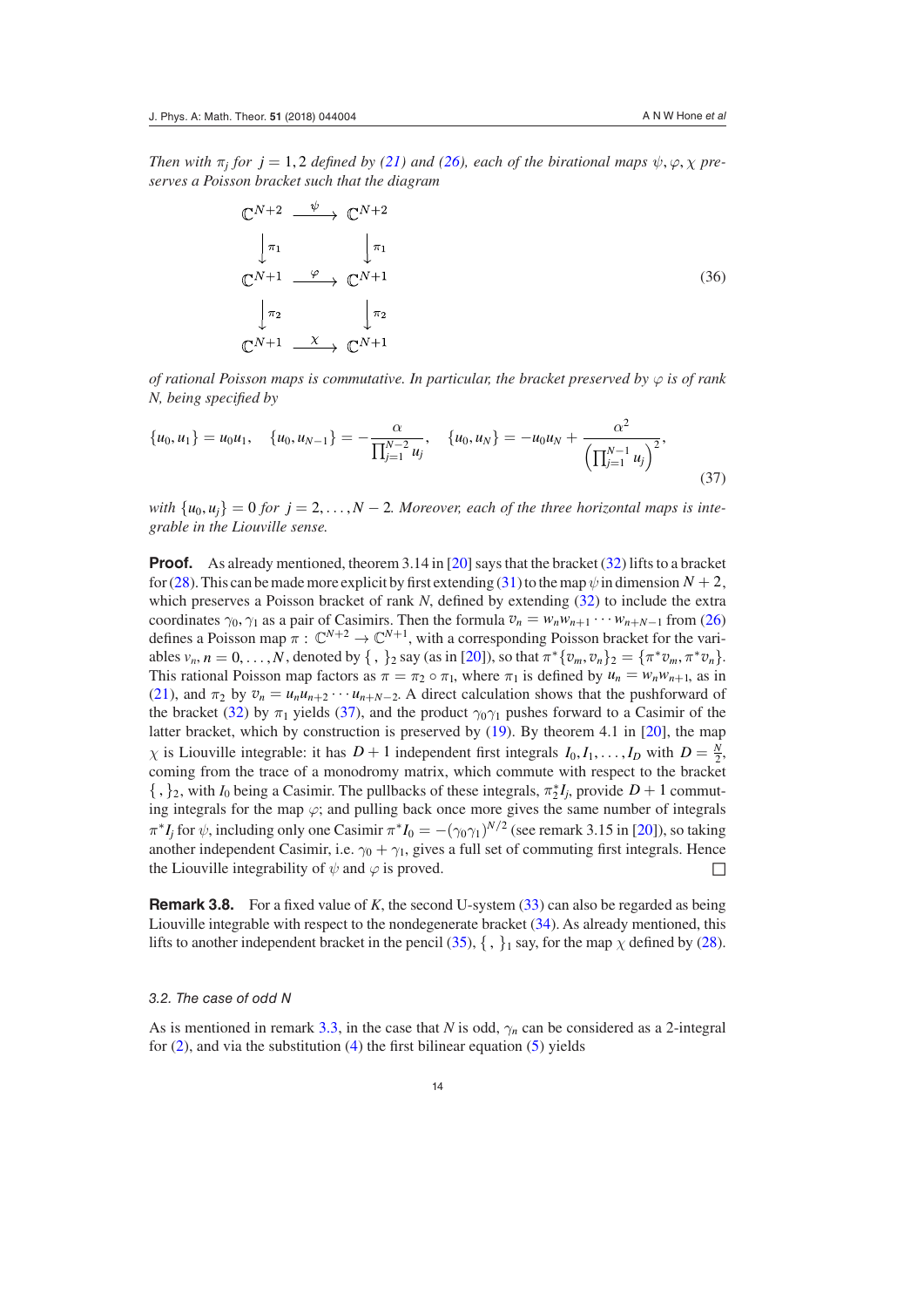<span id="page-16-6"></span>
$$
\prod_{j=0}^{N-1} u_{n+j} = \gamma_n \prod_{k=0}^{\frac{N-3}{2}} u_{n+2k+1} + \alpha,\tag{38}
$$

which is the U-system associated with this bilinear recurrence. The latter defines a symplectic map in dimension  $N - 1$ , whose corresponding nondegenerate Poisson bracket is specified by equation  $(3.22)$  in lemma 3.13 of  $[20]$  $[20]$ , namely

<span id="page-16-5"></span>
$$
\{u_n, u_{n+1}\} = u_n u_{n+1}, \qquad \{u_n, u_{n+j}\} = 0 \quad \text{for} \quad 2 \leq j \leq N - 2. \tag{39}
$$

(For a particular example, see ([91\)](#page-25-0) below.) The U-system ([38\)](#page-15-0) can naturally be viewed as a reduction of the Hirota–Miwa equation, and a Lax pair and irst integrals can be obtained immediately by applying corollary 2.2 in [[22\]](#page-29-3). The case  $N = 5$  is presented explicitly in section [5.](#page-24-0)

At this stage, for the odd case we can already state a partial analogue of theorem [3.7.](#page-13-5)

**Theorem 3.9.** *For N odd, let*  $\varphi$  *denote the birational map in dimension N* + 1 *defined by [\(19](#page-10-1))* and let  $\psi$  denote the birational lift of ([38\)](#page-15-0) to  $N + 1$  dimensions given by

$$
\psi
$$
:  $(u_0, u_1, \ldots, u_{N-2}, \gamma_0, \gamma_1) \mapsto (u_1, u_2, \ldots, u_{N-1}, \gamma_1, \gamma_0).$ 

*Then there is a birational map*  $\hat{\pi}_1$  *such that the diagram* 

<span id="page-16-0"></span>
$$
\begin{aligned}\n\mathbb{C}^{N+1} & \xrightarrow{\psi} \mathbb{C}^{N+1} \\
\downarrow \hat{\pi}_1 & \downarrow \hat{\pi}_1 \\
\mathbb{C}^{N+1} & \xrightarrow{\varphi} \mathbb{C}^{N+1}\n\end{aligned} \tag{40}
$$

*of birational Poisson maps is commutative. Moreover, the Poisson bracket preserved by*  $\varphi$  *is of rank*  $N-1$ *, with non-zero brackets given by ([37\)](#page-14-0).* 

<span id="page-16-4"></span>**Proof.** The bracket [\(39](#page-15-1)) for the U-system ([38\)](#page-15-0) in dimension  $N-1$  extends to a bracket for  $\psi$  by including the additional coordinates  $\gamma_0, \gamma_1$  as two Casimirs. Taking  $n = 0, 1$  in ([38\)](#page-15-0) defines  $u_{N-1}$  and  $u_N$  as rational functions of  $u_0, u_1, \ldots, u_{N-2}, \gamma_0, \gamma_1$ , and conversely gives  $\gamma_0$ and  $\gamma_1$  as rational functions of  $u_0, u_1, \ldots, u_N$ , so this specifies a birational transformation  $\hat{\pi}_1$ between these two sets of coordinates in dimension  $N + 1$ . A direct calculation shows that the bracket preserved by  $\varphi$  takes the same form [\(37](#page-14-0)) as for *N* even, but in this case there are two independent Casimirs given by  $\gamma_0$ ,  $\gamma_1$ .  $\Box$ 

<span id="page-16-2"></span>When *N* is odd, the fact that the coefficient  $\gamma_n$  in [\(38](#page-15-0)) is 2-periodic means that neither this U-system, nor the corresponding bilinear equation [\(5](#page-3-0)), can be related to a reduction of discrete KdV, which would require the period of  $\gamma_n$  to divide *N* (see proposition 3.7 in [[20\]](#page-29-2) and proposition 4.2 in [[22\]](#page-29-3)). However, it turns out that there is a connection with reductions of another integrable two-dimensional lattice equation, namely a discrete form of the Toda lattice. This connection arises from the fact that  $\tau_n$  satisfies the other bilinear equation [\(7](#page-3-3)), which is the content of the following statement.

**Proposition 3.10.** *For odd N, the quantity given in terms of*  $\tau_n$  *and shifts by* 

<span id="page-16-3"></span><span id="page-16-1"></span>
$$
\bar{K} = \frac{\tau_n \tau_{n+2N+2} - \alpha^2 \tau_{n+2} \tau_{n+2N}}{(\tau_{n+N+1})^2} \tag{41}
$$

*is a irst integral of ([10\)](#page-6-0), which via [\(4](#page-3-1)) produces a irst integral of ([2\)](#page-2-1) or [\(19](#page-10-1)) deined by*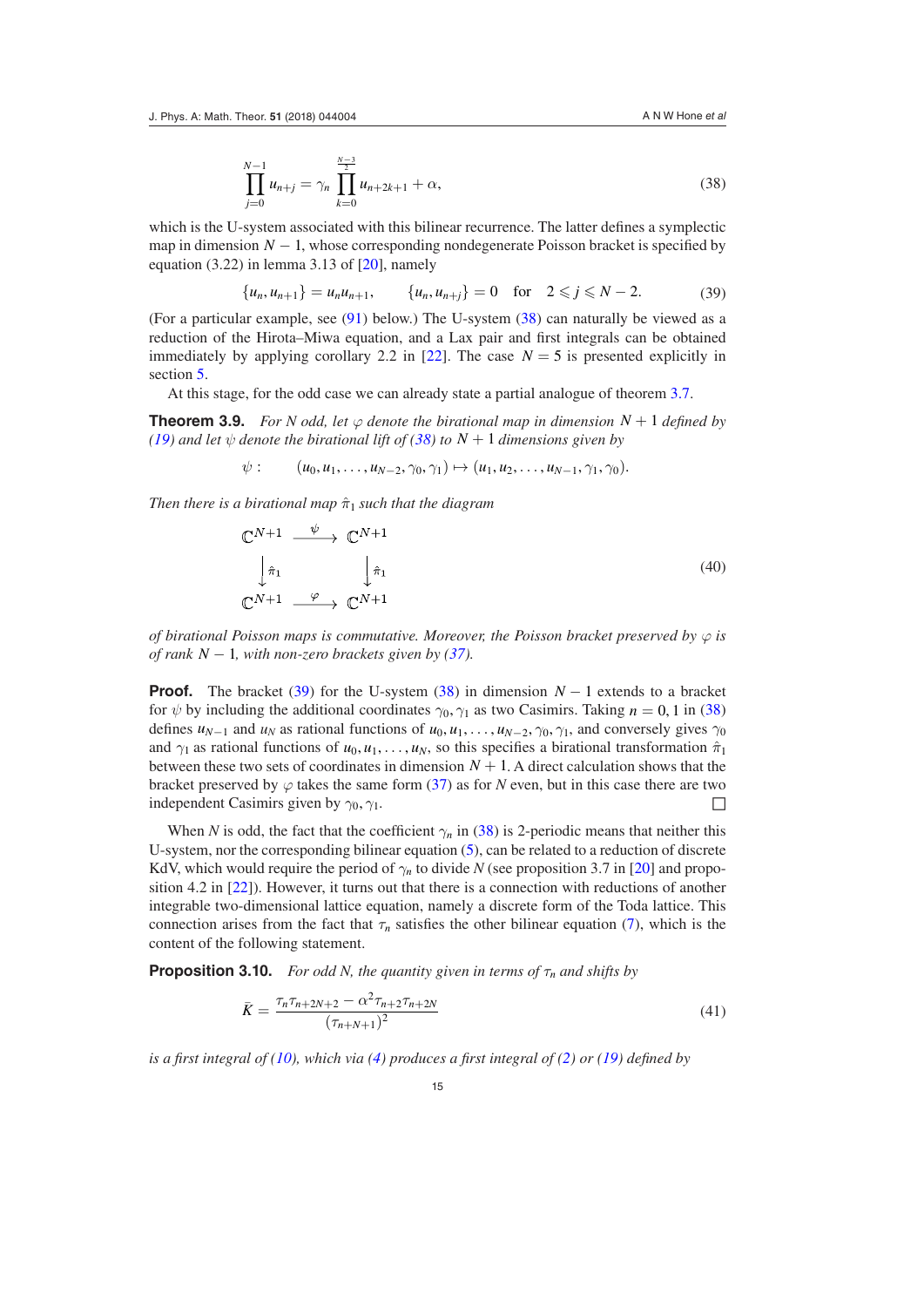$$
\bar{K}[u] := \left(\prod_{j=0}^{N-1} s_{n+2j} - \alpha^2\right) \left(s_{n+N-1}\right)^{\frac{N-1}{2}} \prod_{k=1}^{\frac{N-3}{2}} \left(s_{n+2k} s_{n+2N-2k-2}\right)^k, \tag{42}
$$

*where*

<span id="page-17-0"></span>
$$
s_n = u_n u_{n+1}.\tag{43}
$$

**Proof.** Taking  $\gamma_n$  as given by ([25\)](#page-11-4) and applying the total difference operator to  $\bar{K}$  yields the identity

<span id="page-17-5"></span><span id="page-17-1"></span>
$$
\Delta \bar{K} = \frac{\tau_{n+2N+2}\tau_{n+1}}{\tau_{n+N+2}\tau_{n+N+1}} (\mathcal{S}^{N+1} - 1) \gamma_n - \alpha \frac{\tau_{n+2N+1}\tau_{n+2}}{\tau_{n+N+2}\tau_{n+N+1}} (\mathcal{S}^{N-1} - 1) \gamma_{n+1},
$$

so that the right-hand side vanishes because  $(S^2 - 1)\gamma_n = 0$  and *N* is odd. This completes the proof of the statement, and also the proof of theorem [1.1](#page-3-4).  $\Box$ 

**Remark 3.11.** The preceding result means that, for each odd *N*, the Somos- $(N + 2)$  recur-rence [\(5](#page-3-0)) is related to [\(7](#page-3-3)), which corresponds to two copies of a Somos- $(N + 1)$  recurrence with the iterates interlaced, since the iterates with even/odd indices decouple from each other. For the particular case  $N = 3$ , the relation between Somos-5 (with autonomous coefficients) and two copies of Somos-4 was shown in proposition 2.8 of [[17\]](#page-29-21), and interpreted as a Bäcklund transformation in [\[2](#page-29-22)].

3.2.1. Lax pair associated with a discrete Toda equation. The five-point lattice equation

$$
\frac{V_{k,l}}{V_{k+1,l}} - \frac{V_{k-1,l}}{V_{k,l}} + \alpha^2 \left( \frac{V_{k+1,l-1}}{V_{k,l}} - \frac{V_{k,l}}{V_{k-1,l+1}} \right) = 0
$$
\n(44)

is a discrete time Toda equation [\[3](#page-29-23), [16\]](#page-29-24). The (1, −*P*) periodic reduction of ([44\)](#page-16-0) corresponds to imposing the condition

<span id="page-17-6"></span>
$$
V_{k+1,l-P} = V_{k,l} \qquad \Longrightarrow \qquad V_{k,l} = v_n, \qquad n = kP + l,\tag{45}
$$

which leads to the ordinary difference equation

<span id="page-17-2"></span>
$$
\frac{v_n}{v_{n+P}} - \frac{v_{n-P}}{v_n} + \alpha^2 \left( \frac{v_{n+P-1}}{v_n} - \frac{v_n}{v_{n+1-P}} \right) = 0.
$$
 (46)

Upon introducing a tau function  $T<sub>n</sub>$  such that

<span id="page-17-4"></span><span id="page-17-3"></span>
$$
v_n = \frac{T_n}{T_{n+1}},\tag{47}
$$

we can immediately apply proposition 3.1 in [\[22](#page-29-3)], where the  $(O, -P)$  periodic reduction of [\(44](#page-16-0)) was considered; here we are only concerned with the case  $Q = 1$ , which gives the following result.

**Proposition 3.12.** *If v<sub>n</sub>* given by [\(47](#page-16-1)) satisfies [\(46](#page-16-2)), then there is a first integral  $\bar{K}$  such that *Tn satisies the bilinear equation*

$$
T_{n+2P}T_n = \alpha^2 T_{n+2P-1}T_{n+1} + \bar{K}T_{n+P}^2,
$$
\n(48)

*and conversely every solution of ([48\)](#page-16-3) provides a solution of ([46\)](#page-16-2).*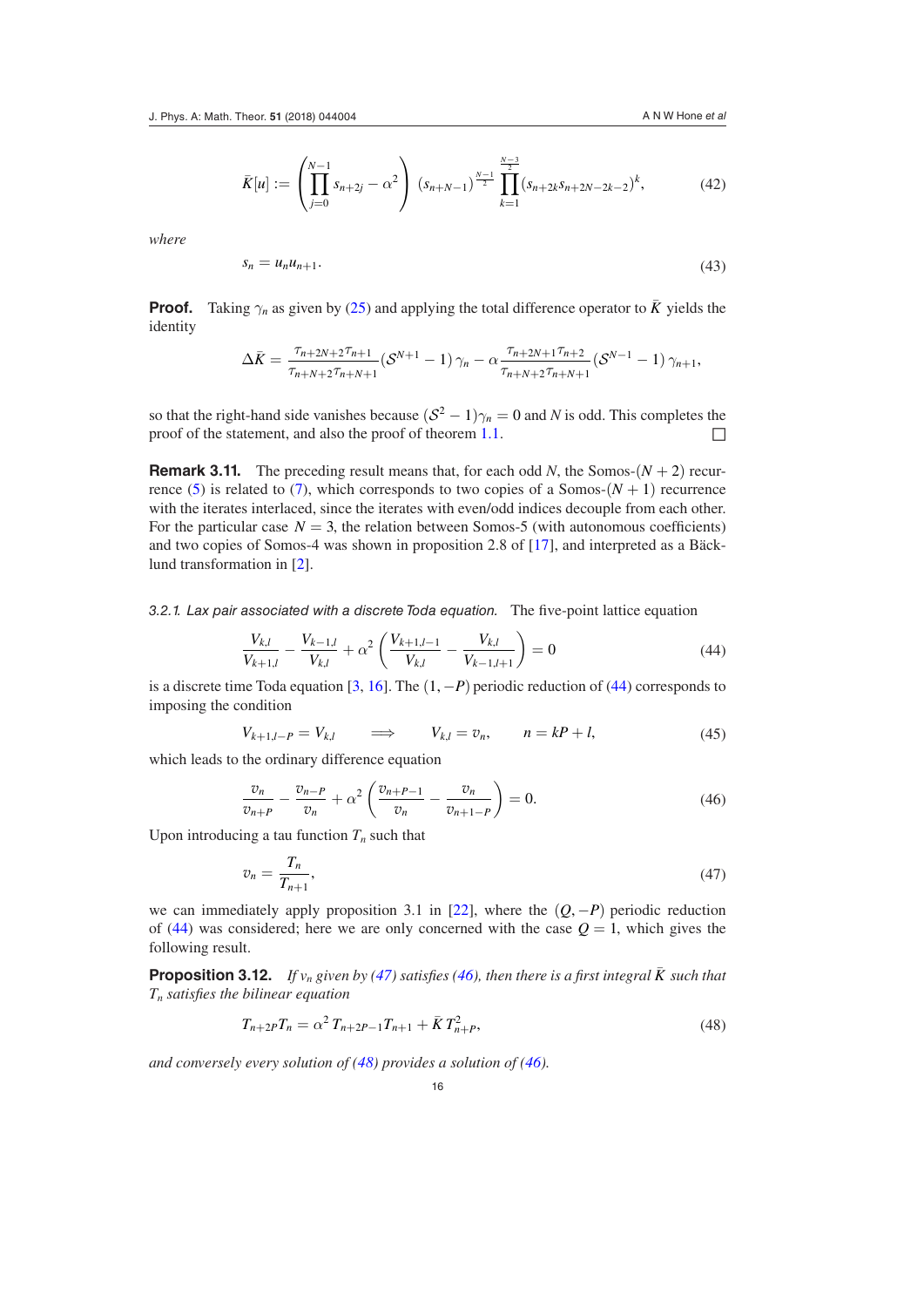<span id="page-18-3"></span>We now present a Lax representation for  $(44)$  $(44)$ , which originates from a map associated with a discretization of the Toda lattice in [\[37](#page-30-15), [38\]](#page-30-16), and subsequently provides a Lax representation for  $(46)$  $(46)$ .

**Proposition 3.13.** *The discrete Toda equation [\(44](#page-16-0)) is equivalent to the the discrete zero curvature equation*

<span id="page-18-4"></span>
$$
L(\Pi_{k,l}, V_{k,l}, \eta)M(V_{k+1,l}, V_{k,l+1}, \eta) = M(V_{k+1,l-1}, V_{k,l}, \eta)L(\Pi_{k+1,l}, V_{k+1,l}, \eta), \qquad (49)
$$

*where η is a spectral parameter, and*

$$
L(p,v,\eta) = \begin{pmatrix} p+\eta & v \\ -v^{-1} & 0 \end{pmatrix}, M(u,v,\eta) = \begin{pmatrix} 1 - \alpha^2 u v^{-1} - \alpha \eta & -\alpha u \\ \alpha v^{-1} & 1 \end{pmatrix}.
$$
 (50)

**Proof.** The equation [\(49](#page-17-0)) implies that both

<span id="page-18-0"></span>
$$
\Pi_{k+1,l} = \frac{\alpha V_{k+1,l}}{V_{k,l+1}} + \frac{1}{\alpha} \left( \frac{V_{k,l}}{V_{k+1,l}} - 1 \right)
$$
\n(51)

and

<span id="page-18-5"></span><span id="page-18-2"></span>
$$
\Pi_{k,l} = \frac{\alpha V_{k+1,l-1}}{V_{k,l}} + \frac{1}{\alpha} \left( \frac{V_{k,l}}{V_{k+1,l}} - 1 \right),\tag{52}
$$

and these two relations together imply the discrete Toda equation  $(44)$  $(44)$ .

By imposing the periodicity condition [\(45](#page-16-4)), the Lax matrices in [\(49](#page-17-0)) reduce to

$$
L_n := L(p_n, v_n, \eta), \qquad M_n := M(v_n, v_{n-P+1}, \eta),
$$

where from  $(51)$  $(51)$  we have

<span id="page-18-6"></span>
$$
p_n = \frac{\alpha v_n}{v_{n-P+1}} + \frac{1}{\alpha} \left( \frac{v_{n-P}}{v_n} - 1 \right),\tag{53}
$$

and the zero curvature equation reduces to

$$
L_n M_{n+P} = M_{n+P-1} L_{n+P}.
$$
\n(54)

With this notation, we can introduce the monodromy matrix as

<span id="page-18-1"></span>
$$
\mathcal{M}_n := (1 - \alpha \eta) M_n^{-1} L_{n - P + 1} \dots L_{n - 1} L_n.
$$
\n(55)

This satisfies a discrete Lax equation, which follows from the identity ([54\)](#page-17-2).

**Corollary 3.14.** *The* (1, −*P*) *periodic reduction [\(46](#page-16-2)) obtained from the discrete Toda equation is equivalent to the discrete Lax equation*

$$
\mathcal{M}_n L_{n+1} = L_{n+1} \mathcal{M}_{n+1}.\tag{56}
$$

The equation [\(56](#page-17-3)) means that the shift  $n \to n + 1$  is an isospectral evolution for the mono-dromy matrix ([55\)](#page-17-4). From ([50\)](#page-17-5), the determinant is det  $\mathcal{M}_n = 1 - \alpha \eta$ , while tr $\mathcal{M}_n$  is a monic polynomial of degree *P* in  $\eta$  whose coefficients provide first integrals of ([46\)](#page-16-2).

Upon comparing [\(41](#page-15-2)) with ([48\)](#page-16-3), we see that for odd *N* the solutions of [\(2](#page-2-1)) correspond to two interlaced sets of tau functions,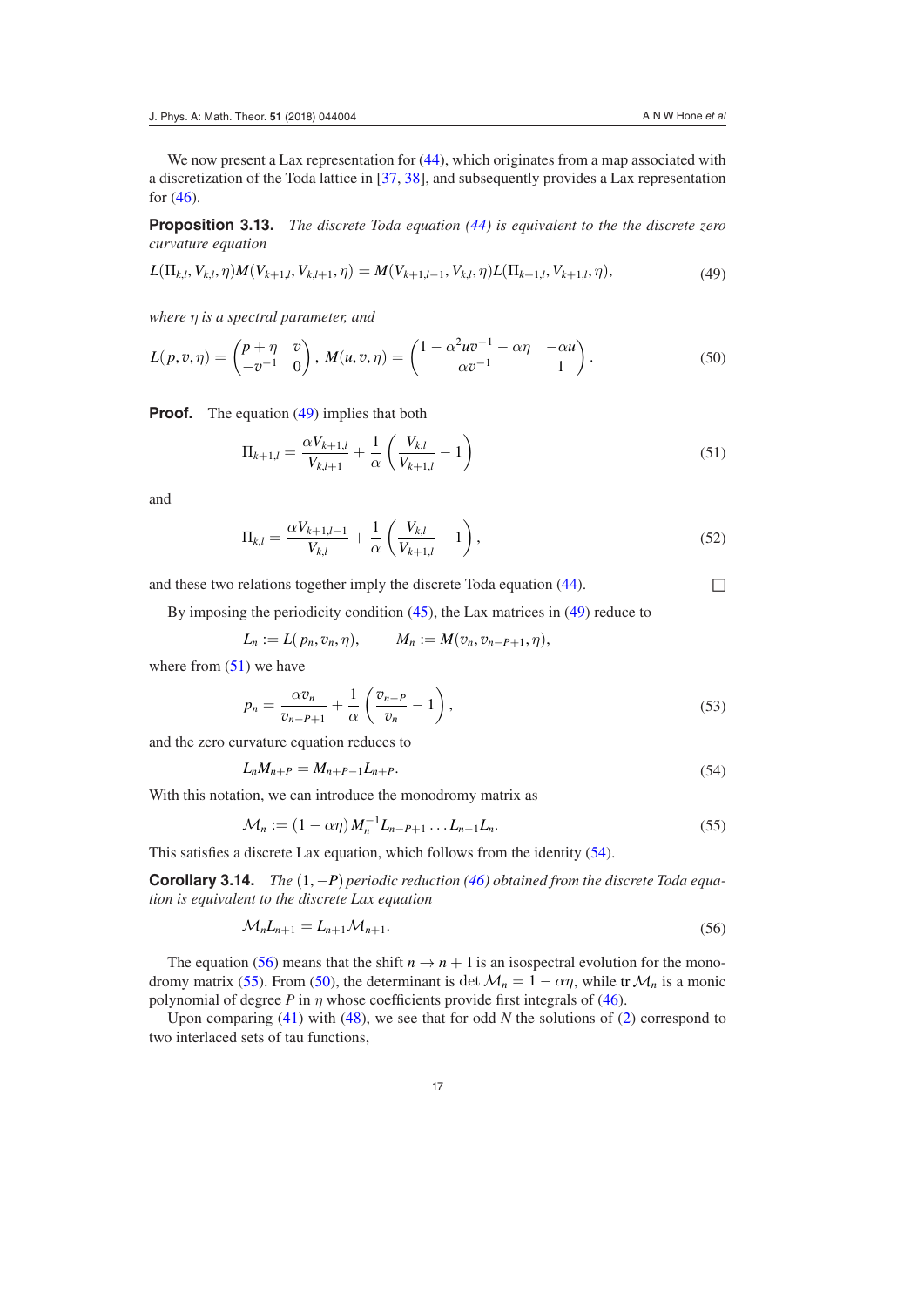$$
T_n^{\text{even}} = \tau_{2n}, \qquad T_n^{\text{odd}} = \tau_{2n+1}, \tag{57}
$$

such that for  $P = \frac{N+1}{2}$  there are two sets of solutions of ([46\)](#page-16-2) given by

<span id="page-19-5"></span>
$$
v_n^{\text{even}} = \frac{T_n^{\text{even}}}{T_{n+1}^{\text{even}}}, \qquad v_n^{\text{odd}} = \frac{T_n^{\text{odd}}}{T_{n+1}^{\text{odd}}}.
$$
\n(58)

Then from [\(43](#page-16-5)) we may write the even/odd index quantities  $s_j$  as

$$
s_{2n} = \hat{s}_n^{\text{even}} := \frac{\sigma_n^{\text{even}}}{\sigma_{n+1}^{\text{even}}}, \qquad s_{2n+1} = \hat{s}_n^{\text{odd}} := \frac{\sigma_n^{\text{odd}}}{\sigma_{n+1}^{\text{odd}}}
$$

The equation ([46\)](#page-16-2) for the reduced Toda map is invariant under the scaling  $v_n \to \lambda v_n$ , for any non-zero  $\lambda$ , as are the quantities  $\hat{s}_n^{\text{even}/\text{odd}}$ . Hence in this case [\(46](#page-16-2)) becomes an equation of order  $2P - 1 = N$  for each of the latter quantities, that is

$$
\hat{s}_n \cdots \hat{s}_{n+P-1} - \hat{s}_{n-P} \cdots \hat{s}_{n-1} + \alpha^2 \left( \frac{1}{\hat{s}_n \cdots \hat{s}_{n+P-2}} - \frac{1}{\hat{s}_{n-P+1} \cdots \hat{s}_{n-1}} \right) = 0. \tag{59}
$$

Each iteration of [\(19](#page-10-1)) intertwines two sets of solutions of the above equation.

**Proposition 3.15.** *For even/odd n taken separately, the formula [\(42](#page-16-6)) deines a U-system in dimension*  $N - 1 = 2P - 2$  *with coordinates*  $\hat{s}_0, \hat{s}_1, \ldots, \hat{s}_{N-2}$ *, preserving a nondegenerate Poisson bracket given by*

$$
\{\hat{s}_n, \hat{s}_{n+1}\} = \hat{s}_n \hat{s}_{n+1}, \quad \{\hat{s}_n, \hat{s}_{n+P-1}\} = -2\hat{s}_n \hat{s}_{n+P-1}, \quad \{\hat{s}_n, \hat{s}_{n+P}\} = 2\hat{s}_n \hat{s}_{n+P},
$$
\n(60)

*with all other brackets*  $\{\hat{s}_n, \hat{s}_{n+1}\}$  *for*  $0 \leq j \leq N - 2$  *being zero. This lifts to a bracket of rank*  $N-1$  *in dimension N that is preserved by [\(59](#page-18-0)), with*  $\overline{K}$  *being a Casimir, where the extra bracket is*

<span id="page-19-2"></span><span id="page-19-1"></span><span id="page-19-0"></span>
$$
\{\hat{s}_n, \hat{s}_{n+N-1}\} = -\frac{\alpha^2}{\hat{s}_{n+1} \cdots \hat{s}_{n+N-2}}.\tag{61}
$$

**Proof.** According to theorem 4.6 in [\[8](#page-29-4)], the bilinear equation ([48\)](#page-16-3) preserves a log-canonical presymplectic form, which reduces to a symplectic structure for the U-system

<span id="page-19-3"></span>
$$
\hat{s}_{n+P-1}^P \prod_{j=0}^{P-2} (\hat{s}_{n+j}\hat{s}_{n+N-1-j})^{j+1} = \alpha^2 \hat{s}_{n+P-1}^{P-1} \prod_{k=1}^{P-2} (\hat{s}_{n+k}\hat{s}_{n+N-1-k})^k + \bar{K}
$$
 (62)

in dimension  $N - 1$ . The symplectic structure is equivalent to a nondegenerate log-canonical Poisson bracket, of the form  $\{\hat{s}_m, \hat{s}_n\} = c_{mn} \hat{s}_m \hat{s}_n$ , where  $(c_{mn})$  is a constant skew-symmetric Toeplitz matrix. Taking the Poisson bracket of  $\hat{s}_{n+j}$  with both sides of [\(62](#page-18-1)) for  $j = 1, ..., P - 2$ produces a system of 2*P* − 4 homogeneous linear equations for the entries of the irst row of this matrix, which is readily solved to yield [\(60](#page-18-2)), up to overall scaling by an arbitrary non-zero constant. Upon lifting this bracket to dimension *N* and requiring that  $\bar{K}$  be a Casimir, taking the bracket of  $\hat{s}_n$  with both sides of [\(62](#page-18-1)) leads to the above expression for  $\{\hat{s}_n, \hat{s}_{n+N-1}\}$ . □

<span id="page-19-4"></span>In the case of odd *N*, a partial analogue of the bottom part of the diagram ([36\)](#page-14-1) arises by taking two iterations of the map  $\varphi$  in ([40\)](#page-15-3), that is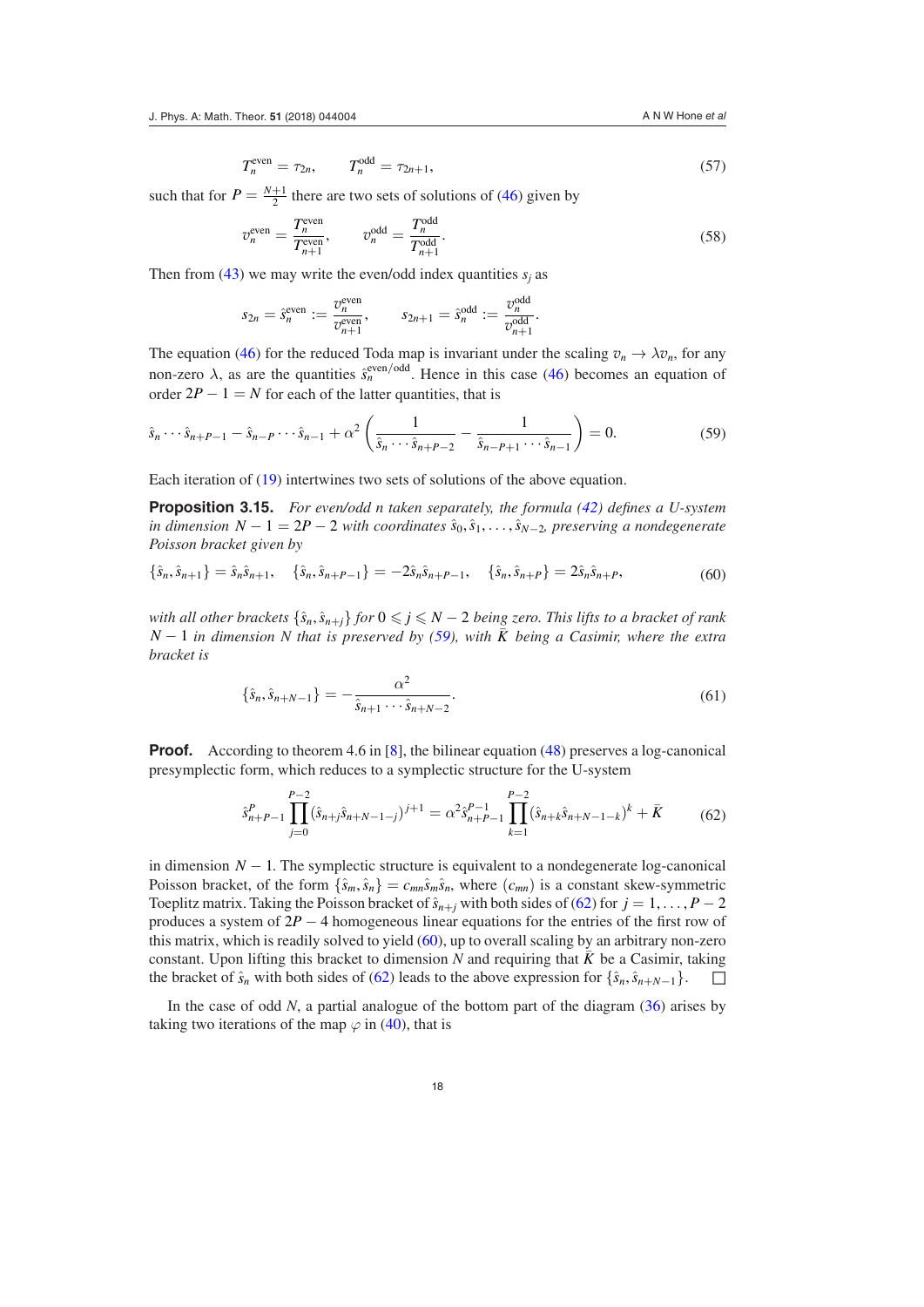$$
\begin{aligned}\n\mathbb{C}^{N+1} & \xrightarrow{\varphi^2} \mathbb{C}^{N+1} \\
\downarrow \hat{\pi}_2 & \downarrow \hat{\pi}_2 \\
\mathbb{C}^N & \xrightarrow{\hat{\chi}} \mathbb{C}^N\n\end{aligned} \tag{63}
$$

where the vertical map  $\hat{\pi}_2$  is defined by using [\(43](#page-16-5)) either for even values, or for odd values of *n* only, and

<span id="page-20-0"></span>
$$
\hat{\chi}:\qquad (\hat{s}_0,\hat{s}_1,\ldots,\hat{s}_{N-1})\mapsto (\hat{s}_1,\hat{s}_2,\ldots,\hat{s}_N)
$$

is defined by [\(59](#page-18-0)) with  $P = (N + 1)/2$ . The diagonal entries of the monodromy matrix  $\mathcal{M}_n$ in [\(55](#page-17-4)) are functions of the ratios  $\hat{s}_j = v_j/v_{j+1}$  (although the off-diagonal entries are not), so that tr $\mathcal{M}_n$  directly provides first integrals for [\(59](#page-18-0)). Moreover, from the above diagram, the integrals provided by tr  $\mathcal{M}_n$  can be pulled back by  $\hat{\pi}_2$  to give integrals for  $\varphi^2$ .

In fact, we can say rather more: the two sets of integrals obtained by taking even/odd *n* in [\(43](#page-16-5)) coincide, so they pull back to integrals for  $\varphi$ . The reason is that the map  $\varphi$  corresponds to a Bäcklund transformation for the discrete Toda reduction, in the sense of [\[25](#page-29-8)]. In order to show this, it is necessary to consider the two sets of reduced Lax matrices

$$
L_n^{\text{even}/\text{odd}} := L(p_n^{\text{even}/\text{odd}}, v_n^{\text{even}/\text{odd}}, \eta), \qquad M_n^{\text{even}/\text{odd}} := M(v_n^{\text{even}/\text{odd}}, v_{n-P+1}^{\text{even}/\text{odd}}, \eta)
$$

for even/odd *n* separately, and introduce a gauge transformation matrix defined by

<span id="page-20-1"></span>
$$
G_n := \begin{pmatrix} \eta + u_{2n+1} - \kappa & v_n^{\text{odd}} \\ -(v_{n+1}^{\text{even}})^{-1} & -1 \end{pmatrix}, \qquad \kappa = \alpha^{-1} (1 - \gamma_0 \gamma_1). \tag{64}
$$

**Lemma 3.16.** *The gauge matrix [\(64](#page-19-0)) intertwines the even/odd reduced Lax matrices as follows:*

<span id="page-20-2"></span>
$$
L_n^{\text{even}} G_n = G_{n-1} L_n^{\text{odd}},\tag{65}
$$

$$
M_n^{\text{even}} G_n = G_{n-P} M_n^{\text{odd}}.\tag{66}
$$

Proof. In order to prove these intertwining relations, it is helpful to note that  $\det L_n^{\text{even}/\text{odd}} = 1$  and  $\det M_n^{\text{even}/\text{odd}} = 1 - \alpha \eta$ , while  $\det G_n = \kappa - \eta$  follows from the fact that  $u_{2n+1} = v_n^{\text{odd}}/v_{n+1}^{\text{even}}$ , which is a consequence of the tau function formulae ([57\)](#page-18-3) and [\(58](#page-18-4)). Thus, in both ([65\)](#page-19-1) and [\(66](#page-19-2)), the determinants of the left/right-hand sides agree, and henceforth it is sufficient to check only three out of four matrix entries in each equation. The  $(2, 2)$  entries on each side of  $(65)$  $(65)$  are identical, and the same is true for  $(66)$  $(66)$ , so we need only consider the  $(1, 2)$  and  $(2, 1)$  entries. Taking the difference of the  $(2, 1)$  entries on each side of  $(65)$  $(65)$  requires that

$$
-(v_n^{\text{even}})^{-1}\left(u_{2n+1} - \kappa - p_n^{\text{odd}}\right) - (v_n^{\text{odd}})^{-1} = 0
$$
\n(67)

should hold. By using tau functions it is clear that  $u_{2n} = v_n^{\text{even}}/v_n^{\text{odd}}$ , so that the equality ([67\)](#page-19-3) boils down to the identity

$$
p_n^{\text{odd}} = u_{2n} + u_{2n+1} - \kappa. \tag{68}
$$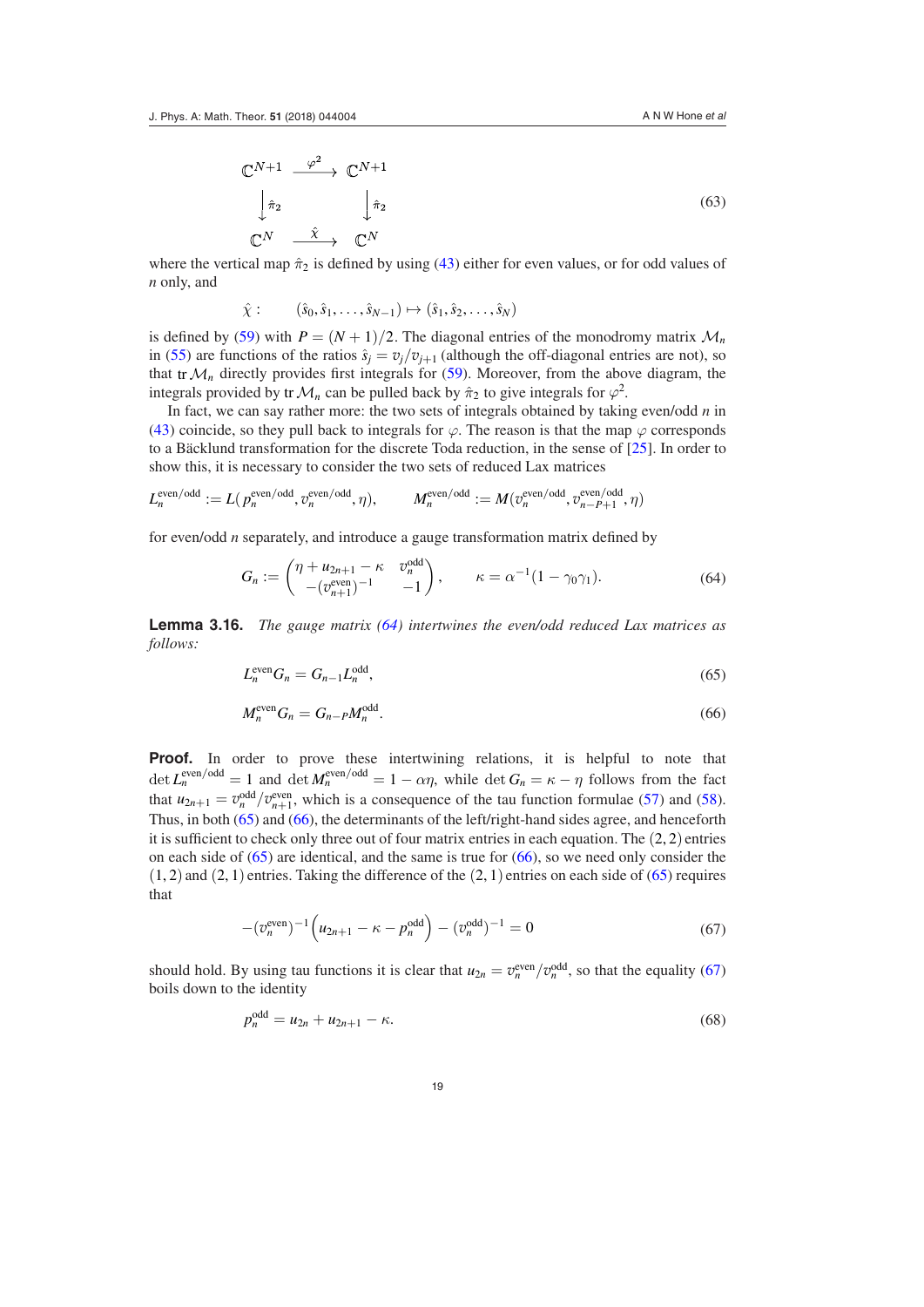To prove the latter, we successively use ratios of tau functions to go between different variables. On the one hand, we have

<span id="page-21-0"></span>
$$
\gamma_0 \gamma_1 = \left( v_{n-P+1}^{\text{even}} - \alpha v_n^{\text{odd}} \right) \left( \frac{1}{v_{n+1}^{\text{even}}} - \frac{\alpha}{v_{n-P+1}^{\text{odd}}} \right),\tag{69}
$$

which follows from  $(5)$  $(5)$ , while on the other hand

$$
\frac{v_{n-P}^{\text{odd}}}{v_n^{\text{odd}}} - \frac{v_{n-P+1}^{\text{even}}}{v_{n+1}^{\text{even}}} = u_{2n-N+1} \cdots u_{2n} (u_{2n-N} - u_{2n+1}) = \alpha (u_{2n} - u_{2n-N+1})
$$

by [\(19](#page-10-1)). Combining the above with the fact that  $u_{2n-N+1} = v_{n-P+1}^{\text{even}}/v_{n-P+1}^{\text{odd}}$ , and then compar-ing ([51\)](#page-17-1) with ([69\)](#page-20-0), leads to the alternative formula [\(68](#page-19-4)) for  $p_n^{\text{odd}}$ . Similarly, the equality of the  $(1, 2)$  entries on each side of  $(65)$  $(65)$  boils down to an equivalent formula for  $p_n^{even}$ , that is

$$
p_n^{\text{even}} = u_{2n-1} + u_{2n} - \kappa. \tag{70}
$$

The equality of the  $(2, 1)$  entries on each side of  $(66)$  $(66)$  is a direct consequence of the identity  $(69)$  $(69)$ , while to verify the  $(1, 2)$  entries it is sufficient to note that

$$
\gamma_0 \gamma_1 = \left( v_{n-P}^{\text{odd}} - \alpha v_n^{\text{even}} \right) \left( \frac{1}{v_n^{\text{odd}}} - \frac{\alpha}{v_{n-P+1}^{\text{even}}} \right). \tag{71}
$$

Both ([69\)](#page-20-0) and [\(71](#page-20-1)) are proved in the same way, by expressing the terms on their right-hand sides in terms of tau functions, and using ([5\)](#page-3-0) together with the 2-periodicity of  $\gamma_n$ .

For the case of odd *N*, we can now state a closer analogue of the bottom part of the diagram [\(36](#page-14-1)).

**Theorem 3.17.** *For odd N* =  $2P - 1$ *, the map*  $\varphi$  *defined by [\(19](#page-10-1)) corresponds to a Bäcklund transformation (BT) for the reduced Toda equation ([46\)](#page-16-2). The BT is a 2-valued Poisson correspondence between solutions of [\(59](#page-18-0)), which preserves all the irst integrals obtained from the trace of the monodromy matrix ([55\)](#page-17-4), and there is a commutative diagram*

$$
\begin{array}{ccc}\n\mathbb{C}^{N+1} & \xrightarrow{\varphi} & \mathbb{C}^{N+1} \\
\downarrow \hat{\pi}_2 & & \downarrow \hat{\pi}_2 \\
\mathbb{C}^N & \xrightarrow{\chi_{BT}} & \mathbb{C}^N\n\end{array} \tag{72}
$$

*where*  $χ_{BT}$  *denotes one of the branches of the correspondence.* 

 $\overline{a}$ 

**Proof.** To begin with, suppose that  $u_n$  is a solution of [\(19](#page-10-1)), with  $\tau_n$  being a corresponding tau function, so that  $u_n = \tau_{n+3} \tau_n/(\tau_{n+2} \tau_{n+1})$ . Then for the gauge matrix  $G_n$  given by [\(64](#page-19-0)), repeated application of [\(65](#page-19-1)) shows that

$$
(M_n^{\text{even}})^{-1} L_{n-P+1}^{\text{even}} \dots L_{n-1}^{\text{even}} L_n^{\text{even}} G_n = (M_n^{\text{even}})^{-1} L_{n-P+1}^{\text{even}} \dots L_{n-1}^{\text{even}} G_{n-1} L_n^{\text{odd}}
$$
  
= 
$$
\dots
$$
  
= 
$$
(M_n^{\text{even}})^{-1} G_{n-P} L_{n-P+1}^{\text{odd}} \dots L_{n-1}^{\text{odd}} L_n^{\text{odd}},
$$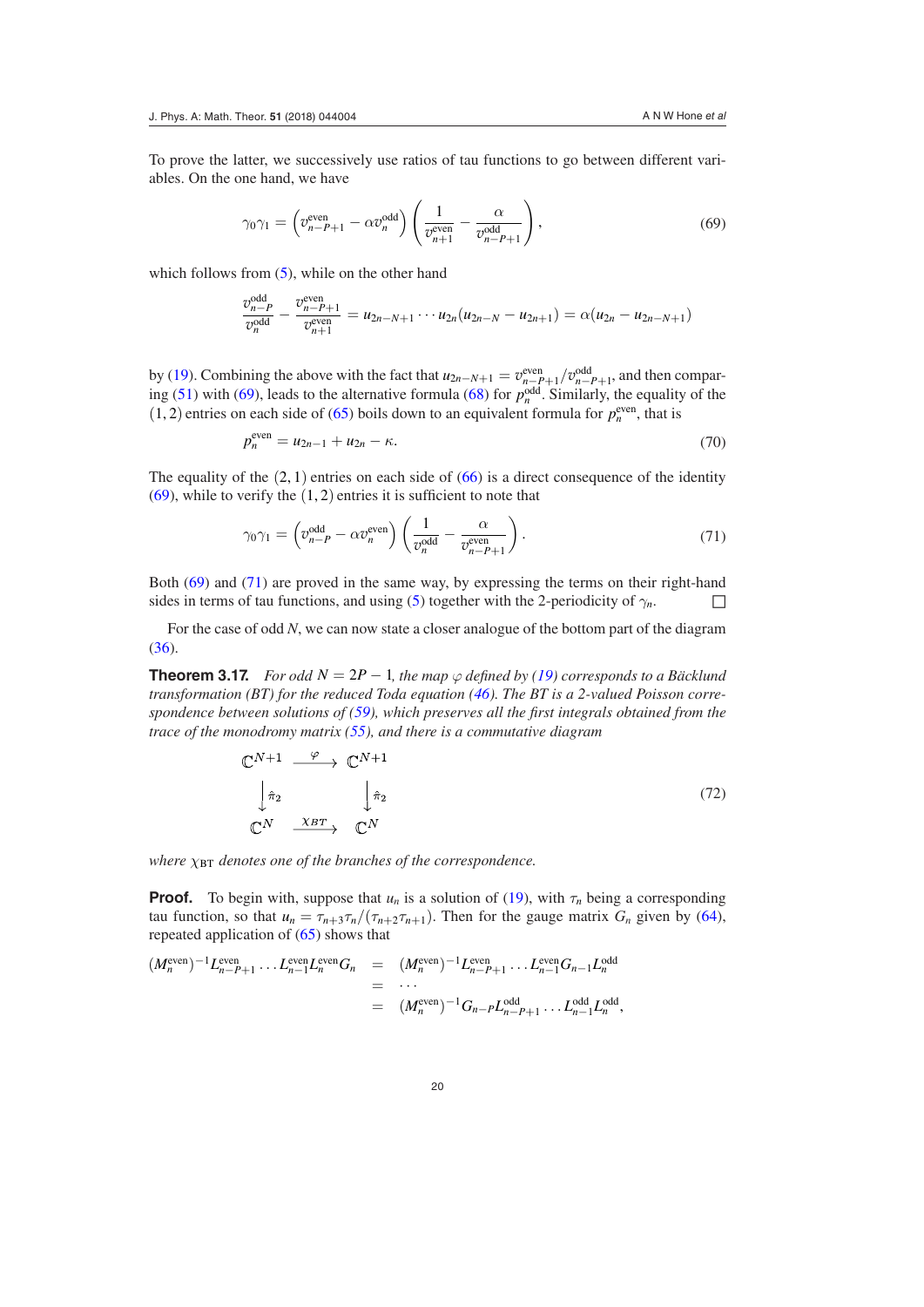and then by applying ([66\)](#page-19-2) it follows that the monodromy matrices for the even/odd index solutions of ([46\)](#page-16-2) are related by

$$
\mathcal{M}_n^{\text{even}} G_n = G_n \mathcal{M}_n^{\text{odd}},\tag{73}
$$

proving the claim that the first integrals for these two sets of solutions coincide.

Now suppose instead that an adjacent set of  $2P$  variables  $v_j^{even}$  is given, corresponding to a set of initial data for [\(46](#page-16-2)), and define a transformation to another set  $v_j^{\text{odd}}$ , say with  $j = 0, \ldots, 2P - 1$  in each case, by the gauge transformation of monodromy matrices ([73\)](#page-21-0) for  $n = 2P - 1$ . With this choice of indices,  $v_{2P}^{\text{even}}$  appearing in  $G_{2P-1}$  should be specified in terms of  $v_j^{\text{even}}$  for  $0 \le j \le 2P - 1$  according to ([46\)](#page-16-2), and the quantities  $u_k$  with even/odd indices can be defined as the ratios

$$
u_{2j} = \frac{v_j^{\text{even}}}{v_j^{\text{odd}}},
$$
  $u_{2j+1} = \frac{v_j^{\text{odd}}}{v_{j+1}^{\text{even}}},$   $j = 0, ..., 2P - 1.$ 

Imposing the condition [\(65](#page-19-1)) for  $n = P, \ldots, 2P - 1$  implies that  $v_j^{\text{odd}}$  for  $j = 0, \ldots, 2P - 1$  are determined completely by the initial  $v_j^{\text{even}}$ , together with  $u_{4P-1}$  and the Bäcklund parameter  $\kappa$ appearing in each of the  $G<sub>n</sub>$ . The requirement that ([66\)](#page-19-2) should also hold then ensures that ([73\)](#page-21-0) is satisfied for  $n = 2P - 1$ , that is

$$
\mathcal{M}_{2P-1}^{\text{even}}(\eta)G_{2P-1}(\eta) = G_{2P-1}(\eta)\mathcal{M}_{2P-1}^{\text{odd}}(\eta)
$$
\n(74)

<span id="page-22-0"></span>for all  $\eta$ , so the monodromy matrices  $\mathcal{M}_{2P-1}^{\text{even}/\text{odd}}$  have the same spectrum, and this requirement imposes an additional relation on  $u_{4P-1}$ . In that case, the correspondence between  $v_j^{\text{even}/\text{odd}}$  is fixed up to a choice of square root, which can be seen directly by applying the notion of spec-trality from [\[25](#page-29-8)]: upon noting that, for  $\eta = \kappa$ , a vector in the kernel of the transposed gauge matrix is given by

$$
\mathbf{v} = \begin{pmatrix} (v_{2P}^{\text{even}})^{-1} \\ u_{4P-1} \end{pmatrix} \Longrightarrow G_{2P-1}^T(\kappa) \mathbf{v} = \mathbf{0},
$$

it follows that

<span id="page-22-3"></span>
$$
\mathbf{v}^T \mathcal{M}_{2P-1}^{\text{even}}(\kappa) G_{2P-1}(\kappa) = \mathbf{0}^T \Longrightarrow \mathbf{v}^T \mathcal{M}_{2P-1}^{\text{even}}(\kappa) = \mu \mathbf{v}^T
$$

for some  $\mu$ , so  $\mathbf{v}^T$  is a left eigenvector of the monodromy matrix for this value of  $\eta$ . Thus  $(\kappa, \mu)$ is a point on the spectral curve

<span id="page-22-1"></span>
$$
\mu^2 - \text{tr}\,\mathcal{M}_{2P-1}^{\text{even}}(\kappa)\,\mu + 1 - \alpha\kappa = 0.
$$

So, for a fixed choice of the initial data and the parameter  $\kappa$ , there are two possible values of  $\mu$ , and by writing

<span id="page-22-4"></span><span id="page-22-2"></span>
$$
\mathcal{M}_{2P-1}^{\text{even}}(\kappa) = \begin{pmatrix} a & b \\ c & d \end{pmatrix}
$$

this leads to two possible values for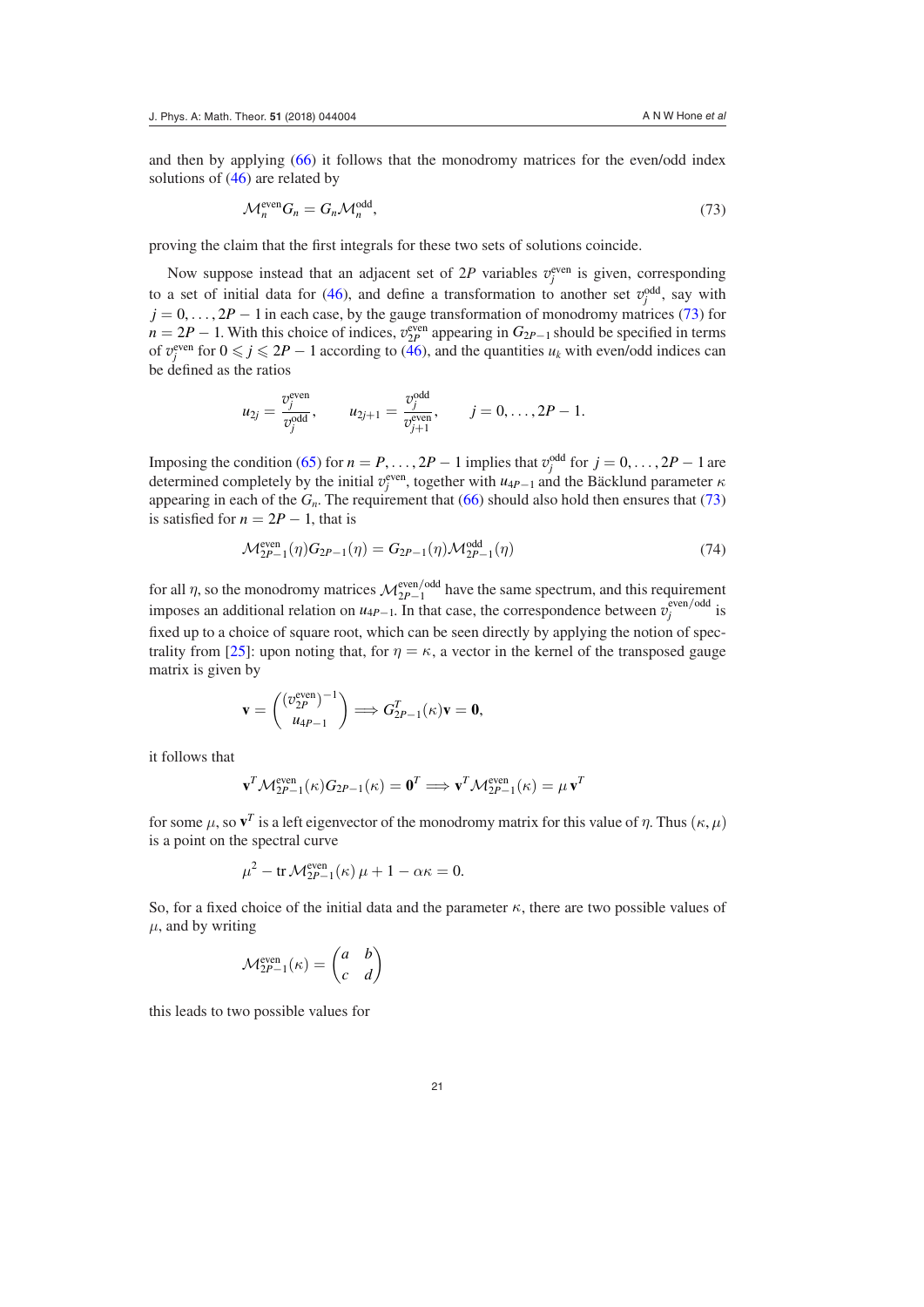<span id="page-23-4"></span>
$$
u_{4P-1} = \frac{\mu - a}{v_{2P}^{\text{even}}} = \frac{b}{v_{2P}^{\text{even}}(\mu - d)}.
$$

Hence the BT defined in this way is a 2-valued correspondence between  $v_j^{\text{even}/\text{odd}}$ , and also provides a 2-valued correspondence between the quantities  $\hat{s}^{\text{even}/\text{odd}}_j$  for  $j = 0, ..., N - 1$ . The iteration of the map  $\varphi$  defined by [\(19](#page-10-1)) corresponds to one particular branch of the correspondence,  $\chi_{\rm BT}$  say, with the other branch corresponding to  $\varphi^{-1}$ .

It remains to verify that this is a Poisson correspondence, preserving the Poisson structure for the coordinates  $\hat{s}_j$  in proposition [3.15.](#page-18-5) To see this, note that the branch  $\chi_{\text{BT}}$  is associated withthe bilinear equation  $(7)$  $(7)$ , which arises from a cluster algebra, and takes the form of two copies of ([48\)](#page-16-3) for even/odd indices. By applying theorem 4.6 in [\[8](#page-29-4)], the corresponding presymplectic form reduces to a symplectic form  $\hat{\omega}$  in dimension  $2N - 2$  for the combined U-system coordinates  $\hat{s}^{\text{even/odd}}_j$  for  $j = 0, ..., N - 2$ , being a sum of two identical symplectic forms which are switched under the action of the map  $\varphi$ , that is

<span id="page-23-0"></span>
$$
\hat{\omega} = \hat{\omega}^{\text{even}} + \hat{\omega}^{\text{odd}}, \qquad \varphi^* \hat{\omega}^{\text{even}/\text{odd}} = \hat{\omega}^{\text{odd}/\text{even}}.
$$

Now  $\chi_{\text{BT}}$  preserves all the first integrals of [\(59](#page-18-0)), including  $\bar{K}$ , hence it must also preserve the lifted bracket in dimension *N* given by [\(60](#page-18-2)) and [\(61](#page-18-6)).  $\Box$ 

The Liouville integrability of the map  $\hat{\chi}$  in ([63\)](#page-19-5), defined by ([59\)](#page-18-0), is worthy of a more detailed treatment elsewhere, as is the connection of the BT with that for the even Mumford systems in [[26\]](#page-29-25). In section [5](#page-24-0) below we merely present the details for the particular case  $N = 5$ .

#### **4. An even example:**  $N = 4$

For  $N = 4$  the equation ([2\)](#page-2-1) becomes

<span id="page-23-1"></span>
$$
(u_n + u_{n+1} + u_{n+2} + u_{n+3} + u_{n+4} + \beta)u_{n+1}u_{n+2}u_{n+3} = \alpha,
$$
\n(75)

and its lift [\(19](#page-10-1)) is the map  $\varphi$  in dimension 5 defined by

<span id="page-23-2"></span>
$$
\varphi: \qquad u_{n+5} - u_n + \frac{\alpha}{u_{n+2}u_{n+3}} \left( \frac{1}{u_{n+1}} - \frac{1}{u_{n+4}} \right) = 0. \tag{76}
$$

If we set  $u_n = \frac{\tau_{n+3}\tau_n}{\tau_{n+3}\tau_{n+3}}$  $\frac{\tau_{n+3}\tau_n}{\tau_{n+2}\tau_{n+1}}$ , then the tau function  $\tau_n$  satisfies [\(10](#page-6-0)), which in this case is of degree 6, being given by

$$
\tau_7 \tau_4^2 \tau_3 \tau_2 \tau_1 = \alpha \tau_5 \tau_4^2 \tau_3^2 \tau_2 - \beta \tau_6 \tau_5 \tau_4 \tau_3 \tau_2 \tau_1 - \tau_6 \tau_5 \tau_4 \tau_3^2 \tau_0 - \tau_6 \tau_5 \tau_4^2 \tau_1^2 \n- \tau_6 \tau_5^2 \tau_2^2 \tau_1 - \tau_6^2 \tau_3^2 \tau_2 \tau_1
$$
\n(77)

(with  $n \to 0$  for brevity). The iterates of ([77\)](#page-22-1) satisfy a Somos-6 relation, namely the first bilinear equation ([5\)](#page-3-0), which takes the form

<span id="page-23-3"></span>
$$
\tau_{n+6}\tau_n = \gamma_n \tau_{n+5}\tau_{n+1} + \alpha \tau_{n+4}\tau_{n+2}, \qquad \gamma_{n+2} = \gamma_n, \tag{78}
$$

while the second bilinear equation  $(6)$  $(6)$  is

$$
\tau_{n+9}\tau_n = K\tau_{n+5}\tau_{n+4} - \alpha\tau_{n+8}\tau_{n+1},\tag{79}
$$

in this case.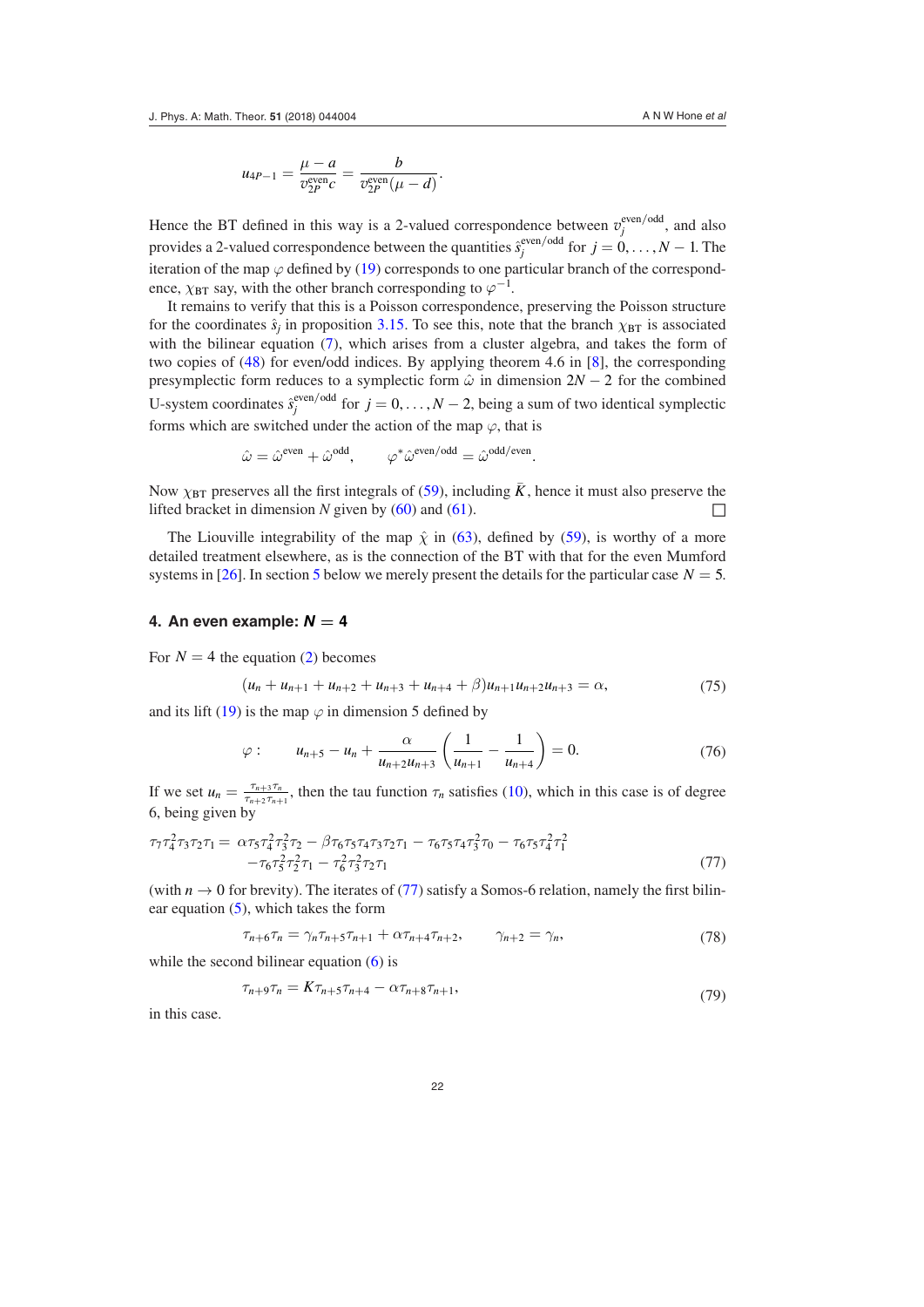For  $N = 4$ , taking  $w_n = \frac{\tau_n \tau_{n+2}}{\tau_{n+2}^2}$  yields the U-system [\(31](#page-13-0)) for [\(78](#page-22-2)). Each iteration of the U-system is symplectic, and it lifts to the map

$$
\psi: \quad (w_0, w_1, w_2, w_3, \gamma_0, \gamma_1) \mapsto \left(w_1, w_2, w_3, \frac{\gamma_0 w_1 w_2 w_3 + \alpha}{w_0 w_1^2 w_2^2 w_3^2}, \gamma_1, \gamma_0\right) \tag{80}
$$

in six dimensions, preserving the log-canonical Poisson bracket given by

$$
\{w_m, w_n\} = c_{mn} w_m w_n, \quad (c_{mn})_{0 \le m,n \le 3} = \begin{pmatrix} 0 & 1 & -1 & 1 \\ -1 & 0 & 1 & -1 \\ 1 & -1 & 0 & 1 \\ -1 & 1 & -1 & 0 \end{pmatrix}, \quad \{\gamma_m, w_n\} = 0.
$$
\n(81)

Under the map defined by setting  $u_n = w_n w_{n+1}$ , that is

$$
\pi_1: \qquad (w_0, w_1, w_2, w_3, \gamma_0, \gamma_1) \mapsto (w_0w_1, w_1w_2, w_2w_3, w_3w_4, w_4w_5)
$$

where

$$
w_4 = \psi^* w_3 = \frac{\gamma_0 w_1 w_2 w_3 + \alpha}{w_0 w_1^2 w_2^2 w_3^2}, \qquad w_5 = \psi^* w_4 = \frac{\gamma_1 w_2 w_3 w_4 + \alpha}{w_1 w_2^2 w_3^2 w_4^2},
$$

the bracket  $(81)$  $(81)$  yields the bracket  $(37)$  $(37)$  preserved by  $(76)$  $(76)$ .

The second U-system [\(33](#page-13-1)), associated with ([79\)](#page-22-4), is obtained by taking  $v_n = \frac{\tau_n \tau_{n+5}}{\tau_{n+1} \tau_{n+5}}$  $\frac{\tau_n \tau_{n+5}}{\tau_{n+1} \tau_{n+4}} = u_n u_{n+2},$ producing the birational map

$$
\hat{\psi}: \qquad (v_0, v_1, v_2, v_3) \mapsto \left(v_1, v_2, v_3, \frac{K - \alpha v_1 v_2 v_3}{v_0 v_1 v_2 v_3}\right),\tag{82}
$$

which is symplectic with respect to the 2-form

$$
\omega=\sum_{0\leqslant i
$$

Up to overall scale, this symplectic form corresponds to the nondegenerate log-canonical Poisson bracket given by  $\{v_m, v_n\} = c_{mn}v_m v_n$ , with the same coefficients  $c_{mn}$  as in ([81\)](#page-23-0).

The  $(4, 1)$  periodic reduction of the lattice KdV equation, given by setting  $N = 4$  in [\(28](#page-12-1)), is equivalent to the 5-dimensional birational map

$$
\chi: \qquad (v_0, v_1, v_2, v_3, v_4) \mapsto \left(v_1, v_2, v_3, v_4, v_0 + \alpha \left(\frac{1}{v_4} - \frac{1}{v_1}\right)\right). \tag{83}
$$

<span id="page-24-0"></span>This arises either by lifting ([82\)](#page-23-1) to one dimension higher and eliminating *K*, which becomes a first integral for  $(83)$  $(83)$  in the form

<span id="page-24-3"></span>
$$
K = v_0 v_1 v_2 v_3 v_4 + \alpha v_1 v_2 v_3,
$$
\n(84)

or by using  $v_n = u_n u_{n+2}$  to obtain the transformation

<span id="page-24-2"></span><span id="page-24-1"></span>
$$
\pi_2: \qquad (u_0, u_1, u_2, u_3, u_4) \mapsto (u_0u_2, u_1u_3, u_2u_4, u_3u_5, u_4u_6).
$$

In the first case, the nondegenerate bracket for  $(82)$  $(82)$  lifts to the bracket  $\{ , \}$ <sub>1</sub> defined by

$$
\{v_0, v_1\}_1 = v_0v_1, \{v_0, v_2\}_1 = -v_0v_2, \{v_0, v_3\}_1 = v_0v_3, \{v_0, v_4\}_1 = -v_0v_4 - \alpha,
$$
\n(85)

while the bracket ([37\)](#page-14-0) is pushed forward by  $\pi_2$  to the bracket  $\{ , \}$ <sub>2</sub> specified by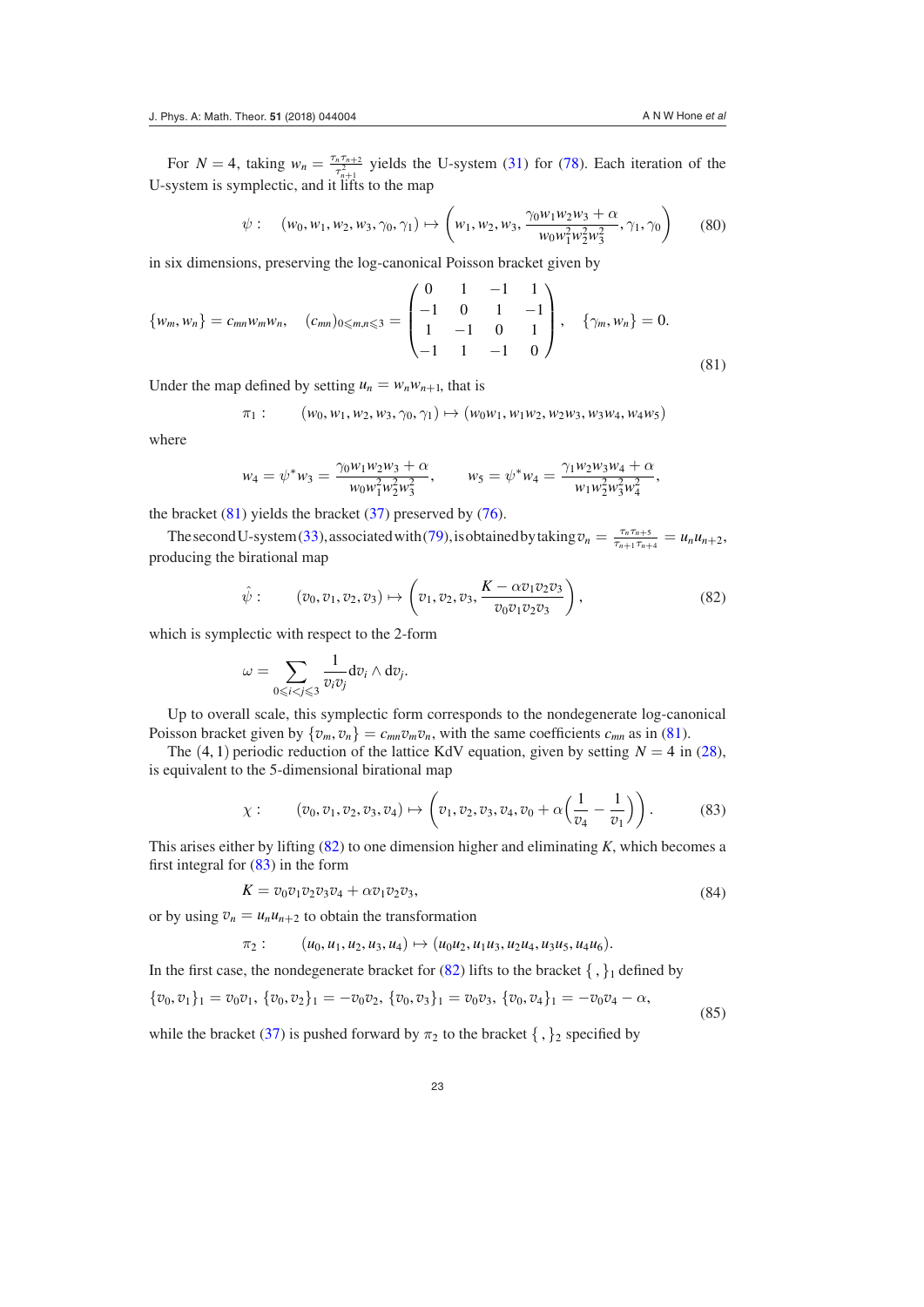<span id="page-25-0"></span> ${v_0, v_1}_2 = v_0v_1 - \alpha,$   ${v_0, v_2}_2 = -v_0v_2 + \alpha^2v_1^{-2},$  ${v_0, v_1}_2 = {v_0v_1 \atop v_0, v_1} = {v_0, v_2}_2 = {v_0v_2 \atop v_0, v_2} = {v_0v_1 \atop v_0, v_1}$ , (86)<br>  ${v_0, v_3}_2 = {v_0v_3 - \alpha^3(v_1v_2)^{-2}}, \quad {v_0, v_4}_2 = -{v_0v_4 + \alpha^4(v_1v_2v_3)^{-2}}.$  (86)

The Poisson brackets  $\{ , \}_{1,2}$  are compatible with each other, and both are preserved by ([83\)](#page-23-2). From the Lax representation of the KdV equation we derive the corresponding monodromy matrix for the  $(4, 1)$ -reduction, as in [\[20](#page-29-2)], that is

 $\mathcal{M}(v_0, v_1, v_2, v_3, v_4, \lambda) = M(v_4, \lambda)L(v_3, v_4, \lambda)L(v_2, v_3, \lambda)L(v_1, v_2, \lambda)L(v_0, v_1, \lambda),$ 

where  $\lambda$  is a spectral parameter, and

<span id="page-25-3"></span><span id="page-25-1"></span>
$$
L(V, W, \lambda) = \begin{pmatrix} V - \frac{\alpha}{W} & \lambda \\ 1 & 0 \end{pmatrix}, \qquad M(V, \lambda) = \begin{pmatrix} V & \lambda \\ 1 & \frac{\alpha}{V} \end{pmatrix}.
$$
 (87)

The associated discrete Lax equation for the map [\(83](#page-23-2)) is

$$
L(v_0, v_1, \lambda) \mathcal{M}(v_0, v_1, v_2, v_3, v_4, \lambda) = \mathcal{M}(v_1, v_2, v_3, v_4, v_5, \lambda) L(v_0, v_1, \lambda),
$$

and the trace of the monodromy matrix is given by

$$
\operatorname{tr} \mathcal{M}(v_0, v_1, v_2, v_3, v_4, \lambda) = I_2 \lambda^2 + I_1 \lambda + I_0,
$$

where the coeficients are three functionally independent integrals, namely

$$
I_0 = g_0g_1g_2g_3g_4,
$$
  
\n
$$
I_1 = g_0g_1g_2 + g_1g_2g_3 + g_0g_1g_4 + g_0g_3g_4 + g_2g_3g_4 + \frac{\alpha g_2g_3}{g_0},
$$
  
\n
$$
I_2 = g_0 + g_1 + g_2 + g_3 + g_4 + \frac{\alpha}{g_0},
$$

conveniently expressed in terms of the quantities  $g_0 = v_0$  and  $g_i = v_i - \alpha/v_{i-1}$  for  $i = 1, 2, 3, 4$ . Comparison with ([84](#page-23-3)) reveals that *K*, a Casimir for the bracket  $\{ , \}$ <sub>1</sub>, is expressed as

<span id="page-25-2"></span>
$$
K = I_2 \alpha^2 + I_1 \alpha + I_0,
$$

while  $I_0$  is a Casimir for  $\{ , \}$ <sub>2</sub>, and all of these integrals are in involution with respect to both brackets.

By setting  $v_n = u_n u_{n+2}$ , the  $I_j$  pull back to three integrals for the map [\(76](#page-22-3)), which commute with respect to the bracket defined by  $(37)$  $(37)$  with  $N = 4$ . A further pullback provides three independent commuting integrals for ([80\)](#page-23-4), with a fourth one being the Casimir  $\gamma_0 + \gamma_1$ .

#### **5. An odd example:**  $N = 5$

For  $N = 5$  the equation ([2\)](#page-2-1) is

$$
(u_n + u_{n+1} + u_{n+2} + u_{n+3} + u_{n+4} + u_{n+5} + \beta)u_{n+1}u_{n+2}u_{n+3}u_{n+4} = \alpha,
$$
\n(88)

which via [\(4](#page-3-1)) corresponds to the degree 7 equation [\(11](#page-7-1)), whose iterates also satisfy a Somos-7 recurrence with a period 2 coeficient, given by

$$
\tau_{n+7}\tau_n = \gamma_n \,\tau_{n+6}\tau_{n+1} + \alpha\tau_{n+5}\tau_{n+2}.\tag{89}
$$

The U-system associated with [\(89](#page-24-1)) is

$$
u_n u_{n+1} u_{n+2} u_{n+3} u_{n+4} = \gamma_n u_{n+1} u_{n+3} + \alpha, \qquad \gamma_n = \gamma_{n+2}, \tag{90}
$$

and the nondegenerate log-canonical Poisson bracket in 4 dimensions for [\(90](#page-24-2)) is given by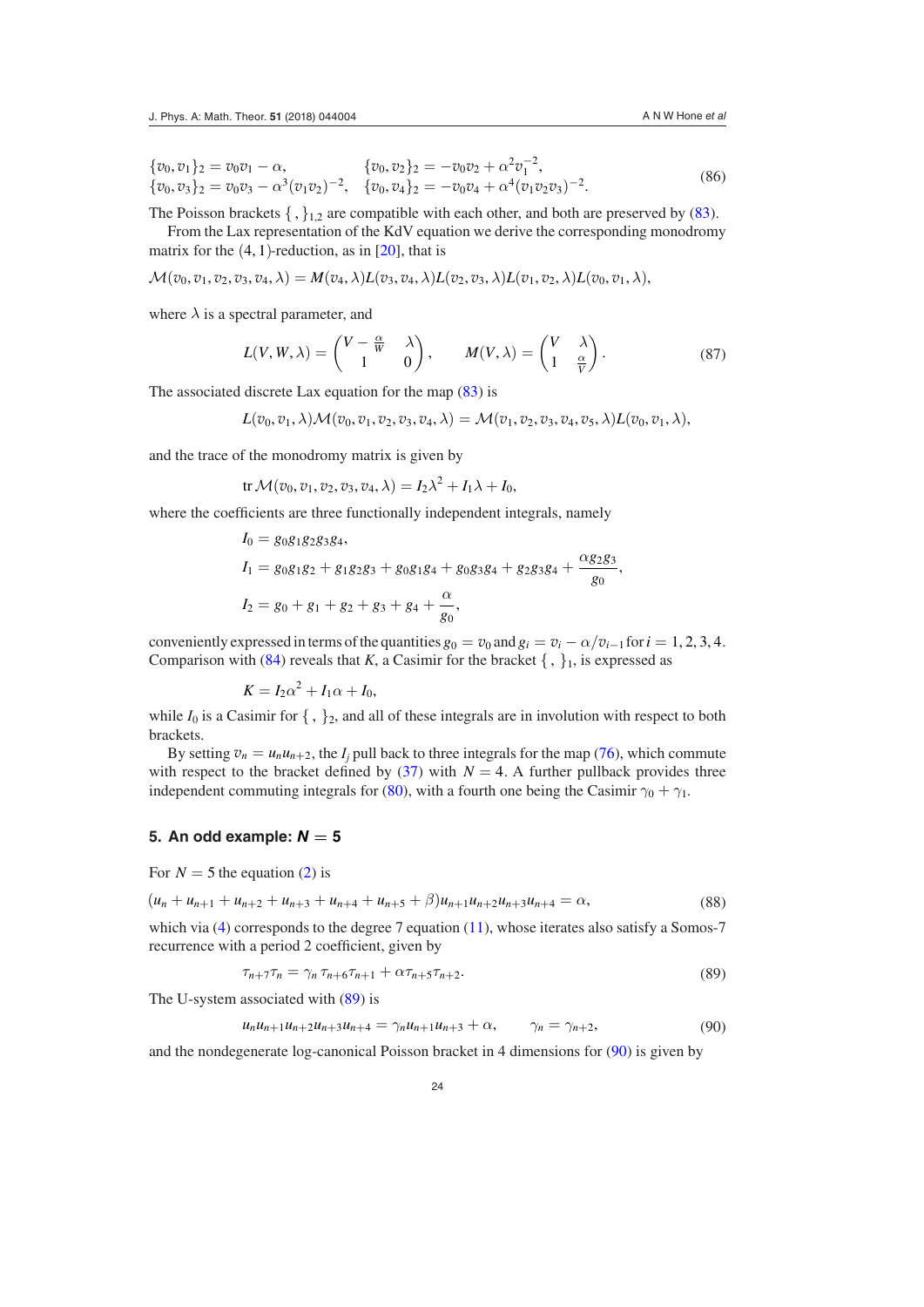$$
\{u_n, u_{n+1}\} = u_n u_{n+1}, \qquad \{u_n, u_{n+2}\} = 0 = \{u_n, u_{n+3}\}.
$$
 (91)

By eliminating  $\beta$  from [\(88](#page-24-3)), or eliminating  $\gamma_n$  from [\(90](#page-24-2)), we obtain a lift to the same equation in 6 dimensions, namely the  $N = 5$  case of [\(19](#page-10-1)), which is equivalent to

<span id="page-26-1"></span>
$$
u_{n+6} - u_n = \frac{\alpha}{u_{n+2}u_{n+3}u_{n+4}} \left(\frac{1}{u_{n+5}} - \frac{1}{u_{n+1}}\right).
$$
 (92)

Upon taking the bracket of both sides of [\(90](#page-24-2)) with  $u_0$  for  $n = 0, 1$ , we see that [\(91](#page-25-0)) lifts to a Poisson bracket of rank 4 in 6 dimensions, with the additional brackets being

$$
\{u_n, u_{n+4}\} = -\frac{\alpha}{u_{n+1}u_{n+2}u_{n+3}}, \qquad \{u_n, u_{n+5}\} = -u_n u_{n+5} + \frac{\alpha^2}{u_{n+1}^2 u_{n+2}^2 u_{n+3}^2 u_{n+4}^2}.
$$
 (93)

This 6-dimensional bracket is preserved by [\(92](#page-25-1)).

From proposition 2.1 and corollary 2.2 in [\[22](#page-29-3)], the bilinear equation [\(89](#page-24-1)) is the compatibility condition of the scalar Lax pair

$$
Y_n \phi_{n+6} + \alpha \nu \phi_{n+4} = \xi \phi_n, \qquad \phi_{n+2} = \frac{1}{u_{n+1}} \Big( -\nu \phi_n + \phi_{n+1} \Big),
$$

where  $u_n$  is given in terms of the tau function by [\(4](#page-3-1)),  $\nu$  and  $\xi$  are spectral parameters, and

$$
Y_n = \frac{\tau_{n+8}\tau_n}{\tau_{n+6}\tau_{n+2}} = u_n u_{n+1} u_{n+2} u_{n+3} u_{n+4} u_{n+5}.
$$

For  $n = 0$  the scalar Lax pair can be rewritten as a 2  $\times$  2 matrix system in terms of  $u_0, u_1, \ldots, u_5$ , leading directly to a Lax pair for the map

$$
\varphi: \qquad (u_0,\ldots,u_5)\mapsto (u_1,\ldots,u_6)
$$

corresponding to [\(92](#page-25-1)), given by

$$
\mathbf{L}(\nu)\Phi = \xi\Phi, \qquad \tilde{\Phi} = \mathbf{M}(\nu)\Phi,
$$
\n(94)

with the tilde denoting the index shift  $n \to n + 1$ , and

<span id="page-26-0"></span>
$$
\mathbf{L}(\nu) = \sum_{j=0}^{3} \mathbf{L}^{(j)} \nu^{j}, \qquad \mathbf{M}(\nu) = \begin{pmatrix} 0 & 1 \\ -\frac{\nu}{u_1} & \frac{1}{u_1} \end{pmatrix},
$$

where

$$
\mathbf{L}^{(0)} = \begin{pmatrix} 0 & u_0 \ 0 & 1 \end{pmatrix}, \qquad \mathbf{L}^{(1)} = \begin{pmatrix} -u_0 & -\frac{\gamma_0}{u_2} - u_0(u_1 + u_2 + u_3) \\ -1 & \beta + u_0 \end{pmatrix},
$$

$$
\mathbf{L}^{(2)} = \begin{pmatrix} \frac{\gamma_0}{u_2} + u_0(u_2 + u_3) & \gamma_0 + u_0 u_1(u_3 + u_4) - \frac{\alpha}{u_2 u_3} \\ -\beta - u_0 - u_1 & \gamma_1 \left( \frac{1}{u_1} + \frac{1}{u_3} \right) + u_1(u_3 + u_4) + u_2(u_4 + u_5) - \frac{\alpha}{u_1 u_3 u_4} \end{pmatrix},
$$

<span id="page-26-2"></span>
$$
\mathbf{L}^{(3)} = \begin{pmatrix} -\gamma_0 & 0 \\ -\frac{\gamma_1}{u_1} - u_2(u_4 + u_5) + \frac{\alpha}{u_1 u_3 u_4} & -\gamma_1 \end{pmatrix}.
$$

In the above formulae,  $\beta$ ,  $\gamma_0$ ,  $\gamma_1$  stand for the functions of  $u_j$  defined by [\(88](#page-24-3)) for  $n = 0$ , and by [\(90](#page-24-2)) for  $n = 0, 1$ , respectively.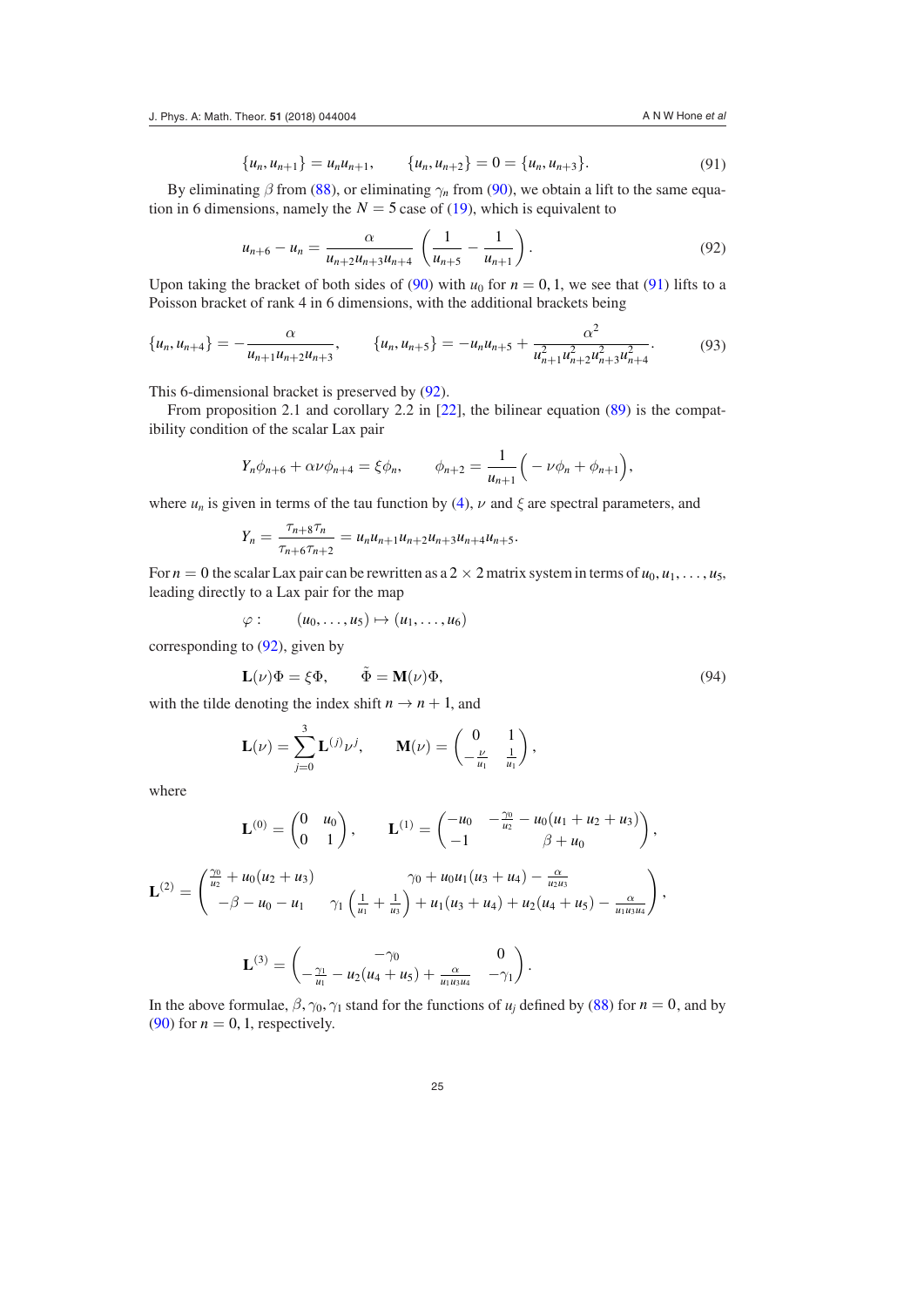The compatibility condition for the system  $(94)$  $(94)$  is the discrete Lax equation

<span id="page-27-0"></span>
$$
\tilde{\mathbf{L}}(\nu)\mathbf{M}(\nu) = \mathbf{M}(\nu)\mathbf{L}(\nu).
$$

The spectral curve corresponding to the Lax matrix  $\mathbf{L}(\nu)$  is a curve of genus 2 in the  $(\nu, \xi)$ plane,

$$
\det(\mathbf{L}(\nu) - \xi \mathbf{1}) \equiv \xi^2 + (K_3 \nu^3 - K_2 \nu^2 + K_1 \nu - 1)\xi + K_0 \nu^6 + \alpha \nu^5 = 0,
$$
\n(95)

whose coefficients  $K_j$  provide 4 functionally independent first integrals for  $(92)$  $(92)$ , namely

$$
K_0 = u_0 u_1 u_2 u_3 u_4 u_5 - \alpha (u_0 + u_5) + \frac{\alpha^2}{u_1 u_2 u_3 u_4}, \ K_1 = u_0 + u_1 + u_2 + u_3 + u_4 + u_5 - \frac{\alpha}{u_1 u_2 u_3 u_4},
$$

<span id="page-27-1"></span>
$$
K_2 = \sum_{j=0}^5 u_j u_{j+2} + \sum_{j=0}^2 u_j u_{j+3} - \alpha \left( \frac{1}{u_1 u_2 u_3} + \frac{1}{u_1 u_2 u_4} + \frac{1}{u_1 u_3 u_4} + \frac{1}{u_2 u_3 u_4} \right),
$$

 $K_3 = u_0 u_2 u_4 + u_1 u_3 u_5 - \alpha \left( \frac{1}{\alpha} \right)$  $\frac{1}{u_1u_3} + \frac{1}{u_2u}$ *u*2*u*<sup>4</sup>  $\bigg),$ 

with indices read mod  $6$  in the first sum above. The first integral in  $(20)$  $(20)$  is

<span id="page-27-2"></span>
$$
\hat{\zeta} = u_0 u_1 u_2 u_3 u_4 u_5 + \alpha (u_1 + u_2 + u_3 + u_4) = K_0 + \alpha K_1.
$$

From  $(88)$  $(88)$  and  $(90)$  $(90)$  we can identify

$$
K_0 = \gamma_0 \gamma_1
$$
,  $K_3 = \gamma_0 + \gamma_1$ ,  $K_1 = -\beta = u_0 + u_1 + u_2 + u_3 + \frac{\gamma_0}{u_0 u_2} + \frac{\gamma_1}{u_1 u_3} + \frac{\alpha}{u_0 u_1 u_2 u_3}$ 

$$
K_2 = u_0u_2 + u_0u_3 + u_1u_3 + \frac{\gamma_0(u_0 + u_1 + u_2)}{u_0u_2} + \frac{\gamma_1(u_1 + u_2 + u_3)}{u_1u_3} + \alpha \left(\frac{1}{u_0u_1u_3} + \frac{1}{u_0u_2u_3}\right).
$$

By construction, if we consider  $\gamma_0$ ,  $\gamma_1$  as functions of  $u_j$  defined by [\(90](#page-24-2)) for  $n = 0, 1$ , then these are Casimirs of the bracket given by  $(91)$  $(91)$  and  $(93)$  $(93)$ . Hence  $K_0, K_3$  are also Casimirs of this bracket, and one can verify directly that  ${K_1, K_2} = 0$ , which shows that ([92\)](#page-25-1) is a Liouville integrable map in 6 dimensions.

For  $N = 5$ , the other bilinear equation in theorem [1.1](#page-3-4) is [\(7](#page-3-3)), which in this case becomes

<span id="page-27-3"></span>
$$
\tau_{n+12}\tau_n = \alpha^2 \tau_{n+10}\tau_{n+2} + \bar{K}\tau_{n+6}^2. \tag{96}
$$

From the substitution ([4\)](#page-3-1), the conserved quantity  $\bar{K}$  in [\(96](#page-26-0)) can be written in terms of  $u_j$  for  $0 \leq j \leq 9$ , as defined in [\(42](#page-16-6)), which gives

$$
\bar{K} = u_0 u_1 u_2^2 u_3^2 u_4^3 u_5^2 u_6^2 u_7^2 u_8 u_9 - \alpha^2 u_2 u_3 u_4^2 u_5^2 u_6 u_7,
$$

and then using ([90\)](#page-24-2) the resulting expression can be further rewritten as a function of  $\gamma_j$  and only four adjacent  $u_j$ , which reveals that it is a polynomial in the quantities  $K_j$  obtained from the Lax pair above, that is

$$
\bar{K} = K_0^3 + \alpha K_0^2 K_1 + \alpha^2 K_0 K_2 + \alpha^3 K_3. \tag{97}
$$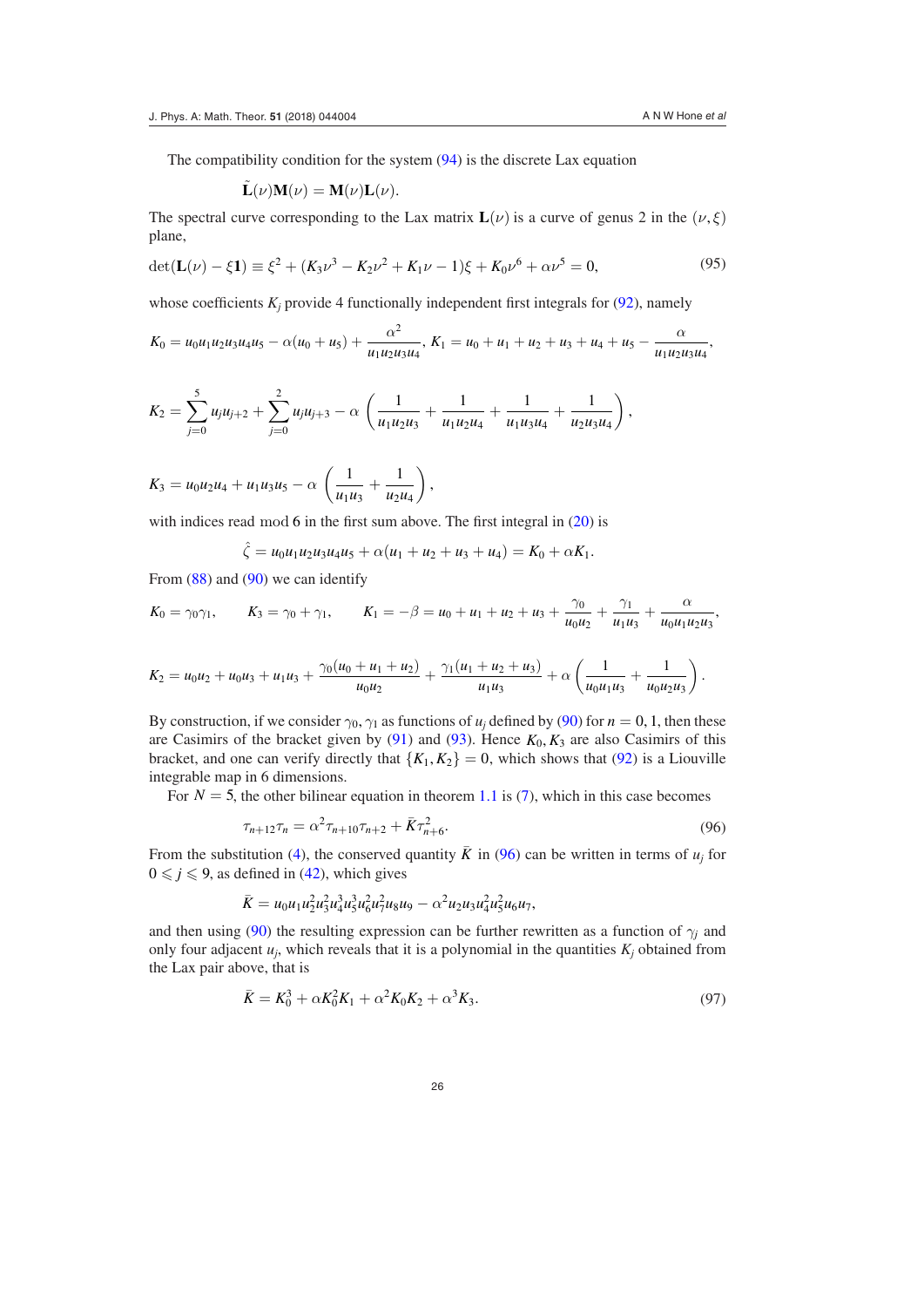For  $P = 3$ , the recurrence ([46\)](#page-16-2) corresponds to the six-dimensional map

$$
(v_0, v_1, \ldots, v_5) \mapsto \left(v_1, v_2, \ldots, \frac{v_1 v_3^2}{v_0 v_1 + \alpha^2 (v_3^2 - v_1 v_5)}\right), \tag{98}
$$

and in this case the monodromy matrix ([55\)](#page-17-4) is

$$
\mathcal{M}_5(\eta) = (1 - \alpha \eta) M(v_5, v_3, \eta)^{-1} L(p_3, v_3, \eta) L(p_4, v_4, \eta) L(p_5, v_5, \eta),
$$

where, from ([53\)](#page-17-6), there is dependence on  $v_0$ ,  $v_1$ ,  $v_2$  via  $p_3 = \alpha v_3/v_1 + \alpha^{-1}(v_0/v_3 - 1)$ , and similarly for  $p_4$ ,  $p_5$ . By taking the ratios  $\hat{s}_n = v_n/v_{n+1}$ , the iterates of [\(98](#page-27-0)) can be reduced to those of ([59\)](#page-18-0), which in this case yields the map

$$
\hat{\chi}: \qquad (\hat{s}_0, \hat{s}_1, \hat{s}_2, \hat{s}_3, \hat{s}_4) \mapsto \left( \hat{s}_1, \hat{s}_2, \hat{s}_3, \hat{s}_4, \frac{\hat{s}_0 \hat{s}_1^2 \hat{s}_2^2 \hat{s}_3 \hat{s}_4 + \alpha^2 (\hat{s}_3 \hat{s}_4 - \hat{s}_1 \hat{s}_2)}{\hat{s}_1 \hat{s}_2 \hat{s}_3^2 \hat{s}_4^2} \right),
$$
\n
$$
(99)
$$

and by proposition [3.15](#page-18-5) this preserves the Poisson bracket in 5 dimensions given by

$$
\{\hat{s}_n, \hat{s}_{n+1}\} = \hat{s}_n \hat{s}_{n+1}, \qquad \{\hat{s}_n, \hat{s}_{n+2}\} = -2\hat{s}_n \hat{s}_{n+2}, \{\hat{s}_n, \hat{s}_{n+3}\} = 2\hat{s}_n \hat{s}_{n+3}, \qquad \{\hat{s}_n, \hat{s}_{n+4}\} = -\alpha^2 (\hat{s}_{n+1} \hat{s}_{n+2} \hat{s}_{n+3})^{-1}.
$$
\n(100)

By construction, the above bracket has

$$
\bar{K} = \hat{s}_1 \hat{s}_2^2 \hat{s}_3 (\hat{s}_0 \hat{s}_1 \hat{s}_2 \hat{s}_3 \hat{s}_4 - \alpha^2)
$$

as a Casimir. The trace of the monodromy matrix is a monic cubic polynomial in *η*,

$$
\text{tr}\,\mathcal{M}_5(\eta) = \eta^3 + H_2\eta^2 + H_1\eta + H_0,
$$

where  $H_0$ ,  $H_1$ ,  $H_2$  provide three functionally independent first integrals for the map ([98\)](#page-27-0), but since they depend only on the ratios  $v_n/v_{n+1}$  they are also first integrals for [\(99](#page-27-1)), with the explicit expressions

$$
H_2 = \frac{1}{\alpha} (\hat{s}_0 \hat{s}_1 \hat{s}_2 + \hat{s}_1 \hat{s}_2 \hat{s}_3 + \hat{s}_2 \hat{s}_3 \hat{s}_4 - 3) + \alpha \left( \frac{1}{\hat{s}_1 \hat{s}_2} + \frac{1}{\hat{s}_2 \hat{s}_3} \right),
$$
  
\n
$$
H_1 = \frac{1}{\alpha^2} (\hat{s}_0 \hat{s}_1^2 \hat{s}_2^2 \hat{s}_3 + \hat{s}_0 \hat{s}_1 \hat{s}_2^2 \hat{s}_3 \hat{s}_4 + \hat{s}_1 \hat{s}_2^2 \hat{s}_3^2 \hat{s}_4 - 3) + \frac{\hat{s}_3 \hat{s}_4}{\hat{s}_1} + \frac{\hat{s}_0 \hat{s}_1}{\hat{s}_3} - \hat{s}_2 + \frac{\alpha^2}{\hat{s}_1 \hat{s}_2^2 \hat{s}_3} - \frac{2H_2}{\alpha}.
$$

The formula for  $H_0$  has been omitted, since it is related to  $H_1, H_2$  and the Casimir  $\bar{K}$  by

$$
\bar{K} = \alpha^3 H_0 + \alpha^2 H_1 + \alpha H_2 + 1.
$$
\n(101)

Then a direct computation of the bracket  $\{H_1, H_2\} = 0$  using [\(100](#page-27-2)) shows that the map ([99\)](#page-27-1) is Liouville integrable.

By setting  $\hat{s}_n = u_{2n}u_{2n+1}$ , it follows from theorem [3.17](#page-20-2) that the quantities  $H_j$  coming from the monodromy matrix pull back to first integrals for  $(92)$  $(92)$ . By a slight abuse of notation, we use the same symbols to denote the pullbacks of these integrals, and explain how they can be rewritten as functions of the quantities  $K_j$  found previously. The key point is that, for fixed  $K_0$ , the spectral curve in the  $(\eta, \mu)$  plane coming from the monodromy matrix, that is

$$
\det(\mathcal{M}_5(\eta) - \mu \mathbf{1}) \equiv \mu^2 - (\eta^3 + H_2 \eta^2 + H_1 \eta + H_0)\mu + 1 - \alpha \eta = 0,
$$

is isomorphic to [\(95](#page-26-1)) via the change of coordinates

$$
\eta = \kappa - \nu^{-1}, \quad \mu = -\xi \nu^{-3}, \quad \text{with} \quad K_0 = 1 - \alpha \kappa.
$$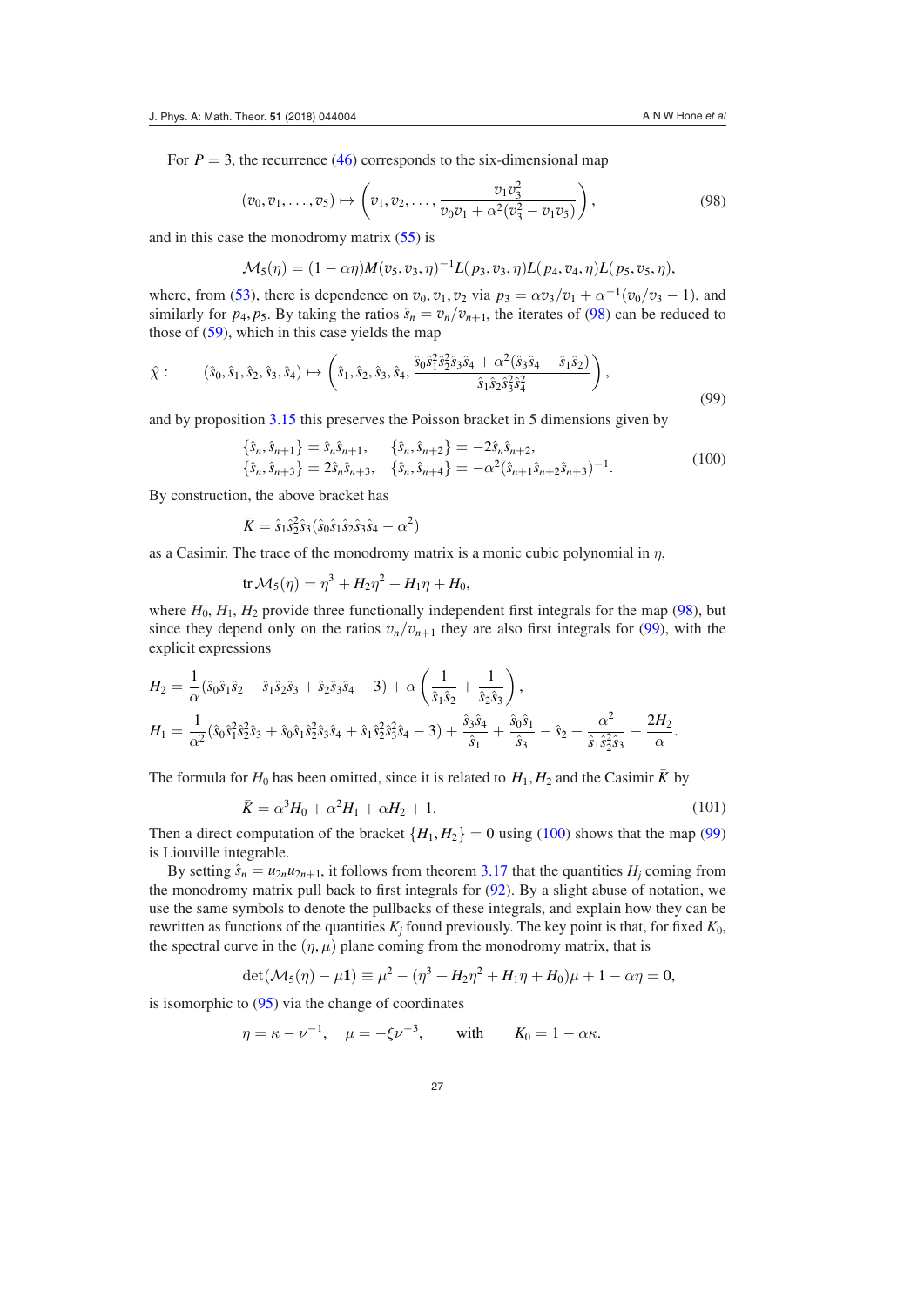This leads to the relations

$$
H_0 = K_3 - \kappa K_2 + \kappa^2 K_3 - \kappa^3, \qquad H_1 = K_2 - 2\kappa K_1 + 3\kappa^2, \qquad H_2 = K_1 - 3\kappa,
$$

so that the identity  $(101)$  $(101)$  for  $\bar{K}$  follows immediately from ([97\)](#page-26-2).

#### <span id="page-29-11"></span>**6. Conclusions**

<span id="page-29-23"></span><span id="page-29-22"></span><span id="page-29-18"></span><span id="page-29-7"></span><span id="page-29-0"></span>We have shown that the key to understanding the integrability of the family of maps consid-ered in [[4\]](#page-29-0) is to introduce an additional parameter  $\beta$ , as in ([2\)](#page-2-1), and then lift to one dimension higher, eliminating this parameter to obtain ([19\)](#page-10-1). Although the properties of the map differ according to the parity of the dimension *N*, the Poisson bracket preserved by [\(19](#page-10-1)), in  $N + 1$ dimensions, is given by the same formulae [\(37](#page-14-0)) for both even and odd *N*. For the case of even *N*, we have found that the Liouville integrability of [\(19](#page-10-1)) follows from the corresponding results for reductions of Hirota's lattice KdV equation, considered in previous work. For odd *N*, the situation is more complicated: the connection with a reduction of the bilinear discrete KP (Hirota–Miwa) equation provides a Poisson bracket, a Lax pair, and a set of irst integrals, but showing that these are in involution requires more work, and a general proof is lacking. On the other hand, for  $N = 2P - 1$ , there is an intriguing connection with a Bäcklund transformation (BT) for the (1, −*P*) reduction of the discrete time Toda equation [\(44](#page-16-0)). For the general (*Q*, −*P*) Toda reductions, considered briely in [[22\]](#page-29-3), it would be interesting to construct a BT and see if there is a natural analogue of  $(19)$  $(19)$  for  $Q > 1$ .

<span id="page-29-19"></span><span id="page-29-10"></span><span id="page-29-9"></span><span id="page-29-4"></span>In fact, a different lift of ([2\)](#page-2-1) has already appeared in the work of Svinin: it is the equation obtained by eliminating *α*, namely

<span id="page-29-17"></span><span id="page-29-16"></span><span id="page-29-12"></span><span id="page-29-6"></span>
$$
u_{i+N}(u_{i+1} + \cdots + u_{i+N+1} + \beta) = u_{i+1}(u_i + \cdots + u_{i+N} + \beta),
$$

<span id="page-29-24"></span><span id="page-29-1"></span>which corresponds to replacing  $T(i) \rightarrow u_i$ ,  $s \rightarrow N$ ,  $H_0 \rightarrow 1$ ,  $H_1 \rightarrow -\beta$  in the case case  $k = 1$ of equation (54) in [\[40](#page-30-5)], where a large class of difference equations with Lax representations are presented. For all systems obtained from the choice of integer parameters  $(h, n) = (1, 1)$ in [[40\]](#page-30-5), Svinin obtained hyperelliptic spectral curves and corresponding sets of irst integrals, including the equation [\(2](#page-2-1)) as a special case. In the future, it would be instructive to derive Hirota bilinear forms and Poisson structures for other equations found in [[39,](#page-30-4) [40\]](#page-30-5), and understand them from the viewpoint of Liouville integrability.

<span id="page-29-21"></span><span id="page-29-20"></span><span id="page-29-15"></span><span id="page-29-5"></span><span id="page-29-2"></span>The starting point for all of the results in section [3](#page-10-0) was the derivation of the Hirota bilinear equations associated with [\(2](#page-2-1)). This was achieved in two ways: first of all, in section [2,](#page-4-0) via an experimental approach involving the singularity coninement test (or an arithmetical version of it), followed by the lift to a Laurentification of  $(2)$  $(2)$ , whose tropical analogue yields an exact calculation of degree growth; and secondly, once numerical and symbolic calculations produced bilinear equations for particular (small enough) values of *N*, by proving suitable algebraic identities in the general case. This combination of analytical, numerical and algebraic methods appears to be very effective, and we propose to apply it to other families of difference equations or maps in the future.

#### <span id="page-29-14"></span><span id="page-29-13"></span><span id="page-29-8"></span><span id="page-29-3"></span>**Acknowledgments**

<span id="page-29-25"></span>ANWH is supported by EPSRC fellowship EP/M004333/1. This collaboration was supported by the Australian Research Council, project DP140100383. We are grateful to Dinh Tran and Peter van der Kamp for useful discussions on related matters.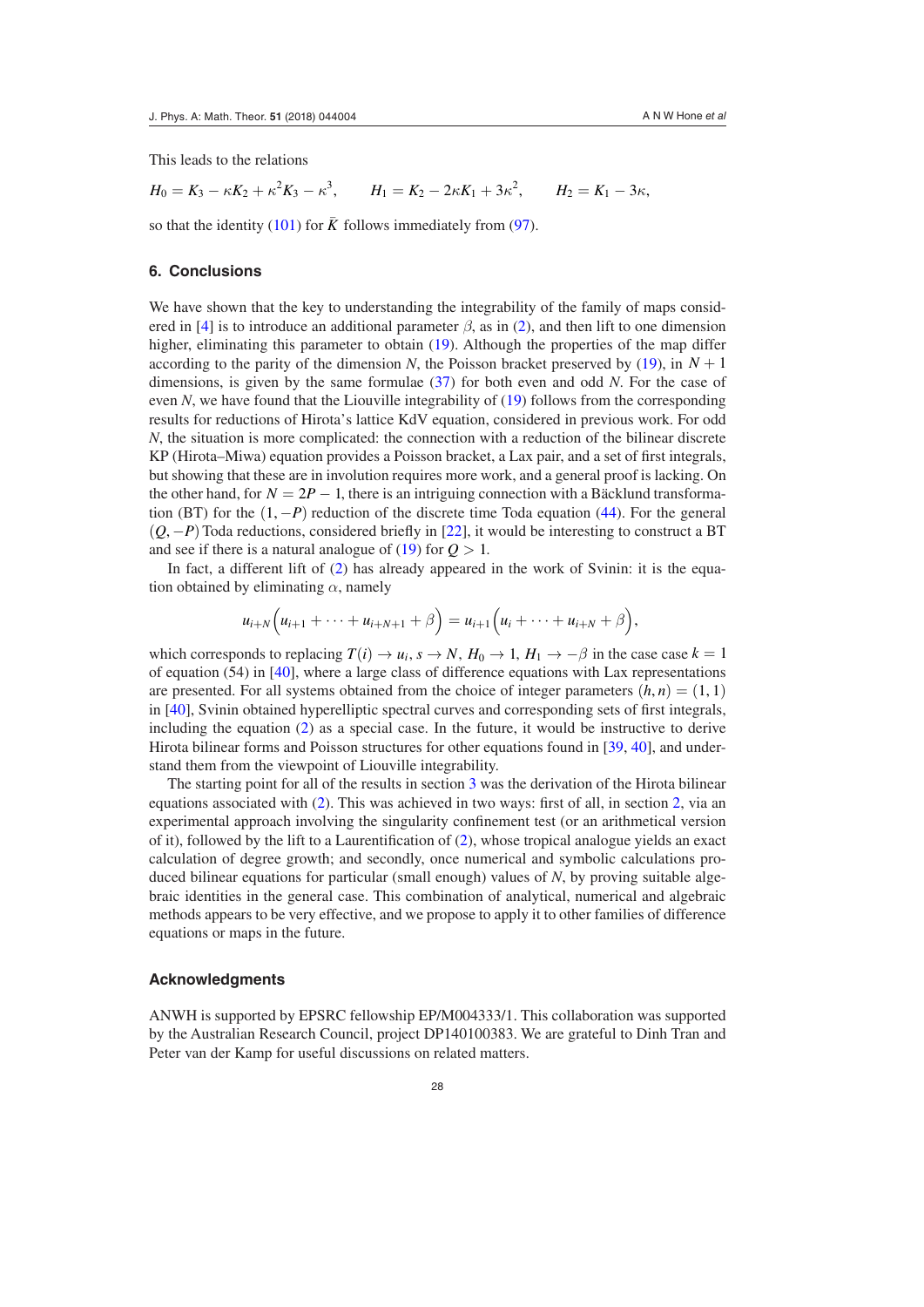#### <span id="page-30-14"></span><span id="page-30-1"></span>**ORCID iDs**

<span id="page-30-8"></span>A N W Hone<https://orcid.org/0000-0001-9780-7369>

#### <span id="page-30-10"></span>**References**

- <span id="page-30-9"></span><span id="page-30-6"></span>[1] Abarenkova N, Anglès d'Auriac J-Ch, Boukraa S, Hassani S and Maillard J-M 2000 Real Arnold complexity versus real topological entropy for birational transformations *J. Phys. A: Math. Gen.* **[33](https://doi.org/10.1088/0305-4470/33/8/301)** [1465](https://doi.org/10.1088/0305-4470/33/8/301)–[501](https://doi.org/10.1088/0305-4470/33/8/301)
- <span id="page-30-13"></span>[2] Chang X-K, Hu X-B and Xin G 2015 Hankel determinant solutions to several discrete integrable systems and the Laurent property *SIAM J. Discrete Math.* **[29](https://doi.org/10.1137/130911676)** [667](https://doi.org/10.1137/130911676)–[82](https://doi.org/10.1137/130911676)
- <span id="page-30-3"></span>[3] Date E, Jimbo M and Miwa T 1983 Method for generating discrete soliton equations III *J. Phys. Soc. Japan* **[52](https://doi.org/10.1143/JPSJ.52.388)** [388](https://doi.org/10.1143/JPSJ.52.388)–[93](https://doi.org/10.1143/JPSJ.52.388)
- <span id="page-30-7"></span>[4] Demskoi D K, Tran D T, van der Kamp P H and Quispel G R W 2012 A novel *n*th order difference equation that may be integrable *J. Phys. A: Math. Theor.* **[45](https://doi.org/10.1088/1751-8113/45/13/135202)** [135202](https://doi.org/10.1088/1751-8113/45/13/135202)
- <span id="page-30-12"></span>[5] Fomin S and Zelevinsky A 2002 The Laurent phenomenon *Adv. Appl. Math.* **[28](https://doi.org/10.1006/aama.2001.0770)** [119](https://doi.org/10.1006/aama.2001.0770)–[44](https://doi.org/10.1006/aama.2001.0770)
- <span id="page-30-15"></span>[6] Fomin S and Zelevinsky A 2007 Cluster algebras IV: coeficients *Compositio Math.* **[143](https://doi.org/10.1112/S0010437X06002521)** [112](https://doi.org/10.1112/S0010437X06002521)–[64](https://doi.org/10.1112/S0010437X06002521)
- <span id="page-30-16"></span>[7] Fomin S, Shapiro M and Thurston D 2008 Cluster algebras and triangulated surfaces. Part I: cluster complexes *Acta Math.* **[201](https://doi.org/10.1007/s11511-008-0030-7)** [83](https://doi.org/10.1007/s11511-008-0030-7)–[146](https://doi.org/10.1007/s11511-008-0030-7)
- <span id="page-30-4"></span>[8] Fordy A P and Hone A N W 2014 Discrete integrable systems and Poisson algebras from cluster maps *Commun. Math. Phys.* **[325](https://doi.org/10.1007/s00220-013-1867-y)** [527](https://doi.org/10.1007/s00220-013-1867-y)–[84](https://doi.org/10.1007/s00220-013-1867-y)
- <span id="page-30-5"></span>[9] Grammaticos B, Ramani A and Papageorgiou V 1991 Do integrable mappings have the Painlevé property? *Phys. Rev. Lett.* **[67](https://doi.org/10.1103/PhysRevLett.67.1825)** [1825](https://doi.org/10.1103/PhysRevLett.67.1825)–[8](https://doi.org/10.1103/PhysRevLett.67.1825)
- <span id="page-30-2"></span>[10] Grammaticos B, Ramani A, Willox R, Mase T and Satsuma J 2015 Singularity coninement and full-deautonomisation: a discrete integrability criterion *Physica* D **[313](https://doi.org/10.1016/j.physd.2015.09.006)** [11](https://doi.org/10.1016/j.physd.2015.09.006)–[25](https://doi.org/10.1016/j.physd.2015.09.006)
- <span id="page-30-11"></span>[11] Halburd R G 2005 Diophantine integrability *J. Phys. A: Math. Gen.* **[38](https://doi.org/10.1088/0305-4470/38/16/L01)** [L263](https://doi.org/10.1088/0305-4470/38/16/L01)–[9](https://doi.org/10.1088/0305-4470/38/16/L01)
- <span id="page-30-0"></span>[12] Hamad K and van der Kamp P H 2016 From discrete integrable equations to Laurent recurrences *J. Differ. Equ. Appl.* **[22](https://doi.org/10.1080/10236198.2016.1142980)** [789](https://doi.org/10.1080/10236198.2016.1142980)–[816](https://doi.org/10.1080/10236198.2016.1142980)
- [13] Hamad K, Hone A N W, van der Kamp P H and Quispel G R W 2017 QRT maps and related Laurent systems *Advances in Mathematics,* to appear (arXiv[:1702.07047](http://arxiv.org/abs/1702.07047))
- [14] Hamad K 2017 Laurentification *PhD Thesis* La Trobe University
- [15] Hietarinta J and Viallet C M 1998 Singularity coninement and Chaos in discrete systems *Phys. Rev. Lett.* **[81](https://doi.org/10.1103/PhysRevLett.81.325)** [325](https://doi.org/10.1103/PhysRevLett.81.325)–[8](https://doi.org/10.1103/PhysRevLett.81.325)
- [16] Hietarinta J, Joshi N and Nijhoff F W 2016 *Discrete Systems and Integrability* (Cambridge: Cambridge University Press)
- [17] Hone A N W 2007 Sigma function solution of the initial value problem for Somos 5 sequences *Trans. Am. Math. Soc.* **[359](https://doi.org/10.1090/S0002-9947-07-04215-8)** [5019](https://doi.org/10.1090/S0002-9947-07-04215-8)–[34](https://doi.org/10.1090/S0002-9947-07-04215-8)
- [18] Hone A N W 2007 Singularity coninement for maps with the Laurent property *Phys. Lett.* A **[361](https://doi.org/10.1016/j.physleta.2006.09.078)** [341](https://doi.org/10.1016/j.physleta.2006.09.078)–[5](https://doi.org/10.1016/j.physleta.2006.09.078)
- [19] Hone A N W 2010 Analytic solutions and integrability for bilinear recurrences of order six *Appl. Anal.* **[89](https://doi.org/10.1080/00036810903329977)** [473](https://doi.org/10.1080/00036810903329977)–[92](https://doi.org/10.1080/00036810903329977)
- [20] Hone A N W, van der Kamp P H, Quispel G R W and Tran D T 2013 Integrability of reductions of the discrete Korteweg-de Vries and potential Korteweg-de Vries equations *Proc. R. Soc.* A **[469](https://doi.org/10.1098/rspa.2012.0747)** [20120747](https://doi.org/10.1098/rspa.2012.0747)
- [21] Hone A N W and Inoue R 2014 Discrete Painlevé equations from Y-systems *J. Phys. A: Math. Theor.* **[47](https://doi.org/10.1088/1751-8113/47/47/474007)** [474007](https://doi.org/10.1088/1751-8113/47/47/474007)
- [22] Hone A N W, Kouloukas T E and Ward C 2017 On reductions of the Hirota–Miwa equation *Symmetry Integr. Geom.: Methods Appl.* **[13](https://doi.org/10.3842/SIGMA.2017.057)** [057](https://doi.org/10.3842/SIGMA.2017.057)
- [23] Kanki M, Mada J, Tamizhmani K M and Tokihiro T 2012 Discrete Painlevé II equation over inite ields *J. Phys. A: Math. Theor.* **[45](https://doi.org/10.1088/1751-8113/45/34/342001)** [342001](https://doi.org/10.1088/1751-8113/45/34/342001)
- [24] Kanki M 2013 Integrability of discrete equations Modulo a prime *Symmetry Integr. Geom.: Methods Appl.* **[9](https://doi.org/10.3842/SIGMA.2013.056)** [056](https://doi.org/10.3842/SIGMA.2013.056)
- [25] Kuznetsov V B and Sklyanin E K 1998 On Bäcklund transformations for many-body systems *J. Phys. A: Math. Gen.* **[31](https://doi.org/10.1088/0305-4470/31/9/012)** [2241](https://doi.org/10.1088/0305-4470/31/9/012)–[51](https://doi.org/10.1088/0305-4470/31/9/012)
- [26] Kuznetsov V B and Vanhaecke P 2002 Bäcklund transformations for inite-dimensional integrable systems: a geometric approach *J. Geom. Phys.* **[44](https://doi.org/10.1016/S0393-0440(02)00029-3)** [1](https://doi.org/10.1016/S0393-0440(02)00029-3)–[40](https://doi.org/10.1016/S0393-0440(02)00029-3)